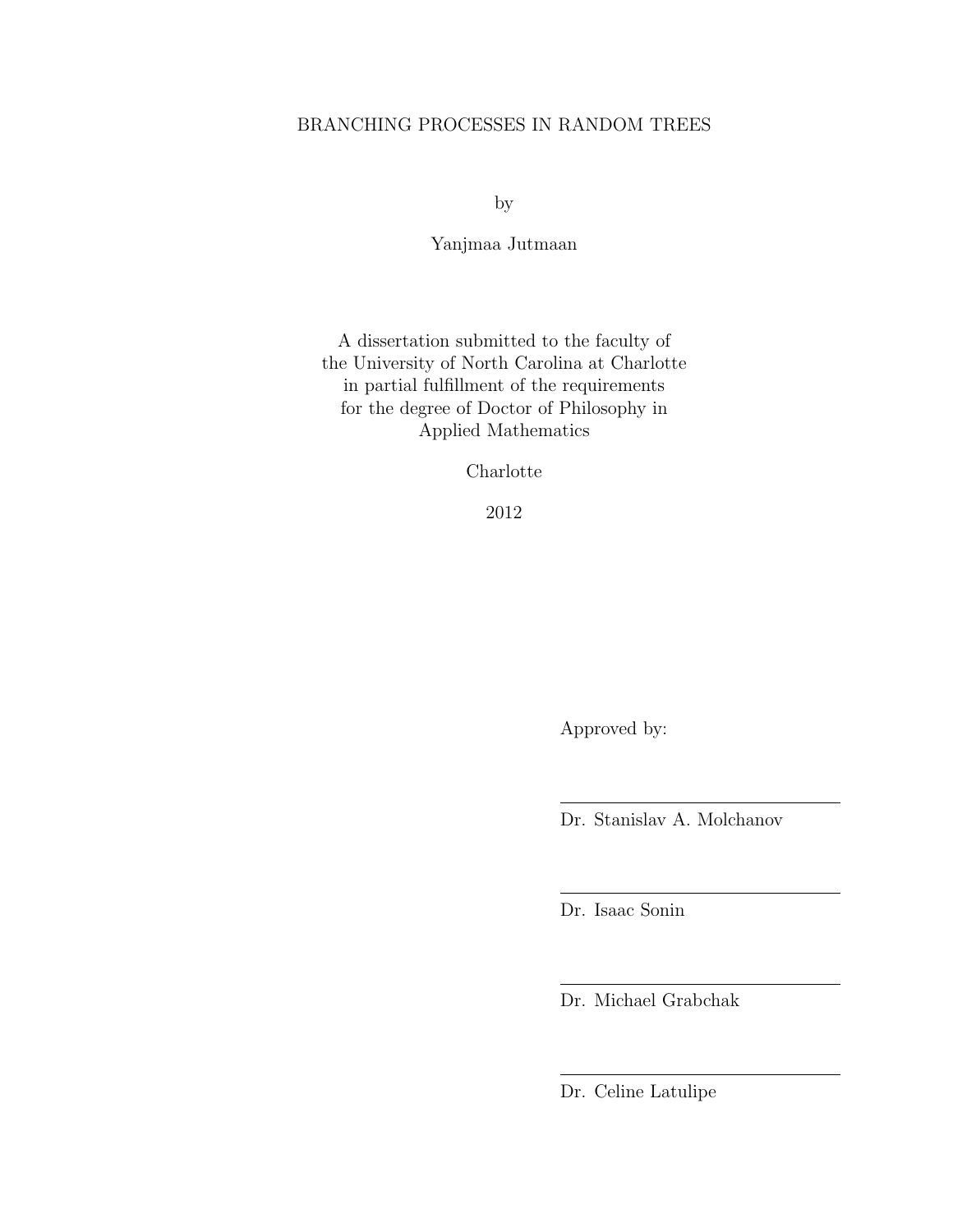c 2012 Yanjmaa Jutmaan ALL RIGHTS RESERVED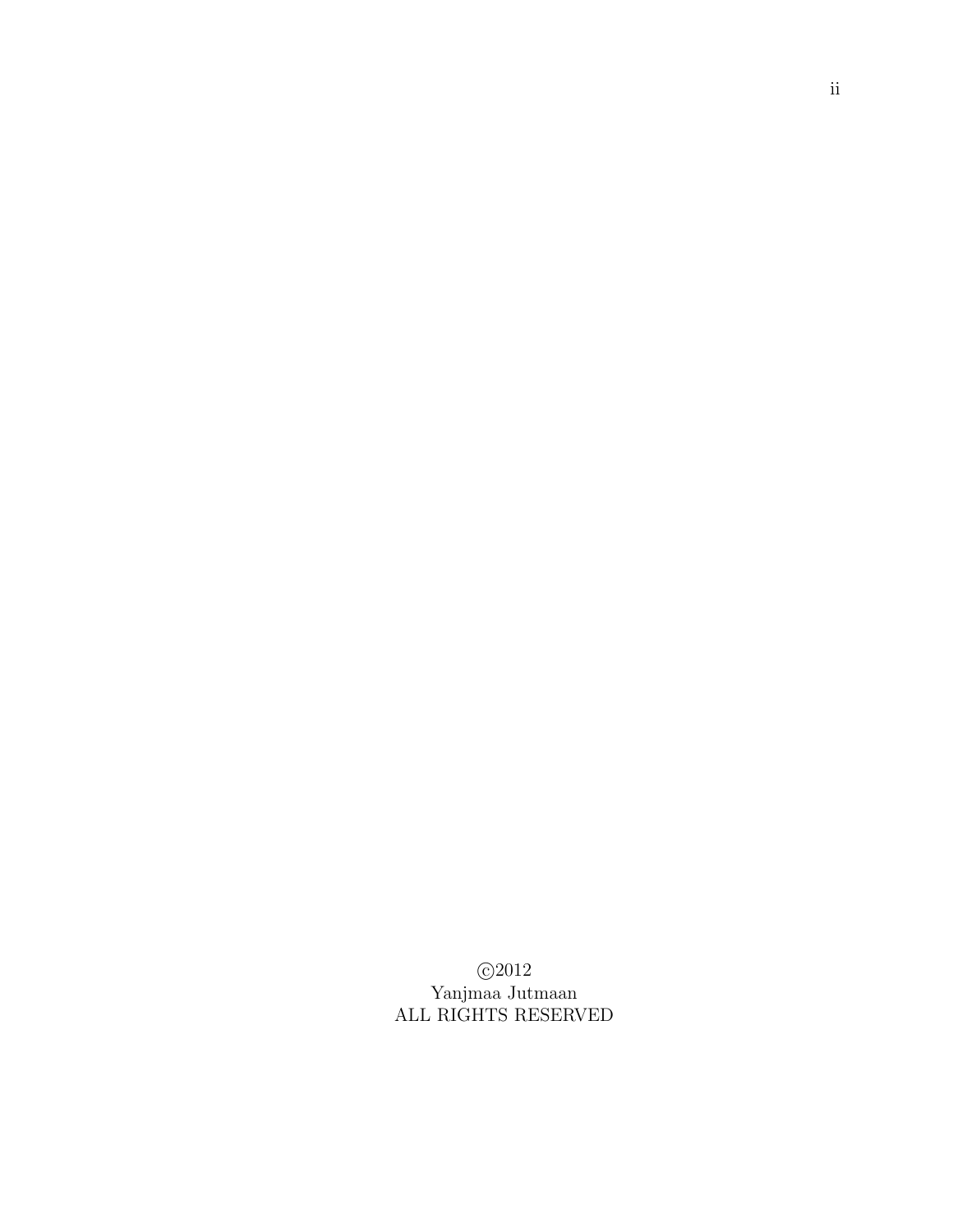### ABSTRACT

# YANJMAA JUTMAAN. Branching processes in random trees. (Under the direction of DR. STANISLAV MOLCHANOV)

We study the behavior of the branching process in a random environment on trees in the critical, subcritical and supercritical case. We are interested in the case when both the branching and the step transition parameters are random quantities. We present quenched and annealed classifications for such processes and determine some limit theorems in the supercritical quenched case. Corollaries cover the percolation problem on the random trees. The main tools are the compositions of the random generating functions.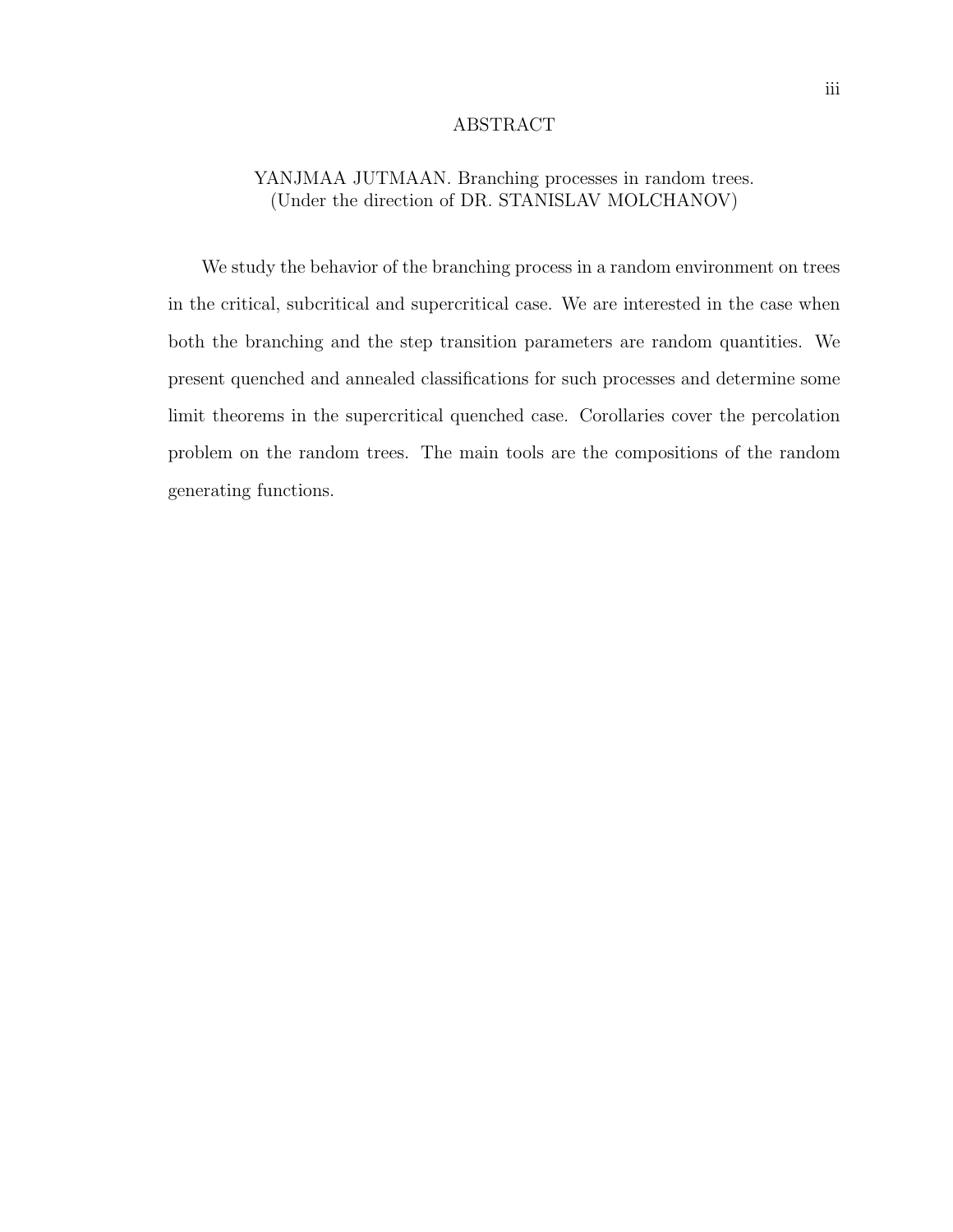#### ACKNOWLEDGMENTS

This work would not have been possible without the support and assistance of my colleagues, friends, and family. I have been fortunate to be Dr. Stanislav Molchanov's student. I am grateful for his guidance, teaching and involvement in my graduate study. I have learned much from him; this will be remembered and valued throughout my life. I am thankful also to the other members of my committee, Dr. Isaac Sonin, Dr. Michael Grabchak and Dr. Celine Latulipe for their time and support provided. I would also like to thank Dr. Joel Avrin, graduate coordinator, for his advice, kindness and patience. I am eternally thankful to my father Dagva and mother Tsendmaa for their love that I feel even this far away. I thank my brother Dorjrentsen and my sister Davaajargal for their love, trust and respect. I thank my dear children, Dashnyam, Khashnyam, and Bayarnyam Deane Khudree for their patience with my busy schedule during this graduate study. Their sweet support has always been truly touching. Last, but not least I wish to thank my husband Khudree Agvaanluvsan for his love and support. I specially thank him for his ability to help me stay focused on what is important in life.

I am grateful to have worked with so many admirable people during my studies.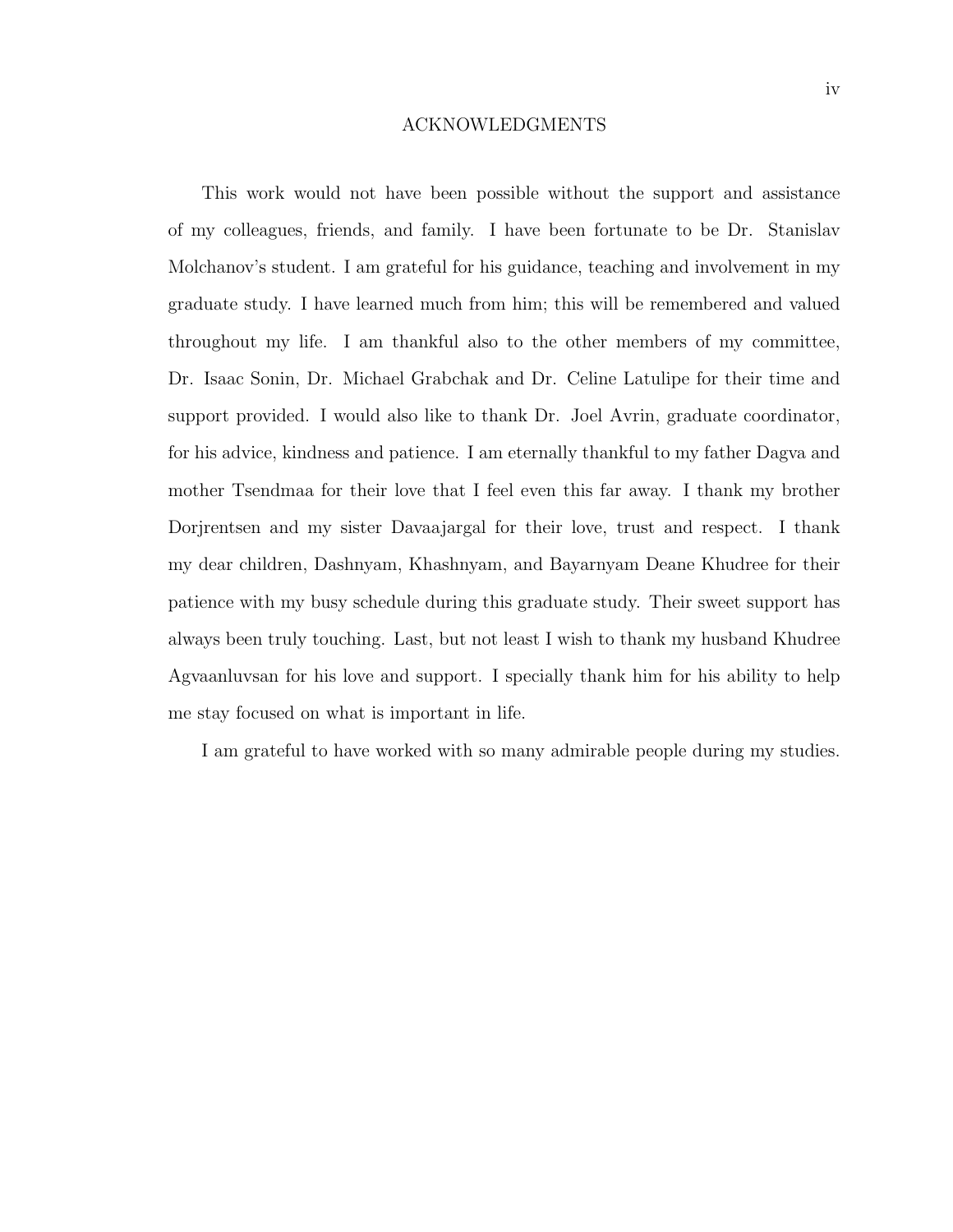# TABLE OF CONTENTS

| <b>LIST OF FIGURES</b>                                                                                                            | vi             |
|-----------------------------------------------------------------------------------------------------------------------------------|----------------|
| CHAPTER 1: GALTON-WATSON PROCESS IN HOMOGENEOUS<br><b>MEDIUM</b>                                                                  | $\mathbf{1}$   |
| 1.1 Introduction                                                                                                                  | 1              |
| 1.2 Simple Galton-Watson process                                                                                                  | $\overline{2}$ |
| 1.2.1 Generating function of $n(t, \omega)$                                                                                       | $\overline{2}$ |
| 1.2.2 Moments of the $n(t, \omega)$                                                                                               | 3              |
| CHAPTER 2: CLASSICAL GALTON-WATSON BRANCHING PROCESSES.<br>DIFFERENT APPROACHES TO THE LIMIT THEOREM IN<br>THE SUPERCRITICAL CASE | 6              |
| 2.1 Limit theorems                                                                                                                | 6              |
| 2.2 Moment of analysis approach to the limit theorem                                                                              | 9              |
| CHAPTER 3: GALTON-WATSON IN RANDOM ENVIRONMENT                                                                                    | 17             |
| 3.1 Construction of Random Environment                                                                                            | 17             |
| 3.2 Annealed and quenched law                                                                                                     | 19             |
| 3.3 Moments and quenched classification of of Galton-Watson process in<br>random environment                                      | 20             |
| CHAPTER 4: PERCOLATION ON THE RANDOM TREE                                                                                         | 30             |
| 4.1 Introduction and notation                                                                                                     | 30             |
| 4.2 Binary Random tree percolation                                                                                                | 32             |
| <b>REFERENCES</b>                                                                                                                 | 38             |

v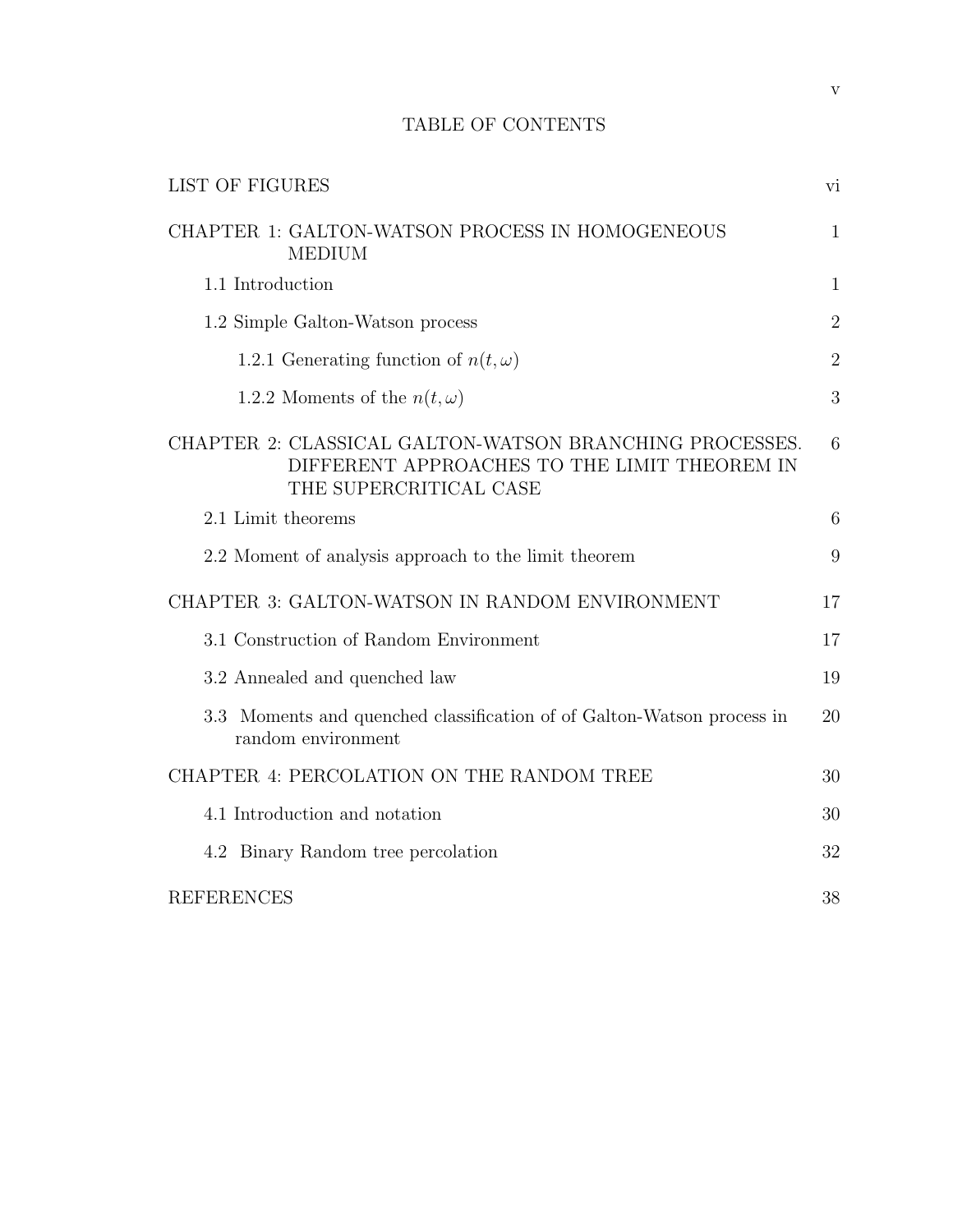# LIST OF FIGURES

| FIGURE 1.1 Moment generating function and extinction probability                | $\mathbf{5}$ |
|---------------------------------------------------------------------------------|--------------|
| FIGURE 4.1 The percolation probability $\theta(p)$ behaves roughly as indicated | 31           |
| FIGURE 4.2 Homogeneous binary tree                                              | 31           |
| FIGURE 4.3 Percolation on the binary tree and the binary tree                   | 32           |
| FIGURE 4.4 Binary tree with random environment                                  | 33           |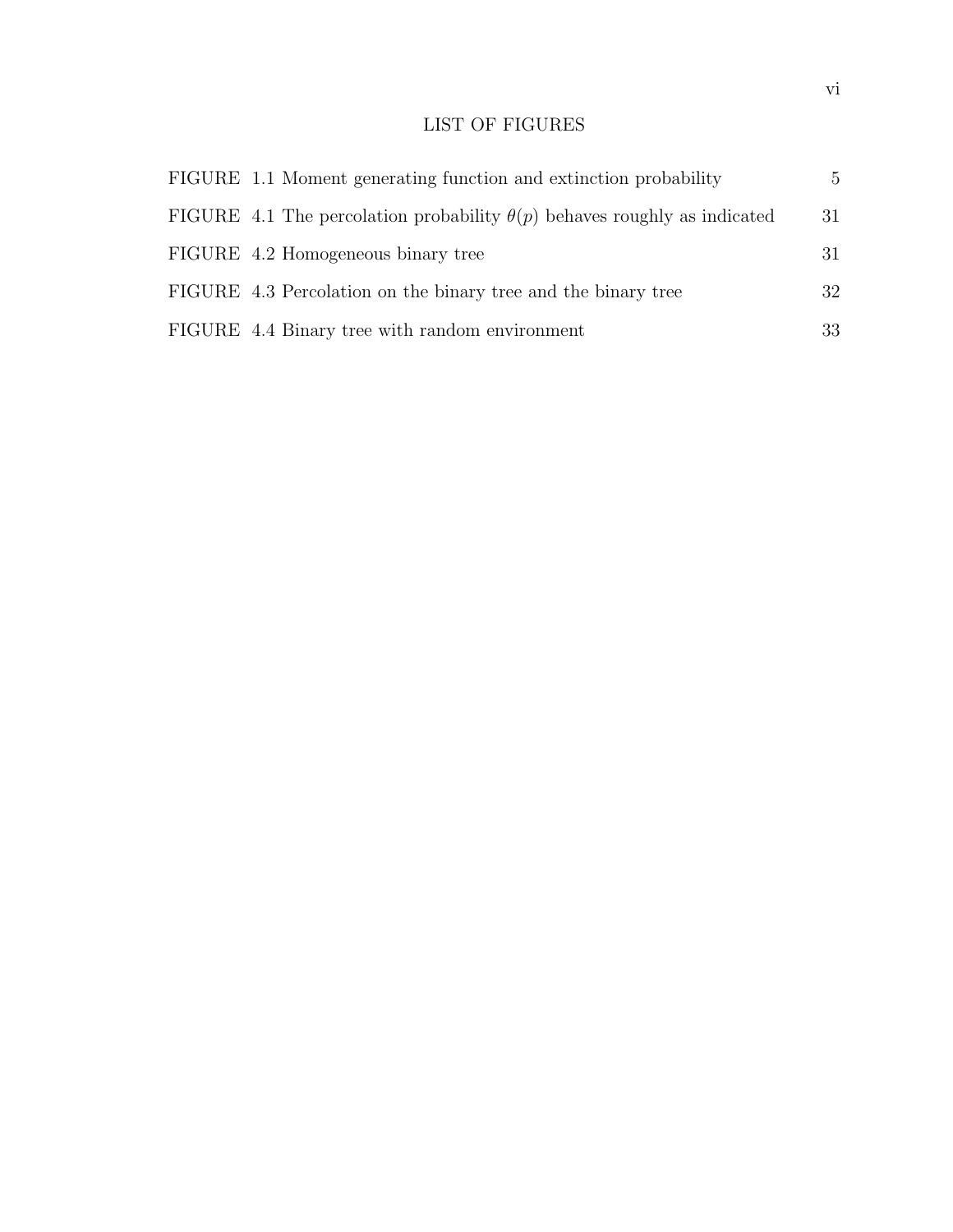# CHAPTER 1: GALTON-WATSON PROCESS IN HOMOGENEOUS MEDIUM

## 1.1 Introduction

Branching Stochastic processes [23] have always been very intresting for mathematicians and physicists. They describe well a multitude of phenomena from chain reactions to population dynamics. [20]. Random walks in random environment on  $Z<sup>d</sup>$  constitute one of the basic models of random motions in a random medium; see Bolthausen [2] Hughes [15], Molchanov [21] and Zeitouni [27], [28]. Several authors have considered branching random walk in random environment [18], [1], [3]-  $[6]$ ,  $[8]$ ,  $[15]$ ,  $[10]$  and  $[14]$ . On the other hand ordinary  $[9]$  and multiscale  $[19]$  percolaltion play a critical role in many applications [20].

There is significant literature on the random walk and the branching (reaction diffusion) process in the random environment on the lattice  $Z<sup>d</sup>$  or the Euclidean space  $R^d, d \geq 1.$ 

In most of these papers the classical Fourier analysis and the spectral theory of the Schröndinger type operators play the central role (explicitly and implicitly) corresponding to models and construction on the different graph, manifolds and groups. To the best of our knowledge branching random walks in random environment on trees have not been yet considered in the literature [18], [17]. The goal of this paper is the analysis of random processes in the random environments on the simplest graphs: the trees. We study branching processes and random walks in the situation when transition probabilities are random and homogeneous. The paper is organized as follows: in this chapter we begin by introducing some notations, terminologies and construction of random environment on the tree and some preliminary results as well as introducing basic examples and models. In Chapter 2 we will define the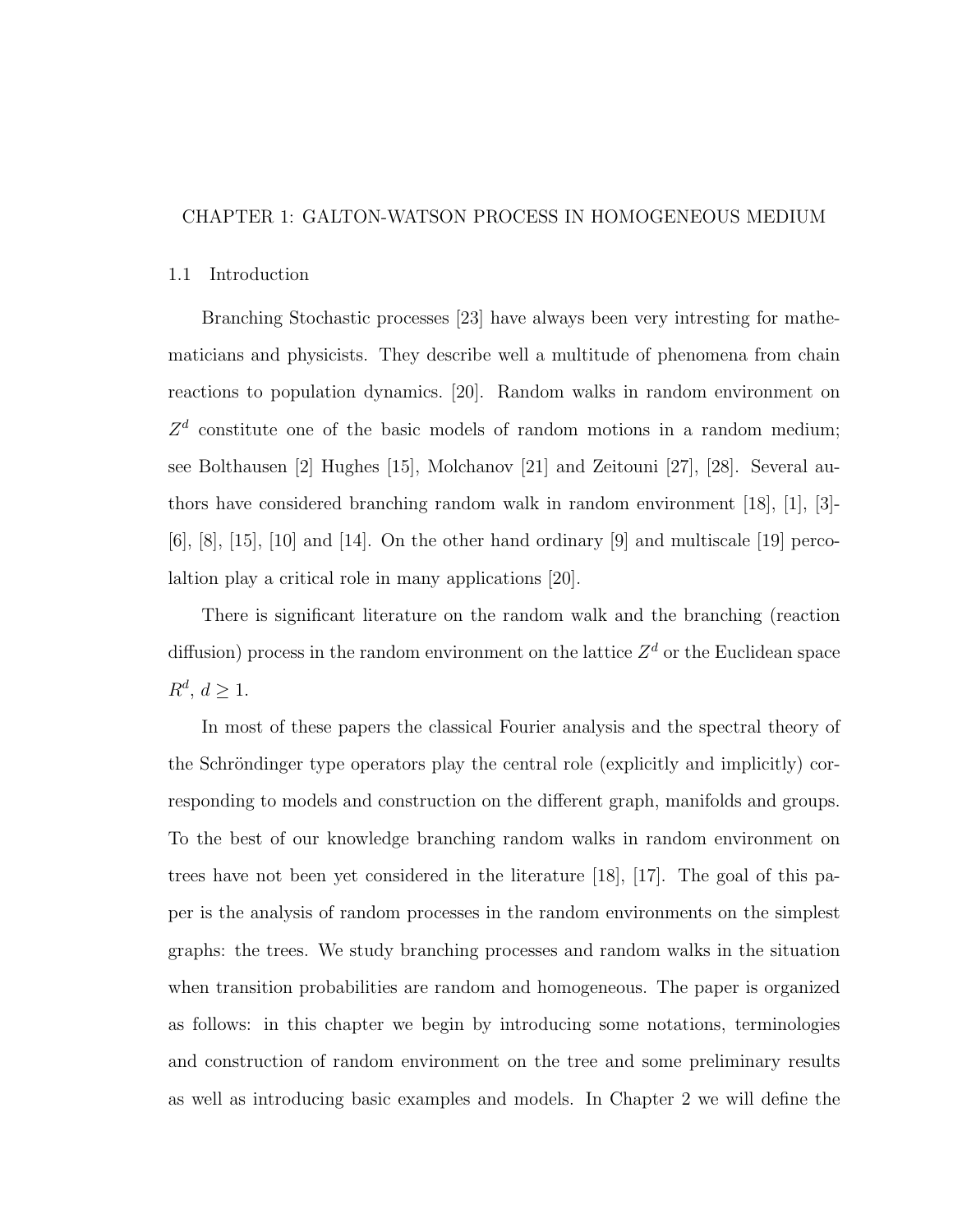Galton-Watson process in random environment, and its moment generating functions and moments. In Chapter 3 we prove several results on the annealed and quenched behavior of Galton-Watson random variable  $n(t, \omega, \omega_m)$ . We also discuss some limit theorems. In Chapter 4 we study Percolation problem on the random tree, critical probability of percolation and some properties.

### 1.2 Simple Galton-Watson process

Galton-Watson processes were introduced by Francis Galton in 1889 as a simple mathematical model for the propagation of family names. Galton-Watson processes continue to play a fundamental role in both the theory and applications of stochastic processes.

First, a description: A population of individuals (which may represent people, organisms, free neutrons, etc., depending on the context) evolves in discrete time  $t =$  $0, 1, 2, \ldots$  according to the following rules. Each nth generation individual produces a random number (possibly 0) of individuals, called *offspring*, in the  $(t+1)^{th}$  generation. The offspring counts  $n_t$  for distinct individual are mutually independent, and also independent of the offspring  $X_{t,i}$  counts of individuals  $t, i$  from earlier generations. Furthermore they are identically distributed. The state  $n(t)$  of the Galton-Watson process at time  $t$  is the number of individuals in the  $t^{th}$  generation.

$$
n(t+1,\omega) = \sum_{i=1}^{n(t)} X_{t,i}(\omega)
$$
\n(1.1)

where the law  $X_{t,i}$  are independent identically distributed (i.i.d) random variables on some probability space  $(\Omega, \Gamma, P)$ .

1.2.1 Generating function of  $n(t, \omega)$ 

$$
\varphi(z) = Ez^{X_{n,i}} \tag{1.2}
$$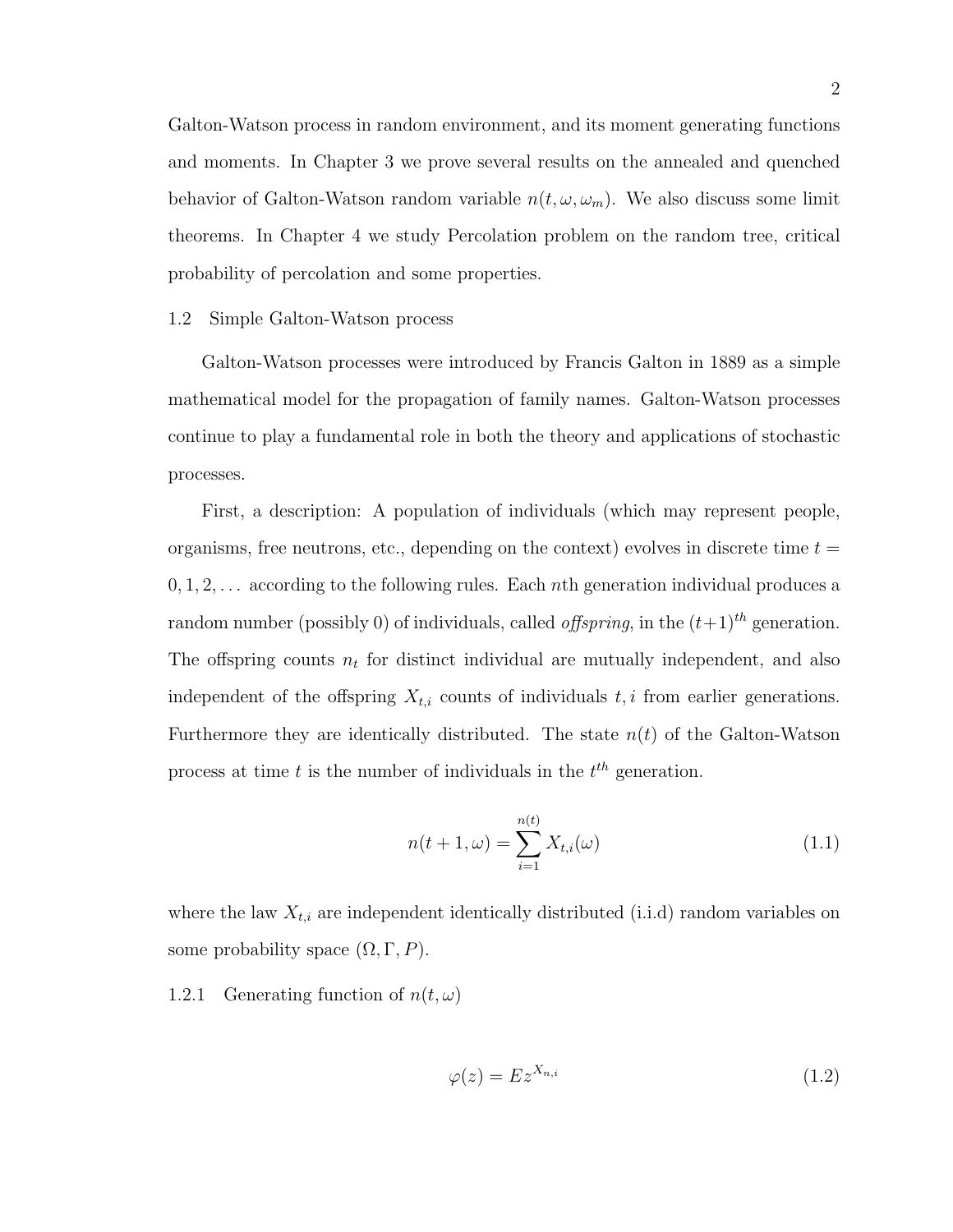and

$$
\varphi'(z)|_{z=1} = a = EX. \ EX(X - 1) = a_{[2]}
$$

The iterated of the generating function  $\varphi_s$  will be defined by  $\varphi_0 = z, \, \varphi_{[1]} = \varphi(z),$ 

$$
\varphi_{[s+1]}(z) = \varphi(\varphi_{[s]}(z)) = \varphi_{[s]}(\varphi(z)), n = 1, 2, \dots
$$
\n(1.3)

The following basic result was discovered by Watson (1874) and has been rediscovered a number of times since.

**Theorem 1.1.** [13] [see Theorem 4.1] The generating function of  $n(t)$  is the t-th iterate  $\varphi_{[t]}(z)$ .

1.2.2 Moments of the  $n(t, \omega)$ 

We can obtain the moments of  $n(t, \omega)$  by differentiating  $(1.3)$  at  $z = 1$ . Thus differentiating (1.3) yields

$$
\varphi'_{[t+1]}(1) = \varphi'_{[t]}(\varphi(1)) \varphi'(1) \tag{1.4}
$$

whence by induction  $\varphi'_{[t]}(1) = a^t$ ,  $n = 0, 1, \ldots$  If  $\varphi''(1) < \infty$ , we can differentiate (1.3) again, obtaining,

$$
\varphi''_{[t+1]}(1) = \varphi'_{[t]}(1)\varphi''(1) + \varphi''_{[t]}(1)(\varphi')^2
$$
\n(1.5)

we obtain  $\varphi''_{[t]}(1)$  by repeating application of  $(1.5)$  with  $n = 0, 1, \ldots$ ; thus

$$
E(n_t(n_t - 1)) = \begin{cases} \frac{a_{[2]}a^t(a^t - 1)}{a(a - 1)} & , a \neq 1\\ t \cdot a_{[2]} & , a = 1 \end{cases}
$$
 (1.6)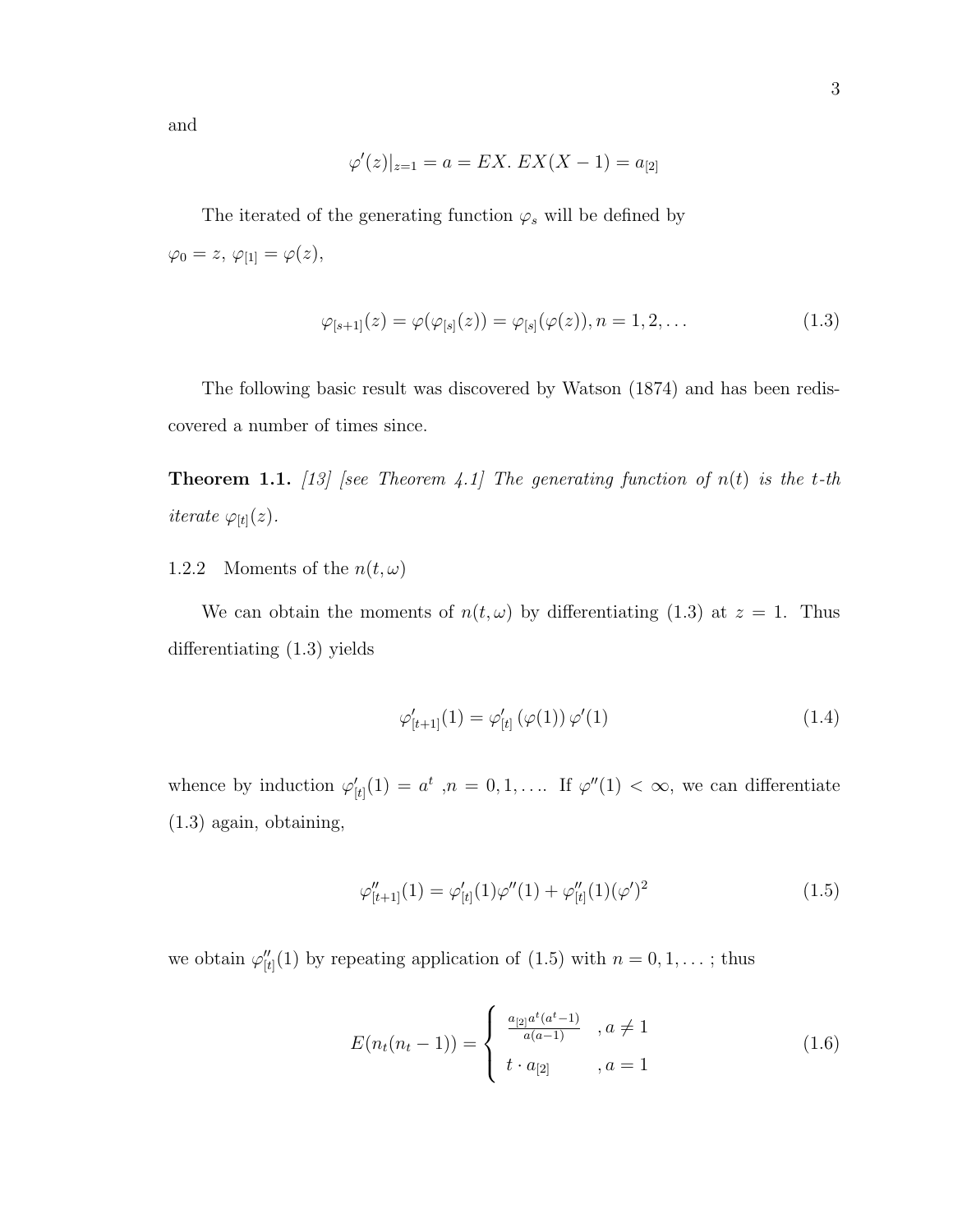**Theorem 1.2.** Expected value of  $E\{n(t, \omega)\}\$ is  $a^t$ ,  $t = 0, 1, \ldots$  If second factorial moment of X is bounded, the the second factorial moment of  $n(t, \omega)$  is given by (1.6).

If higher moments of X exist, then higher moments of  $n(t, \omega)$  can be found in a similar fashion.

We now consider the problem originally posed by Galton: find the probability of extinction of a family.

Definition 1.1. [13] By extinction we mean the event that the random sequence  $n(t, \omega)$  consists of zeros for all but a finite number of values of n.

Since  $n(t)$  is integer-valued, extinction is also the event that  $n(t) \to 0$ . Moreover, since  $P(n(t + 1, \omega) = 0 | n(t, \omega) = 0) = 1$ , we have the equalities

$$
P(n(t) \to 0) = P(n(t) = 0 \text{ for some } t) = P((n(1) = 0) \cup (n(2) = 0) \cup ...)
$$
  
= 
$$
\lim_{t \to \infty} P((n(1) = 0) \cup (n(2) = 0) \cup ... (n(t) = 0))
$$
  
= 
$$
\lim_{t \to \infty} P(n(t) = 0) = \lim \varphi_{[t]}(0)
$$
 (1.7)

Definition 1.2. Let z∗ be the probability of extinction, i.e.,

$$
z* = P(n(t) \to 0) = \lim \varphi_{[t]}(0)
$$
\n
$$
(1.8)
$$

**Theorem 1.3.** If  $a = EX \leq 1$ , the extinction probability  $z*$  is 1. If  $a > 1$ , the extinction probability is the unqique nonnegative solution less than 1 of the equation

$$
z = \varphi(z) \tag{1.9}
$$

First proved in complete generality by Steffensen (1930,1932)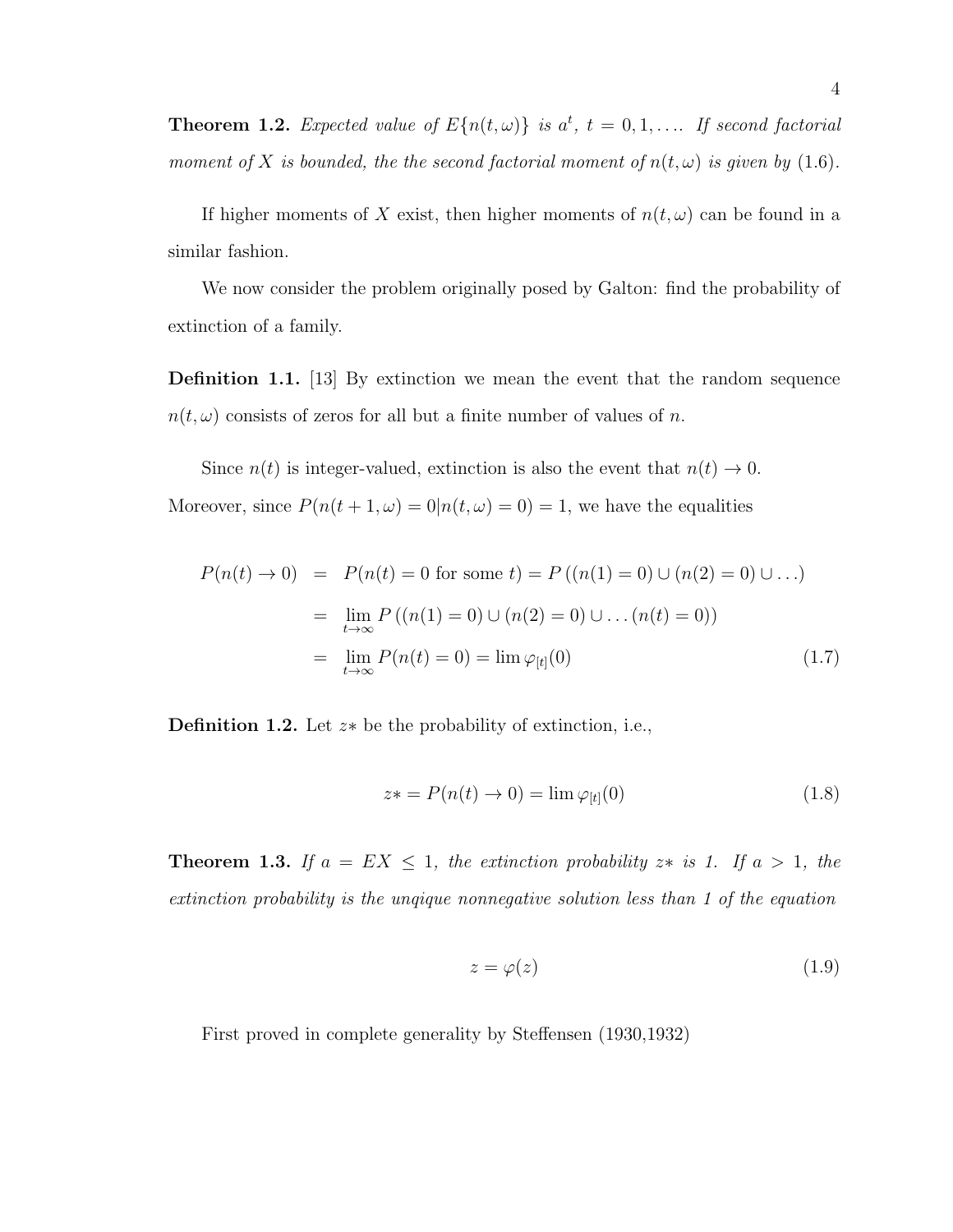

Figure 1.1: Moment generating function and extinction probability Moment generating function  $\varphi(z) = Ez^x$ where  $z*$  is the solution of  $z = \varphi(z)$  equation.

Solution and moment generating function are illustrated in Figure 1.1.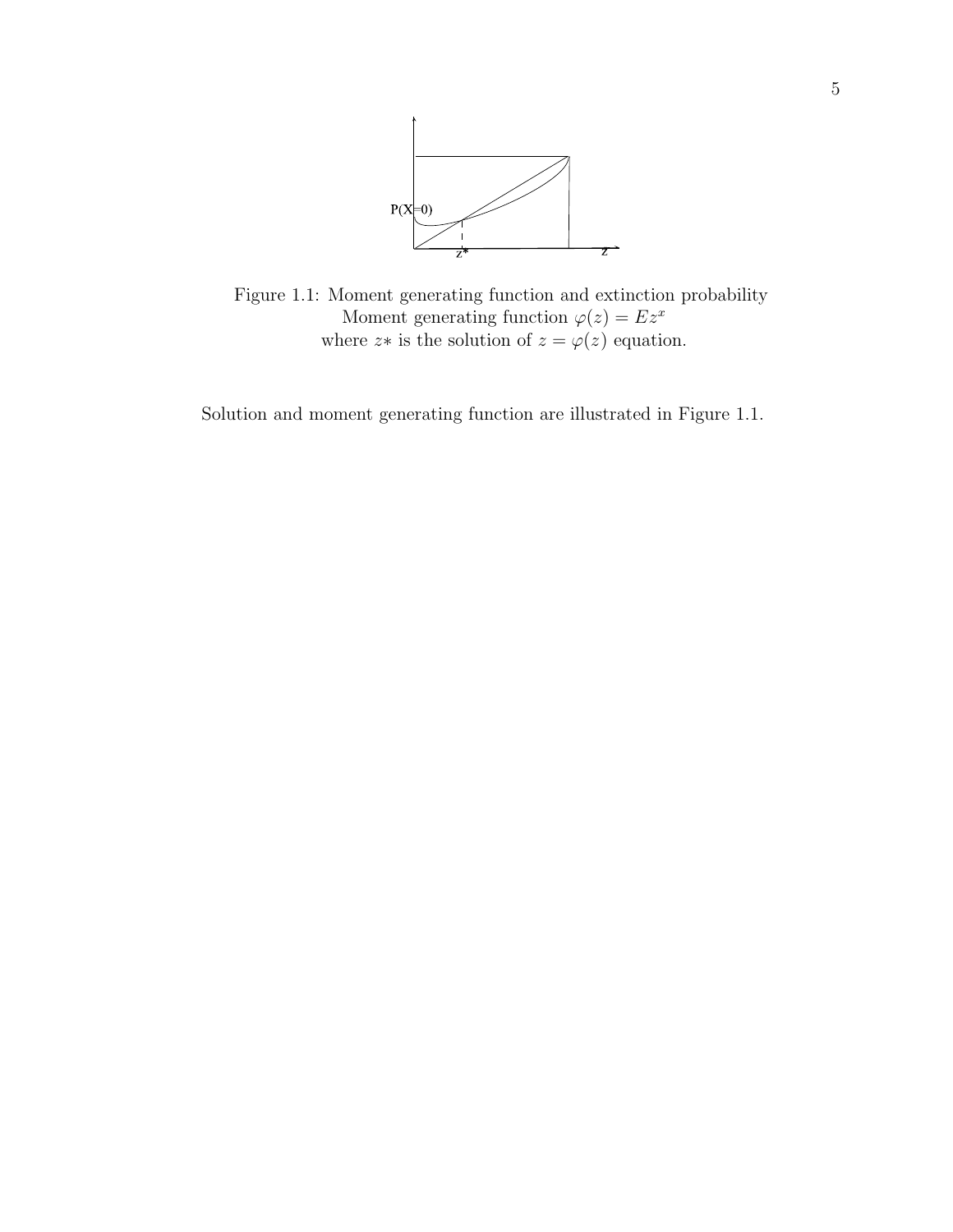# CHAPTER 2: CLASSICAL GALTON-WATSON BRANCHING PROCESSES. DIFFERENT APPROACHES TO THE LIMIT THEOREM IN THE SUPERCRITICAL CASE

## 2.1 Limit theorems

In this chapter we will prove several limit theorems for Branching process in random environment. To understand the idea of the method let us recall the classical result by N. A. Dmitriev and A.N. Kolmogorov [7]. Assume that  $n(t)$ ,  $t = 0, 1, \ldots$ ,  $n(1) = 1$  is the classical Galton-Watson process in the fixed environment. If  $\varphi(z) =$  $Ez<sup>X</sup>$  where X is the number of the offspring of single particle; then

$$
\varphi_{[n]}(z) = \varphi(\varphi(\dots(\varphi(z))\dots))\tag{2.1}
$$

$$
E{n(t)} = at, a = a1 = \varphi(z = 1) = EX
$$
\n(2.2)

Then, for  $a > 1$  in the supercritical case we have

Theorem 2.1. ( N.Dmitriev, A.Kolmogorov, [7])

$$
P\left(\frac{n(t)}{a^t} < x\right) \to G(x) \tag{2.3}
$$

where G is a limit distribution.

Remark. For continuous time branching Galton-Watson processes when the intensity of the duplication of a particle is  $\lambda$ , mortality rate is  $\mu$ ,  $\lambda > \mu$  then the limit law for  $n(t)$  $\frac{\partial (t)}{\partial t}$  also can be found explicitly. This limit law is the exponential distribution with additional atom at  $x = 0$ .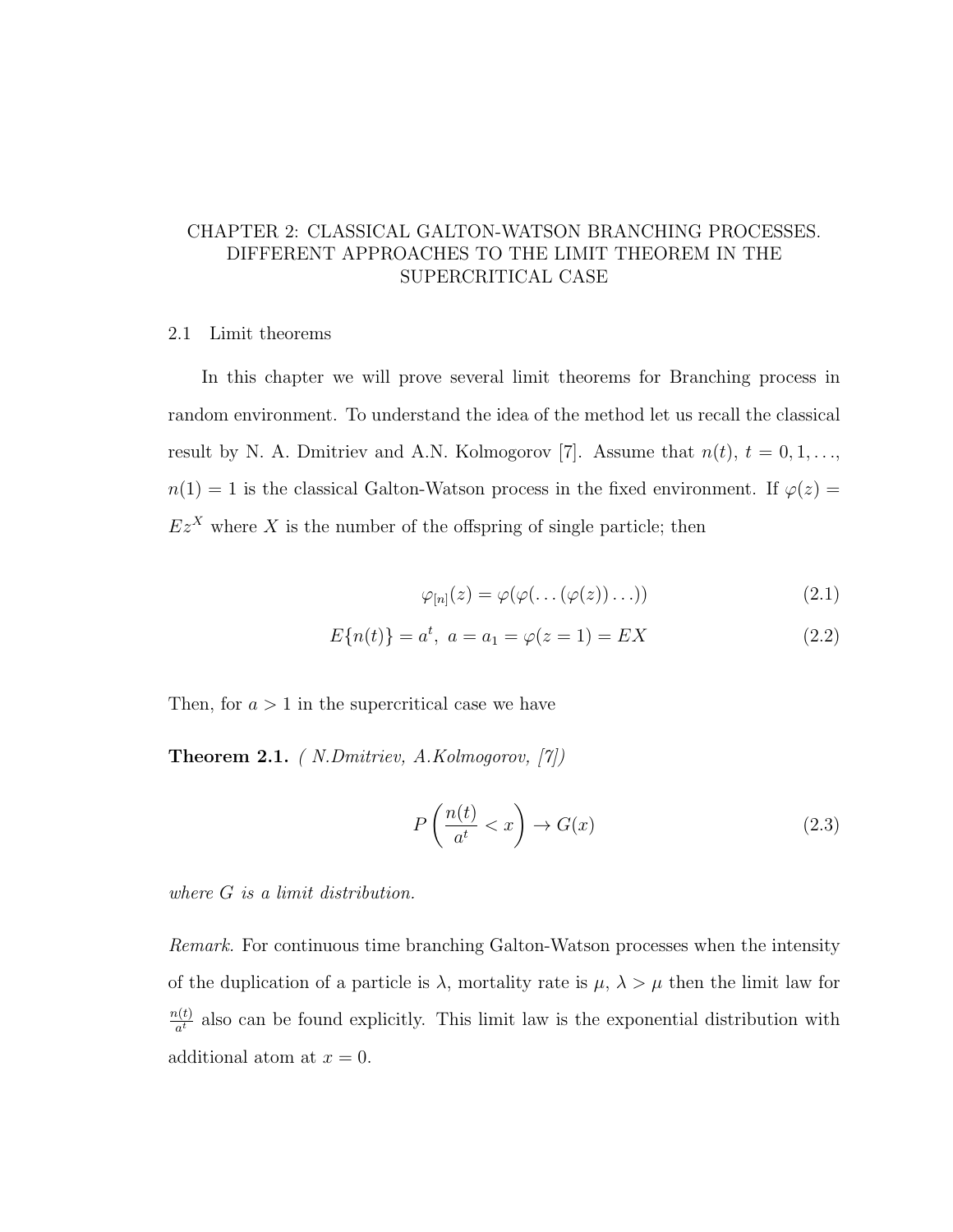G is only known in the case of geometric distribution. Consider the generating function of the geometric distribution

$$
P\{X=0\}=\alpha, P\{X=1\}=\{1-\alpha\}q \ , \ \dots \ P\{X_t=k\}=(1-\alpha)qp^{k-1}, \dots \quad (2.4)
$$

Then

$$
\varphi(z) = Ez^{X_{\tau}} = \alpha + \frac{(1 - \alpha)qz}{1 - pz} = \frac{\alpha + z(q - \alpha)}{1 - pz}
$$

$$
\varphi'(z)|_{z=1} = \frac{1 - \alpha}{q}
$$

The expansion of this generating function into Tailor series gives the geometric law for  $k \ge 1$  and different probability for  $\{X = 0\}$ ,  $P\{X = 0\} = \alpha$ . The composition  $\varphi_{[n]}(z) = \varphi(\varphi(\dots(\varphi(z))\dots))$  has the same nature.

Note that

$$
a = EX = \frac{1 - \alpha}{q}
$$

i.e process is supercritical for

$$
\frac{1-\alpha}{q} > 1
$$
  
\n
$$
\Rightarrow 1 > \alpha + q
$$
  
\n
$$
\Rightarrow p > \alpha
$$

The limiting distribution for  $\frac{n(t)}{a^t}$ ,  $t \to \infty$  is the combination of the exponential density and the atom at  $x = 0$ , i.e it has density

$$
\frac{n(t)}{a^t} \to g_{\infty}(x) = \beta \delta_0(s) + (1 - \beta) \lambda e^{-\lambda x}
$$
\n(2.5)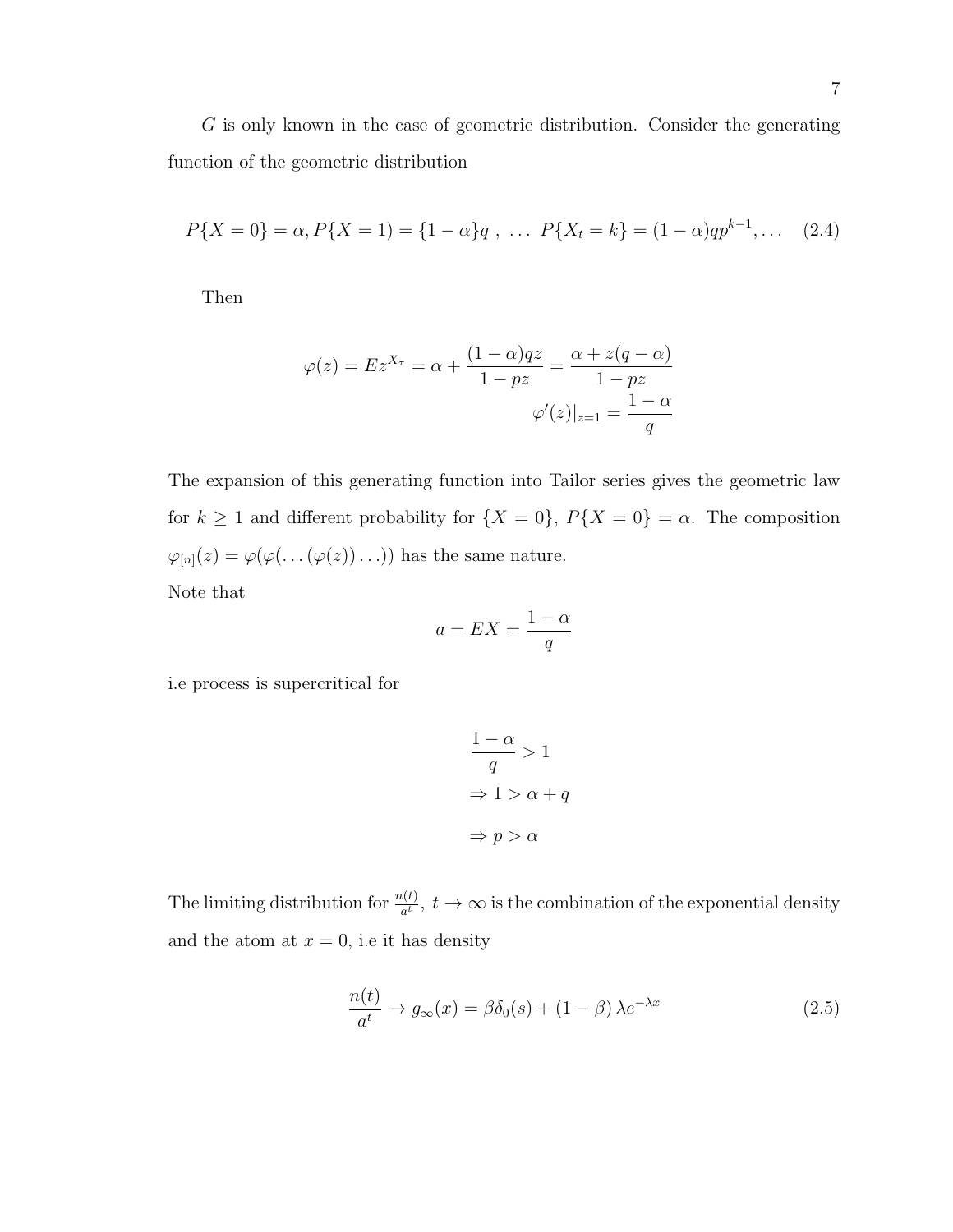Let's find the  $\beta$ ,  $\lambda$ . First

$$
1 = E \frac{n(t)}{a^t} \longrightarrow \int_0^\infty x g_\infty(x) dx = \frac{1 - \beta}{\lambda}
$$

i.e  $\lambda=1-\beta.$  Secondly

$$
P\{n(t)=0\}\xrightarrow[t\to\infty]{}s^*=\beta
$$

, where  $s^* = \varphi(s^*)$ ,  $s^* < 1$ . i.e

$$
s^* = \frac{\alpha + s^*(q - \alpha)}{1 - ps^*}
$$
  
\n
$$
s^* - p(s^*)^2 = \alpha + s^*(q - \alpha)
$$
  
\n
$$
p(s^*)^2 - s^*(1 - q + \alpha) + \alpha = 0
$$
  
\n
$$
p(s^*)^2 - s^*(p + \alpha) + \alpha = 0
$$

One of the roots of this quadratic equation is  $s^* = 1$ , the second root which we need is

$$
s^* = \frac{\alpha}{p} \tag{2.6}
$$

Finally for  $\beta$ ,  $\lambda$  we have the linear system

$$
\begin{cases} \lambda = 1 - \beta \\ \alpha = p\beta \end{cases} \Rightarrow \begin{cases} \lambda = 1 - \beta = \frac{p - \alpha}{p} \\ \beta = \frac{\alpha}{p} < 1 \end{cases}
$$

Let us return to main direction and give three proofs of this result (2.3) different from original work of Dimitriev and Kolmogorov.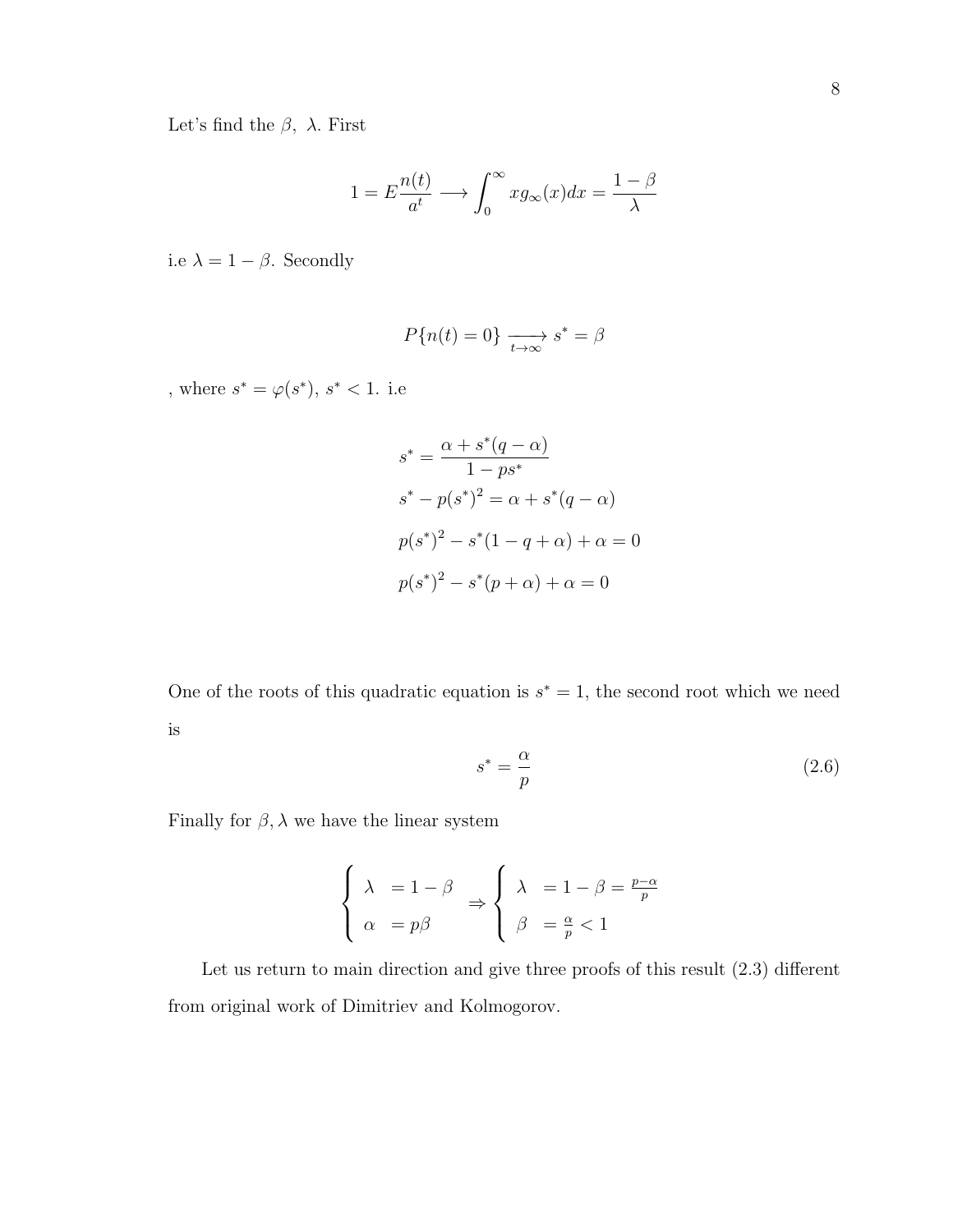Proof. 1 (Martingale approach).

Consider  $\xi(t) = \frac{n(t)}{a^t}$  and  $F_{\leq t} = \sigma(n(1), n(2), \dots, n(t))$  Then

$$
n(t+1) = \sum_{i=1}^{n(t)} X_{t,i},
$$

Here  $X_{t,i}$  are independent identically distributed random variable with generating function  $\varphi(z)$ 

As easy to see that  $(n(t), F_{\leq t})$  is a martingale. In fact

$$
E\{n(t+1)|F_{\leq t}\} = n(t) \cdot a
$$

So

$$
E\{\xi(t+1)|F_{\leq t}\} = \frac{n(t)}{a^t} = \xi(t)
$$

Due to Doob martingale convergence theorem  $P$  almost surely there exist

$$
\lim_{t \to \infty} \xi(t) = \xi(\infty)
$$

and the law of the  $\xi(\infty)$ is  $G(x)$  Q.E.D.

This method can not give any information about  $G(\cdot)$ .

Remark. The same proof works, of course in the case  $a \leq 1$ , but here the limit is equal to 0.

2.2 Moment of analysis approach to the limit theorem

The second method is based on the moments analysis.

Lemma 2.2. Assume that

$$
P\{X = k\} \le cq^k, \ k \ge 0; \ 0 < q < 1 \tag{2.7}
$$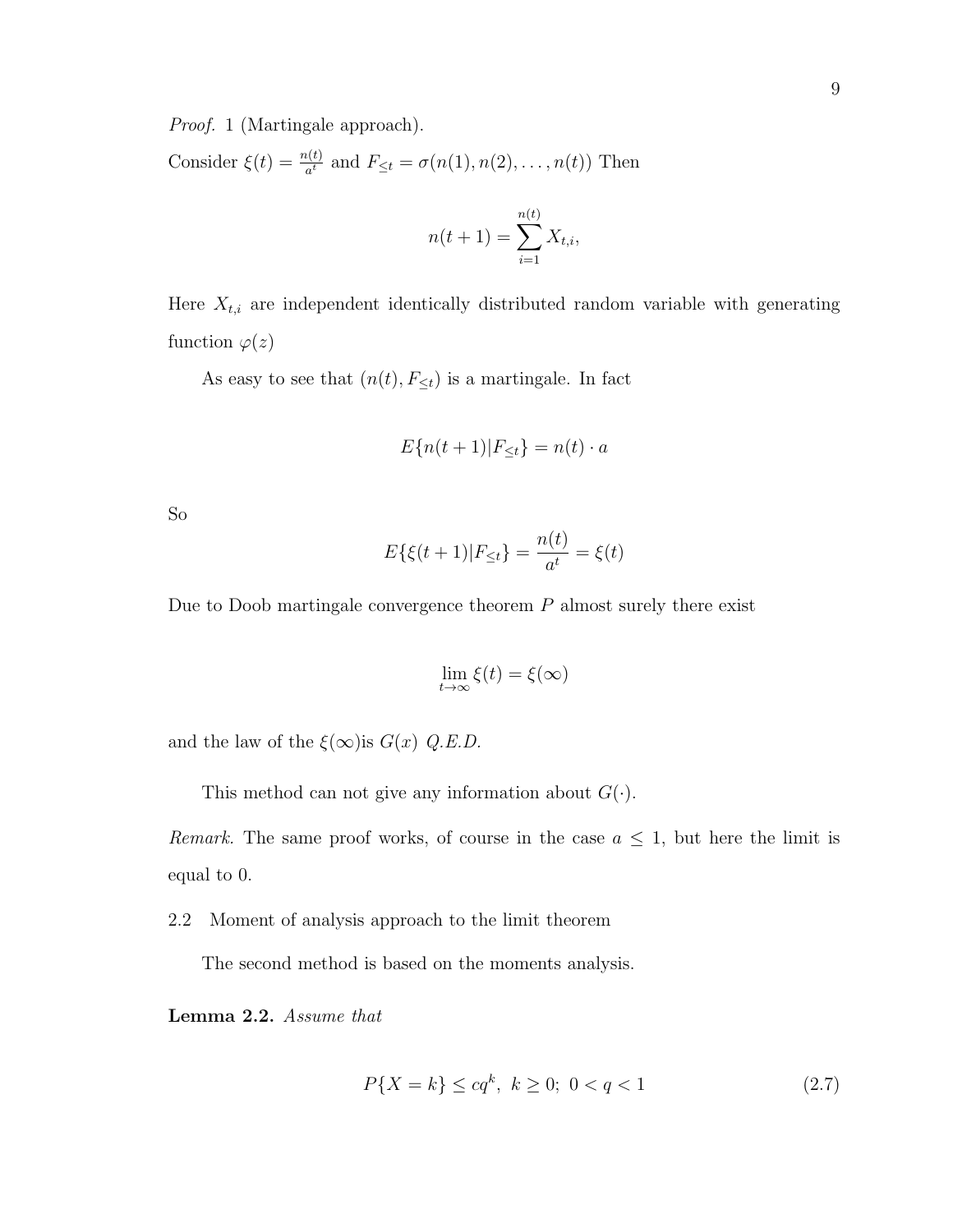then for any  $1 > q_1 > q$ , appropriate constant  $M_1(q_1)$  and  $n \geq 1$ ,

$$
(a)_{(n)} = EX(X - 1) \cdot \ldots \cdot (X - n + 1) \le M_1 \cdot n! \cdot q_1^n, \quad n \ge 1 \tag{2.8}
$$

*Proof.* Lemma (2.2) Let's take arbitrary  $\Lambda < \frac{1}{a}$  $\frac{1}{q}$ , i.e  $\Lambda q < 1$  and put  $M = \max_{|z| = \Lambda} \varphi(z)$ Due to Cauchy theorem for  $|z| = \Lambda$ 

$$
\varphi(z) = \frac{1}{2\pi i} \oint_{|z| = \Lambda} \frac{\varphi(z) d\lambda}{z - \lambda} \tag{2.9}
$$

Then

$$
\varphi^{(n)}(z) = \frac{1}{2\pi i} \oint_{|z|=\Lambda} \frac{\varphi(z)n!}{(z-\lambda)^{n+1}} d\lambda \tag{2.10}
$$

i.e for  $z=0$ 

$$
\varphi^{(n)}(0) = EX(X - 1) \cdot \ldots \cdot (X - n + 1) = (a)_{(n)} \le \frac{M \cdot n!}{\Lambda^n}, \quad n \ge 1 \tag{2.11}
$$

In other term for arbitrary  $q_1 > q$  and appropriate  $M_1 = M(q_1) < \infty$ 

$$
(a)_{(n)} = EX(X - 1) \cdot \ldots \cdot (X - n + 1) \le M_1 \cdot n! \cdot q_1^n, \quad n \ge 1 \tag{2.12}
$$

Q.E.D.

We must finish Dmitriev-Kolmogorov's theorem 2.1 using moments.

**Theorem 2.3.** In the assumption of lemma (2.2) For any  $k \ge 1$  and  $t \to \infty$ 

$$
\frac{En(t)(n(t)-1)\cdot \ldots \cdot (n(t)-k+1)}{a^{kt}} \to \nu_k
$$
\n(2.13)

and  $\nu_k \leq C_1 k! C^k$  for appropriate  $C_1, C > 0$ . Calculation of the limiting moments can be done recursively.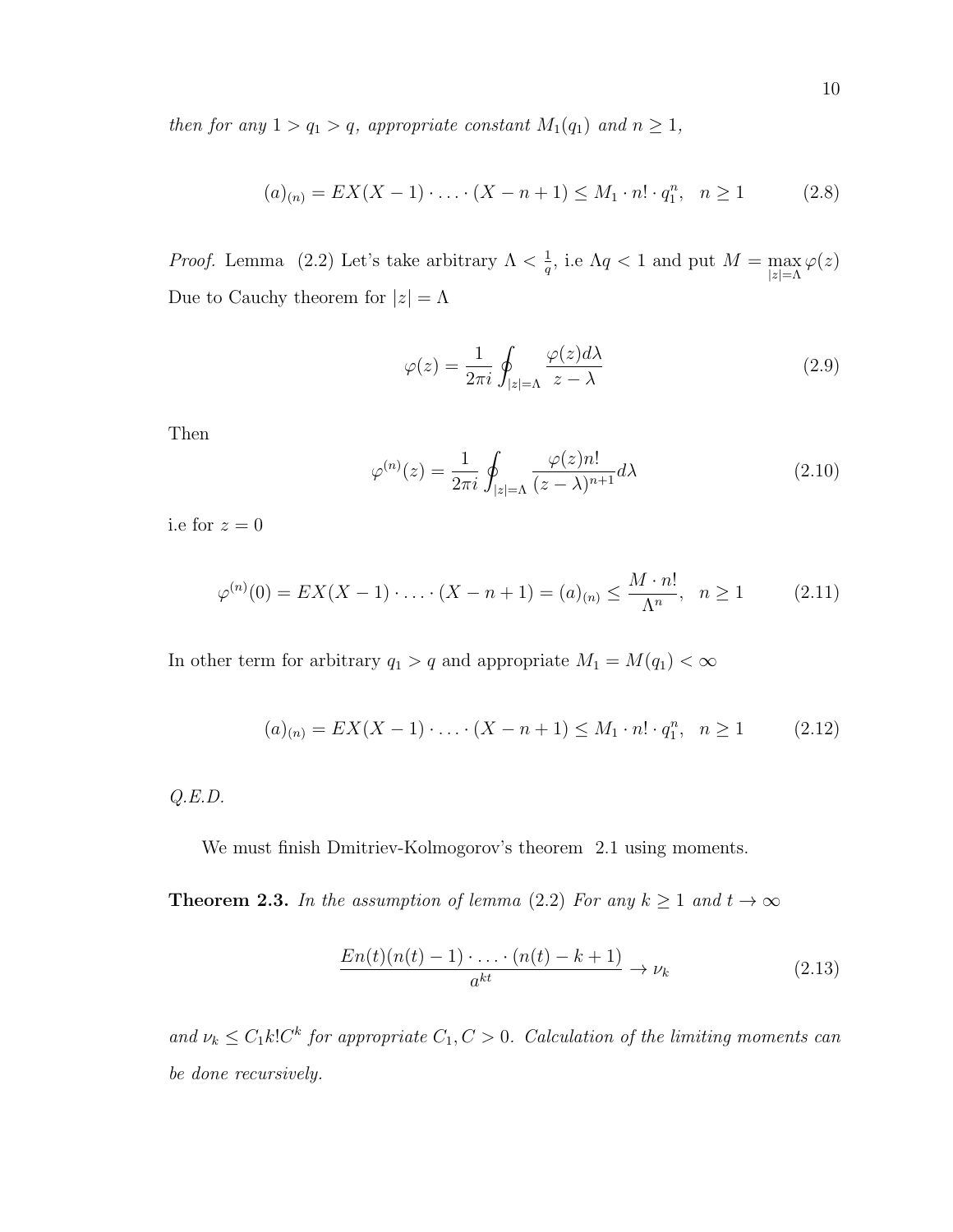Corollary 2.4. Due to well-known Carleman result the moment problem ( reconstruct the distribution  $G(\cdot)$  given moments  $\nu_k, k \geq 1$ ) under the condition  $\nu_k \leq C_1 k! C^k$  has unique solution and the Laplace transform

$$
\int_0^\infty e^{-\lambda x} dG(x) = \widehat{G}(\lambda)
$$

has analytic continuation at domain  $Re\lambda \geq -\delta$ ,  $\delta > 0$  (for appropriate  $\delta > 0$ ), i.e. distribution function  $G(x)$  has an exponential tail.

Proof. (the Theorem 2.3)

Let us use equation 1.2

$$
\varphi_{[t]}(z) = \underbrace{\varphi(\varphi(\ldots \varphi(z))\ldots)}_t = \varphi_{[t-1]}(\varphi(z))
$$

First,

$$
\varphi'_t(1) = a_{[1]}(t) = a^t, \quad a > 1
$$
, where  $\varphi'(1) = a$  (2.14)

Then

$$
\frac{E\{n(t)\}}{a^t} = 1 \xrightarrow[t \to \infty]{} \nu_1 = 1
$$

Second,

$$
\varphi''_t(1) = a_{[2]}(t) = \varphi''_{[t-1]}(\varphi')^2 + \varphi'_{[t-1]} \varphi''
$$
  
=  $a_{[2]}(t-1)a^2 + a^{t-1} a_{[2]}(1)$  (2.15)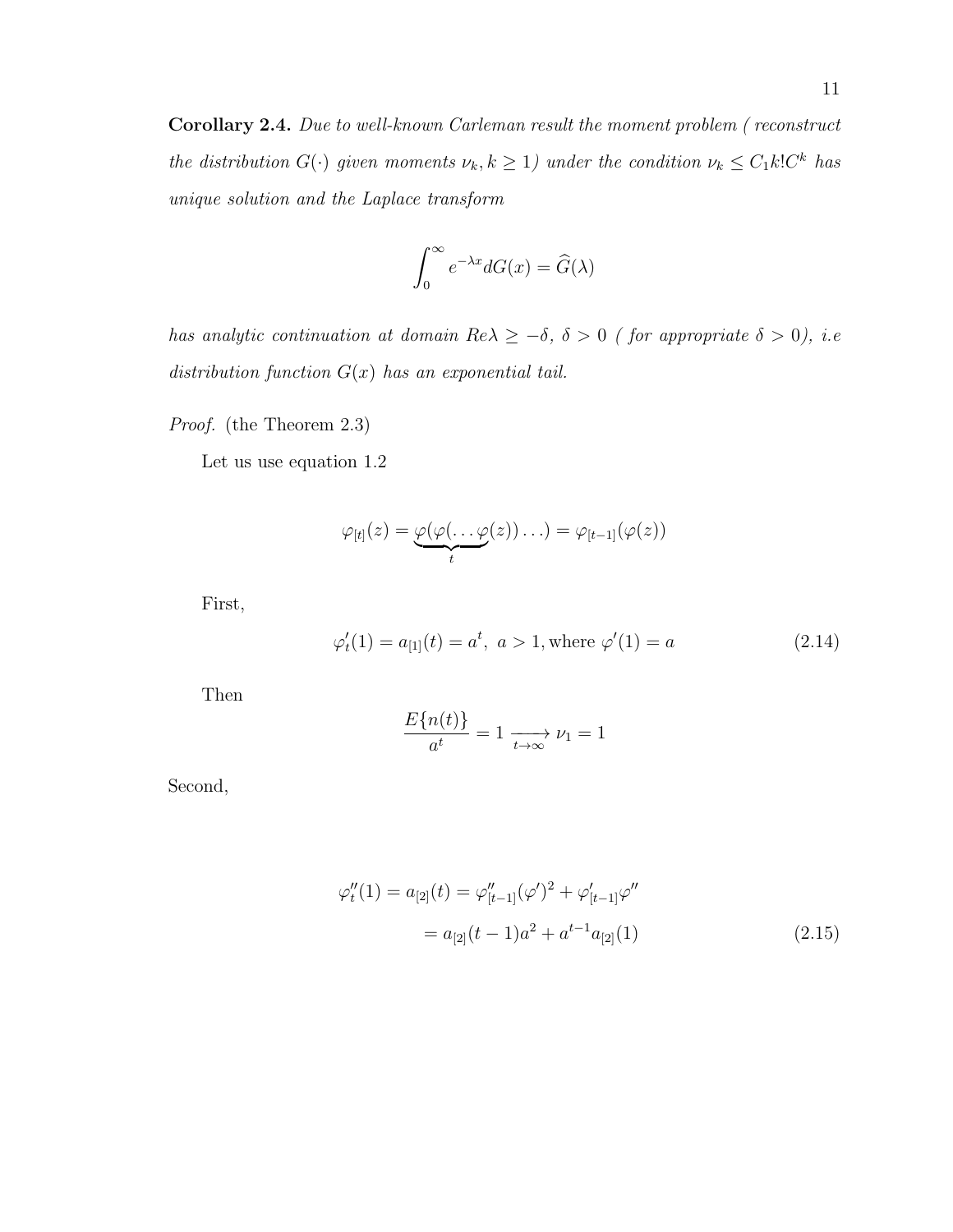Then

$$
\frac{a_{[2]}(t)}{a^{2t}} = \frac{a_{[2]}(t-1)}{a^{2(t-1)}} + \frac{a_{[2]}(1)}{a^{t+1}}
$$
\n
$$
= \frac{a_{[2]}(1)}{a^{t+1}} + \frac{a_{[2]}(1)}{a^{t}} + \frac{a_{[2]}(1)}{a^{t-1}} + \dots + \frac{a_{[2]}(1)}{a^{2}}
$$
\n
$$
= a_{[2]}(1) \left( \frac{1}{a^{2}} + \frac{1}{a^{3}} + \dots + \frac{1}{a^{t+1}} \right)
$$
\n(2.16)

It gives

$$
\lim_{t \to \infty} \frac{E\{n(t)(n(t) - 1)\}}{a^{2t}} = \lim_{t \to \infty} \frac{E\{n(t)^2\}}{a^{2t}} = \frac{a_{[2]}(1)}{a^2(1 - \frac{1}{a})} = \frac{a_{[2]}(1)}{a(a - 1)}
$$
(2.17)

Assume that we already proved that for  $l\leq k-1$ 

$$
\frac{a_{[l]}(t)}{a^{lt}} = \frac{E\{n(t)(n(t) - 1)\dots(n(t) - l + 1)\}}{a^{lt}} \leq C_0 l! C_1^l
$$

and select such  $C_0, C_1$  that recursively we can reconstruct the same estimate for  $l = k$ 

Meanwhile, a higher order version of the chain rule (see e.g. [11] p. 33) states that

$$
f^{(s)}(g) = \sum_{m_1, m_2, \dots, m_s} \frac{s!}{m_1! m_2! \cdots m_s!} [f^{(m_1 + m_2 + \cdots + m_s)} \prod_{j=1}^s \left(\frac{g^{(j)}}{j!}\right)^{m_j} \tag{2.18}
$$

where  $1\cdot m_1+\ldots+n\cdot m_n=n$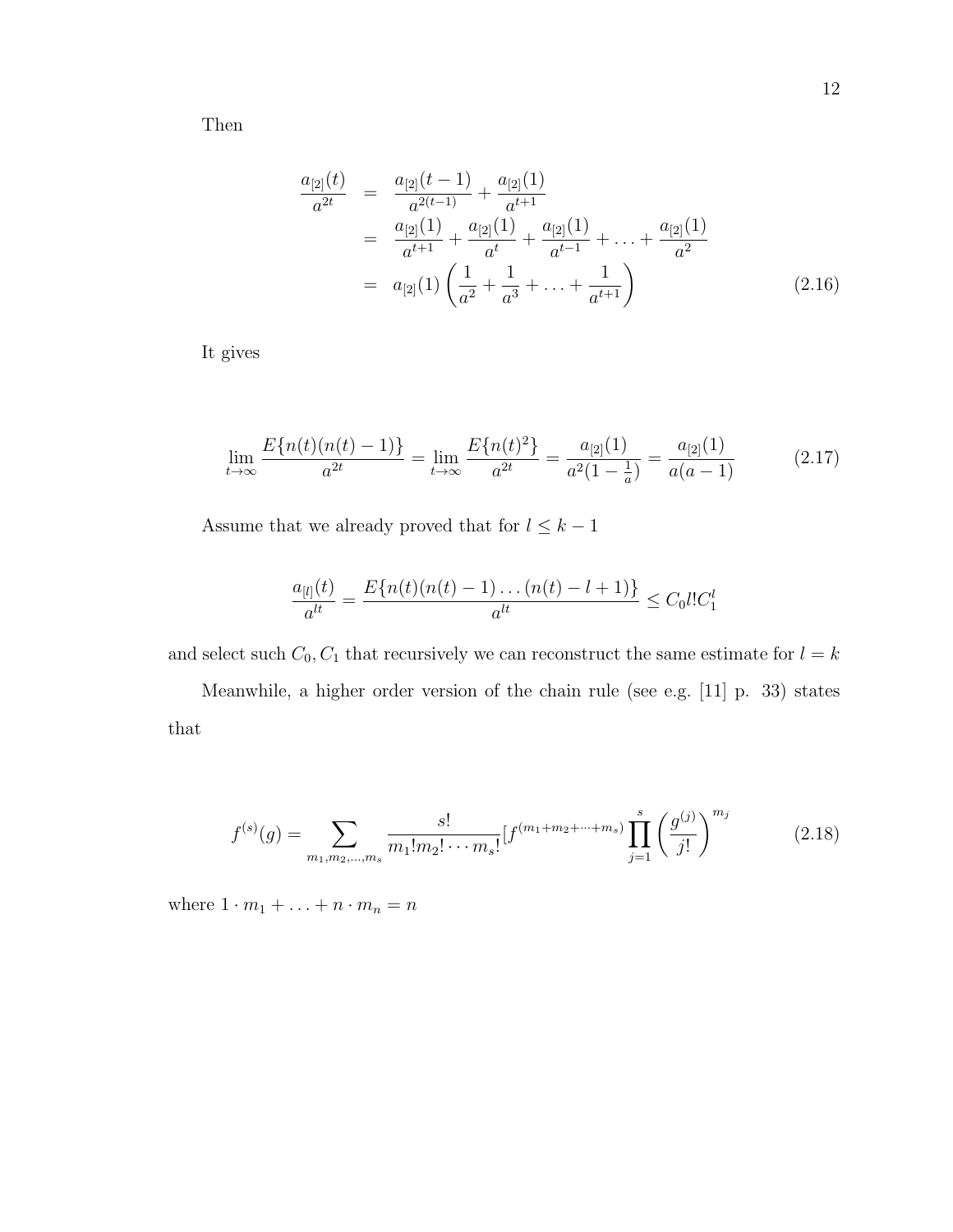$$
\varphi_{[t]}^{(k)}(z)|_{z=1} = a_{[k]}(t)
$$
\n
$$
= \sum_{m_1, m_2, \dots, m_k} \frac{k!}{m_1! m_2! \cdots m_k!} \left[ \varphi_{t-1}^{(m_1+m_2+\cdots+m_k)} \prod_{j=1}^k \left( \frac{\varphi^{(j)}(1)}{j!} \right)^{m_j} \right]
$$
\n
$$
= \varphi_{t-1}^{(k)}(1) a_{[1]}^k + \sum_{m_1, m_2, \dots, m_k} \frac{n!}{m_1! m_2! \cdots m_k!} \left[ \varphi_{t-1}^{(m_1+m_2+\cdots+m_k)} \varphi_{t-1}' \prod_{j=1}^k \left( \frac{\varphi_t^{(j)}}{j!} \right)^{m_j} \right]
$$
\n
$$
m_1 \neq k
$$
\n
$$
+ \sum_{1 \cdot m_1 + \dots + k \cdot m_{k-1} = k} \frac{k!}{1!^{m_1} m_1! 2!^{m_1} m_2! \cdots (k)!^{m_1} m_{k-1}!} \times \left[ \varphi_{t-1}^{(m_1+m_2+\cdots+m_{k-1})} \left( \sum_{j=1}^n m_j \frac{\varphi_t^{(j+1)}}{\varphi_t^{(j)}} \prod_{s=1}^{k-1} \left( \varphi_t^{(s)} \right)^{m_j} \right) \right]
$$

where  $1 \cdot m_1 + \ldots + k \cdot m_k = k$  and highest order derivative in the last two sums is  $k-1$  and  $\varphi^{(j)}(1) \leq M_1 q_1^j$  $j_1^j$  and by the inductive assumption

$$
\varphi_{[t-1]}^{(l)}(1) \le C_0 \cdot l! \cdot C_1^l \cdot a^{l(t-1)}
$$

Substitution of these inequalities in the long formula above gives, after some calculation  $\varphi_{[t-1]}^{(l)}(1) \leq C_0 \cdot l! \cdot C_1^l \cdot a^{l(t-1)}$ . Q.E.D.

This is end of second proof. But let me give more calculation of higher order differential equation (2.18).

Let us use equation 1.2 again

$$
\varphi_{[t]}(z) = \underbrace{\varphi(\varphi(\ldots \varphi(z))\ldots)}_t = \varphi_{[t-1]}(\varphi(z))
$$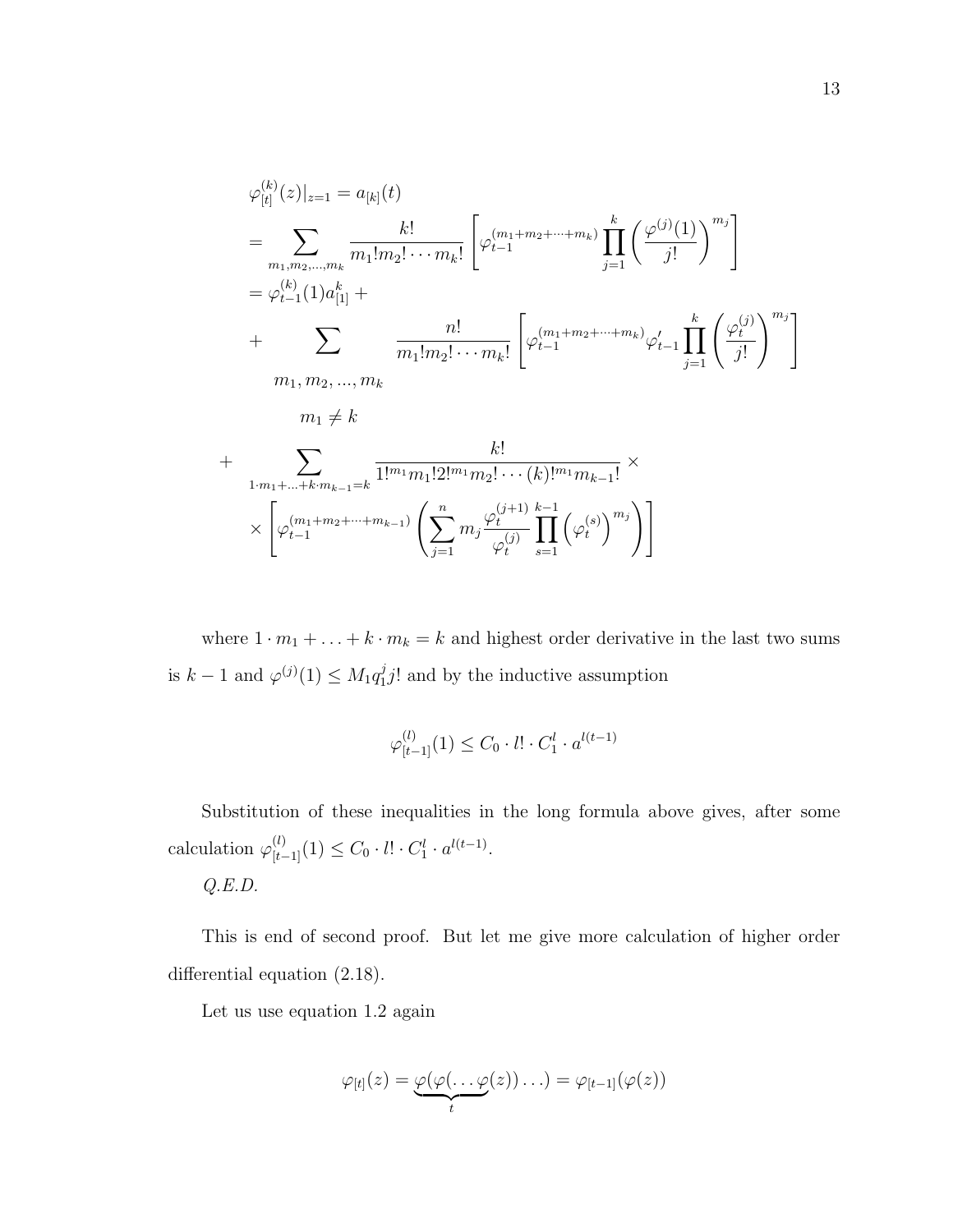Let us introduce new notation

$$
A^{(n)}(t) = \varphi_t^{(n)}(z)|_{z=1} = En(t)(n(t) - 1)(n(t) - n + 1)
$$
\n(2.19)

$$
A^{(n)}(1) = a^{[n]} = \varphi^{(n)}(1) = EX(X - 1)(X - 2) \dots (X - n + 1)
$$
 (2.20)

 $a = a^{[1]} = EX > 1, X$  is the number of the offsprings of a single particle. The central recursive relation

$$
A^{(n)}(t) = \frac{\partial}{\partial z^n} \varphi_{[t-1]}(\varphi(z))|_{z=1}
$$
  
= 
$$
\sum \frac{n!}{\underbrace{i! j! h! \cdots k!}_{lfactor} \varphi_{[t-1]}^{(m)}} (a^{[1]})^i \left(\frac{a^{[2]}}{2!}\right)^j \left(\frac{a^{[3]}}{3!}\right)^h \cdots \left(\frac{a^{[l]}}{l!}\right)^k (2.21)
$$

Summation over  $i,j,\ldots,k$  such that

$$
\begin{cases}\ni + 2j + 3h + \dots + lk = n \\
i + j + h + \dots + k = m\n\end{cases}\n\Rightarrow\n\begin{cases}\nj + 2h + \dots + (l-1)k = n - m \\
i + j + h + \dots + k = m\n\end{cases}
$$

Several first terms

Case I. $n=1,\,m=1,\,i=1$ 

$$
A^{[1]}(t) = \frac{1!}{1!}A^{[1]}(t-1) \cdot a^{[1]} \Rightarrow A^{[1]}(t) = En(t) = a^t
$$

Case II. $n=2$ 

$$
\begin{cases}\ni + 2j = 2 \\
i + j = m\n\end{cases}\n\Rightarrow\n\begin{cases}\nm = 2, i = 2, j = 0 \\
m = 1, i = 1, j = 1\n\end{cases}
$$
\n
$$
A^{[2]}(t) = \frac{2!}{2!0!}A^{[2]}(t - 1) \cdot a^2 + \frac{2!}{1!0!}A^{[1]}(t - 1) \cdot \frac{a^{[2]}}{2!}
$$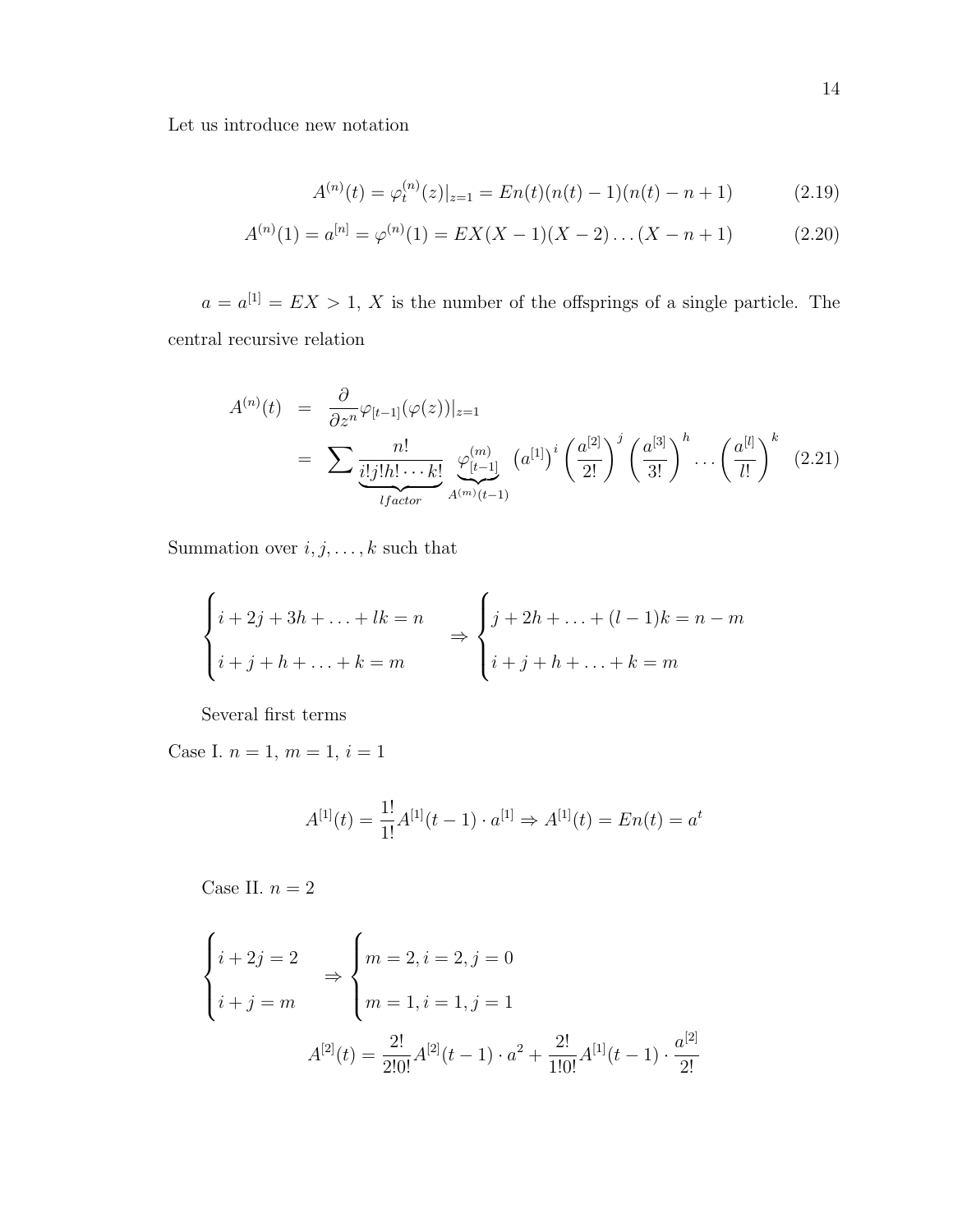$$
A^{[2]}(t) = A^{[2]}(t-1) \cdot a^2 + a^{t-1} \cdot a^{[2]}
$$

$$
\frac{A^{[1]}(t)}{a^{2t}} = \frac{A^{[2]}(t-1)}{a^{2(t-1)}} + \frac{a^{[2]}}{a^{t+1}}
$$
\n
$$
= \frac{A^{[2]}(t-2)}{a^{2(t-2)}} + \frac{a^{[2]}}{a^{t+1}} + \frac{a^{[2]}}{a^t}
$$
\n
$$
= a^{[2]} \left(\frac{1}{a^2} + \frac{1}{a^3} + \dots + \frac{1}{a^{t+1}}\right)
$$

Case III. $n=3$ 

$$
\begin{cases}\ni + 2j + 3h = 3 \\
i + j + h = m\n\end{cases}\n\Rightarrow\n\begin{cases}\nm = 1, i = 0, j = 0, h = 1 \\
m = 2, i = 1, j = 1, h = 0 \\
m = 3, i = 3, j = 0, h = 0\n\end{cases}
$$

$$
A^{[3]}(t) = \frac{3!}{3!0!0!}A^{[3]}(t-1) \cdot a^3 + \frac{3!}{1!1!0!}A^{[2]}(t-1) \cdot a \cdot a^{[2]} + \frac{3!}{1!0!0!}A^{[1]}(t-1) \cdot \frac{a^{[3]}}{3!}
$$

$$
\frac{A^{[3]}(t)}{a^{3t}} = \frac{A^{[3]}(t-1)}{a^{3(t-1)}} + 3\frac{A^{[2]}(t-1)}{a^{2(t-1)}} \cdot \frac{a^{[2]}}{a^{t+1}} + \frac{a^{[3]}}{a^{2t+1}}
$$

Let us start third proof we may call it functional equational approach.

Proof.

$$
\varphi_t(\lambda) = E e^{-\frac{\lambda n(t)}{a^t}} = E e^{-\frac{\lambda}{a} \sum_{i=0}^{n(1)} \frac{n(t-1)}{a^{t-1}}} = E \left[ E \left( e^{-\frac{\lambda}{a} \sum_{i=0}^{n(1)} \frac{n(t-1)}{a^{t-1}}} |n(1) \right) \right]
$$

$$
= E \varphi_{t-1}^{n(1)} \left( \frac{\lambda}{a} \right) = \varphi \left( \varphi_{t-1} \left( \frac{\lambda}{a} \right) \right)
$$
(2.22)

$$
\varphi_t(\lambda) = E e^{\lambda \frac{n(t)}{a^t}} \xrightarrow[t \to \infty]{} \psi(\lambda)
$$
\n(2.23)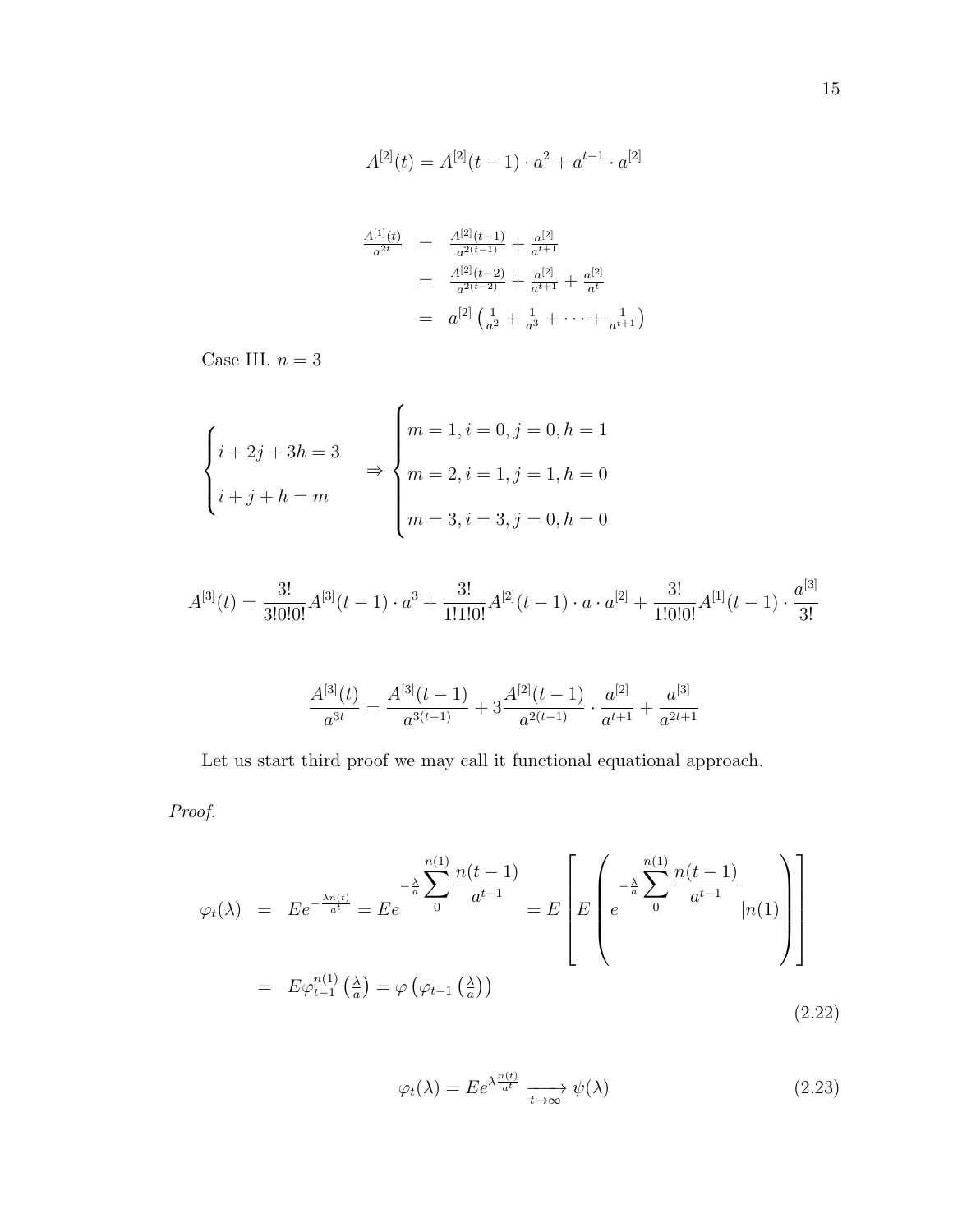Limiting Laplace transform satisfies the equation.

$$
\psi(\lambda) = \varphi_X\left(\psi\left(\frac{\lambda}{a}\right)\right) \tag{2.24}
$$

This is the functional equation for

$$
\psi(\lambda) = \int_0^\infty e^{-\lambda x} dG(x)
$$

where  $G(x) = \lim_{t \to \infty} F$  $\bigcap_{t=1}^n$  $\frac{c(t)}{a^t} < x$ 

Calculation of the moments

$$
\psi'(\lambda)|_{\lambda=0} = En^* = 1
$$
 where  $n^* = \frac{n(t)}{a^t}$  (2.25)

$$
\psi'(\lambda)|_{\lambda=0} = \varphi' \left( \psi \left( \frac{\lambda}{a} \right) \right) \frac{1}{a} \psi' \left( \frac{\lambda}{a} \right) |_{\lambda=0} = \varphi'(1) \frac{1}{a} = 1
$$

$$
\psi''(\lambda)|_{\lambda=0} = \varphi''(\psi\left(\frac{\lambda}{a}\right)) \frac{1}{a^2} (\psi'\left(\frac{\lambda}{a}\right)|_{\lambda=0})^2 + \varphi'\left(\psi\left(\frac{\lambda}{a}\right)\right) \frac{1}{a^2} \psi''\left(\frac{\lambda}{a}\right)|_{\lambda=0}
$$
  

$$
= \varphi''(1) \frac{1}{a^2} (\psi'(0))^2 + \varphi'(1) \frac{1}{a^2} \psi''(0)
$$
  

$$
= \frac{a_{[2]}}{a^2} + \frac{1}{a} \psi''(0)
$$

$$
\psi''(0) \left(1 - \frac{1}{a}\right) = \frac{a_{[2]}}{a^2}
$$

$$
\psi''(0) = E(n^*)^2 = \frac{a_{[2]}}{a(a-1)}
$$
(2.26)

Q.E.D.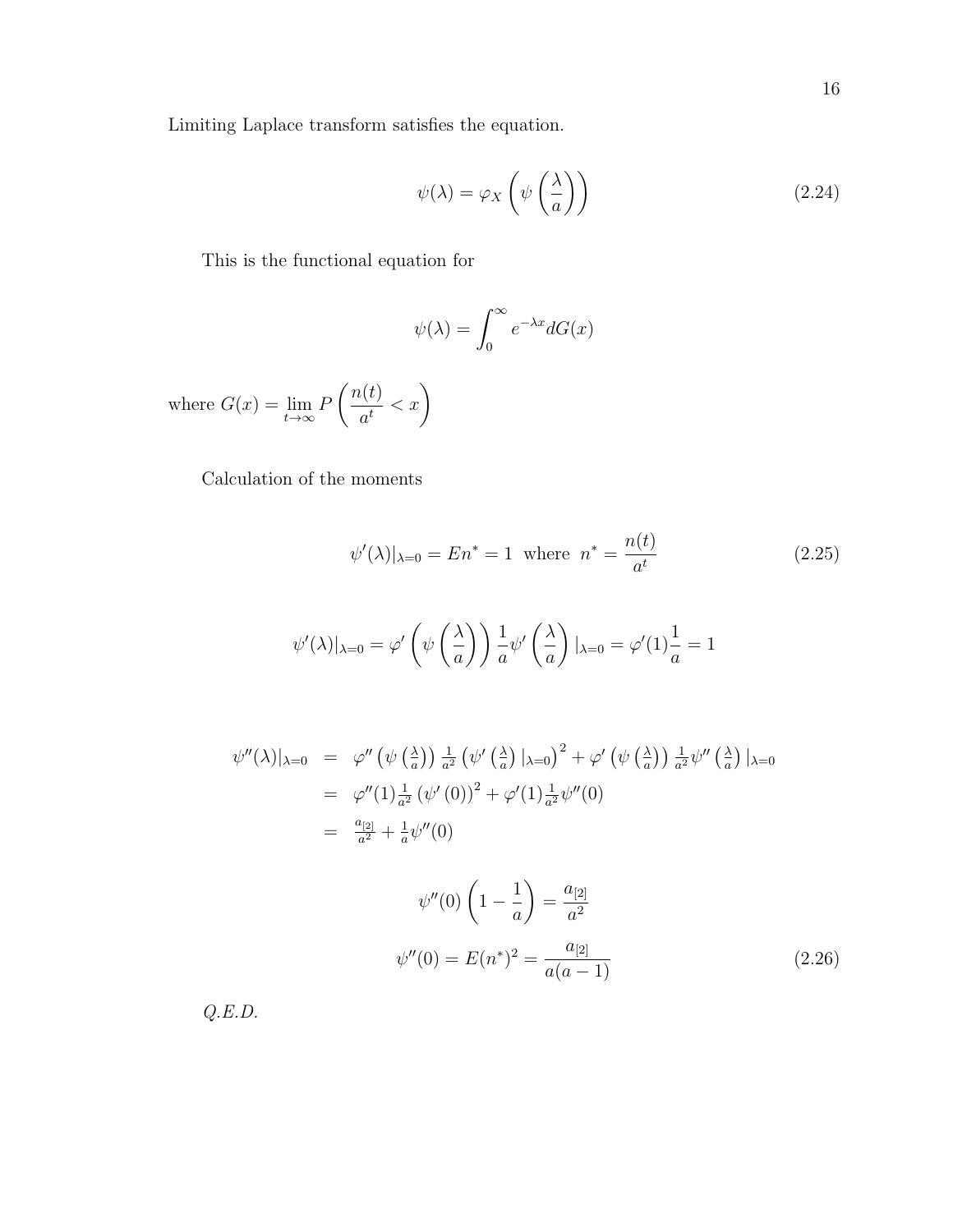## CHAPTER 3: GALTON-WATSON IN RANDOM ENVIRONMENT

#### 3.1 Construction of Random Environment

Let us introduce now the Galton-Watson process in the random environment. For classical Galton-Watson branching processes it is assumed that individuals reproduce independently of each other according to some given offspring distribution. In the setting of this paper the offspring distribution varies in a random fashion, independently from one generation to the other. A mathematical formulation of the model is as follows. We replace the term  $n(t, \omega)$  in the equation (1.1) by  $n(t, \omega, \omega_m)$ . Here the random variable  $n(t, \omega, \omega_m)$  belongs to a new probability space  $(\Omega_m \times \Omega, \omega_m)$  $\Gamma_m \times \Gamma, P \times P_m$ ). More precisely we have new a model as defined:

**Definition 3.1.** Let  $n(t, \omega, \omega_m)$  be the number of the particles at the moment  $t =$  $0, 1, \ldots$  Then

$$
n(t+1,\omega,\omega_m) = \sum_{i=1}^{n(t,\omega,\omega_m)} X_{t,i}(\omega_m)
$$
\n(3.1)

where  $X_{t,i}(\omega_m)$  are i.i.d random variable whose distribution depends on t and selected independently for different generations.

Let me give you several examples related to  $(3.1)$ .

Example 3.1. Let

$$
X_{t,\cdot} = \begin{cases} 2 & \text{with probability} \quad p_t(\omega_m) \\ 0 & \text{with probability} \quad 1 - p_t(\omega_m) \end{cases}
$$

and  $p_t$  are i.i.d. random variable with values on  $(0, 1)$  and same density  $f(p)$ ,  $p \in (0, 1)$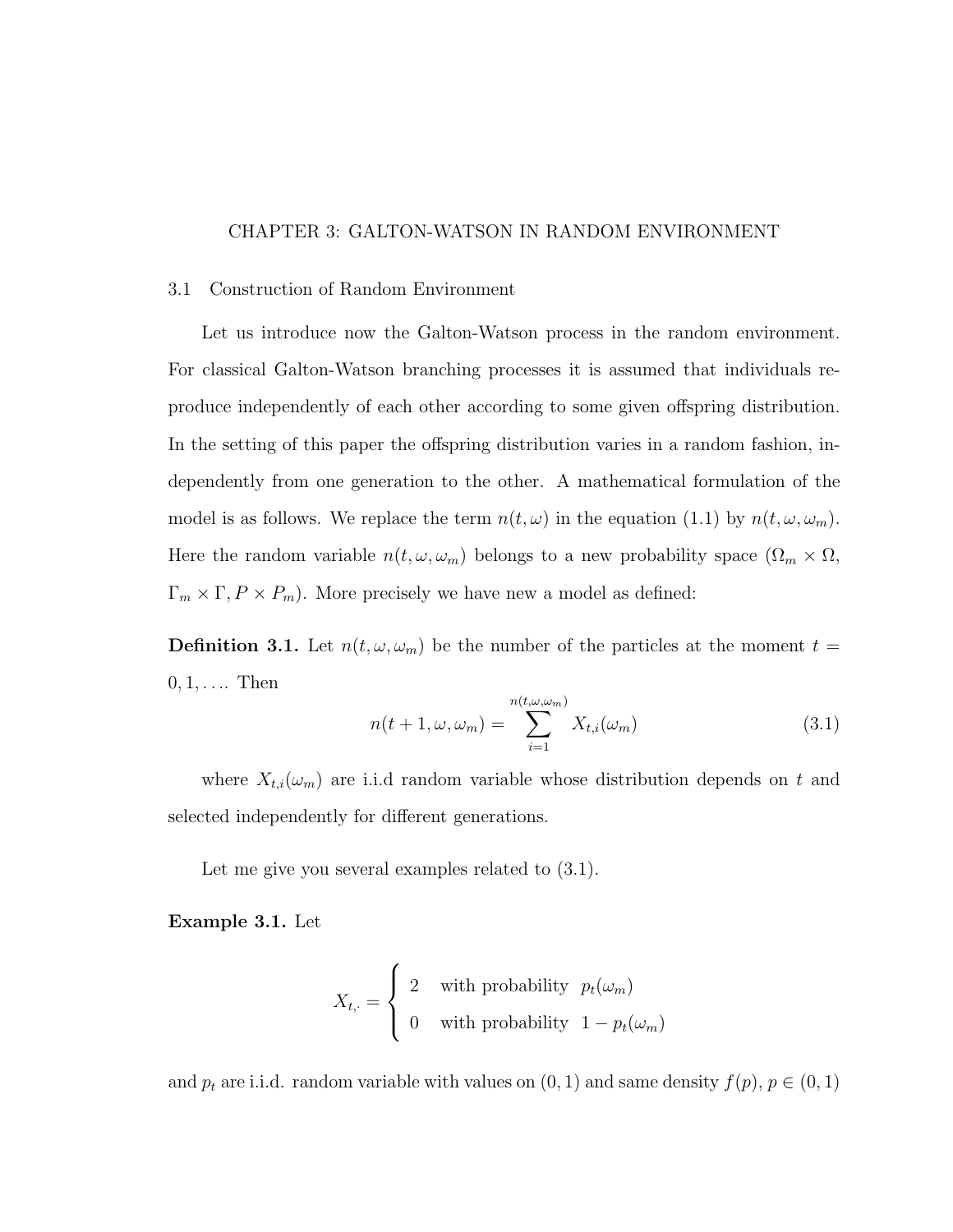Moment generating function become

$$
\varphi_t(z, \omega_m) = p_t(\omega_m) + (1 - p_t(\omega_m))z^2
$$

Example 3.2. Let

$$
p_0(\omega_m) + p_1(\omega_m) + \ldots + p_l(\omega_m) = 1 \ x_i \ge 0
$$

be a symplex in  $R^{l+1}$  and  $f(p)dp$  is density on this sympex. Let  $\overrightarrow{P}_t$  be i.i.d vectors with the density f(p) and

$$
X_t = \begin{cases} 0 & \text{with probability } p_{t,0}(\omega_m) \\ 1 & \text{with probability } p_{t,1}(\omega_m) \\ \vdots & \vdots \\ l & \text{with probability } p_{t,l}(\omega_m) \end{cases}
$$

then moment generating function become

$$
\varphi_t(z,\omega_m)=p_{t,0}(\omega_m)+p_{t,1}(\omega_m))z+\ldots+p_{t,l}(\omega_m)z^l
$$

Example 3.3. Let us use the previous example in the chapter two that the generating function of the geometric distribution

$$
P(X_t = 0) = \alpha, P(X_t = 1) = (1 - \alpha)q, \ldots P(X_t = n) = (1 - \alpha)qp^{n-1}, \ldots
$$

Then

$$
Ez^{X_{\tau}} = \alpha + \frac{(1-\alpha)qz}{1-pz} = \frac{\alpha + z(q-\alpha)}{1-pz}
$$

We are going to change  $\alpha$  into  $\alpha_t, p_t \in (0,1)$ . They are independent random vectors for different  $t = 1, 2, \ldots$  with values on  $(0, 1)$  and for simplicity for fixed t, the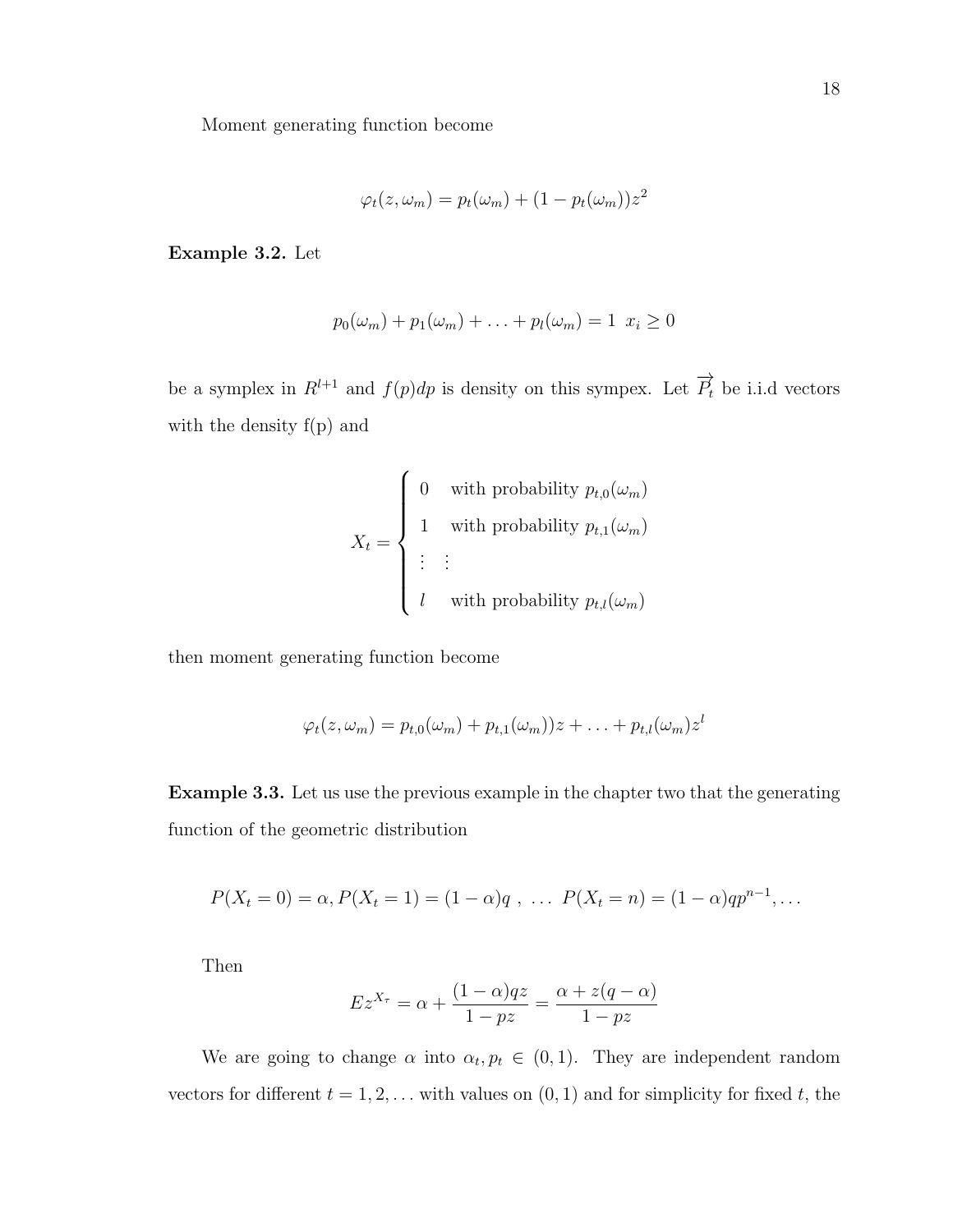parameters  $\alpha_t, p_t$  these are also independent. Then it become

 $X_t$  is random variable get values  $0, 1, 2, \ldots, n \ldots$  with corresponding probabilities  $\alpha_t$ ,  $(1 - \alpha_t)q_t$ ,  $(1 - \alpha_t)q_t p_t$ , ...,  $(1 - \alpha_t)q_t p_t^{n-1}$ , ... where  $q_t = 1 - p_t$  Then

$$
\alpha_t + (1 - \alpha_t)(q_t z + q_t p_t z^2 + \dots) = \alpha_t + (1 - \alpha_t) \frac{q_t z}{1 - p_t z} = \frac{\alpha_t - \alpha_t z + q_t z}{1 - p_t z} = \frac{\alpha_t + (q_t - \alpha_t)z}{1 - (1 - q_t)z}
$$

Assume also that  $\alpha_t \leq 1 - \varepsilon$  and  $p_t \leq 1 - \varepsilon$  for all t and some non-random  $\varepsilon > 0$ . This will give the existence of all moments of  $X_t$  with good estimations.

The generating functions  $\varphi_t(z,\omega)$  in this case will be analytic in the circle  $|z| < \frac{1}{1}$  $\frac{1}{1-\varepsilon}$  and uniformly bounded in each circle  $|z| < \frac{1}{1-\varepsilon}$  $\frac{1}{1-\varepsilon'}$ ,  $\varepsilon' > \varepsilon$ .

We will assume in general the same condition

$$
|\varphi_t(z, \omega_m| \le \varphi(z, \omega) \le c_0
$$

where  $|z| \leq 1 + \varepsilon_0$ , for some  $\varepsilon_0 > 0$ , i.e (due to Cauchy theorem).

$$
EX_{t_j}^l \le C_0 \cdot l! \cdot \frac{1}{\varepsilon_0^l}
$$

Let  $\varepsilon < \alpha_t < 1 - \varepsilon$  and  $\varepsilon < p_t < 1 - \varepsilon$ . Then the moment generating function becomes

$$
\varphi_t(z, \omega_m) = \frac{\alpha_t + (q_t - \alpha_t)z}{1 - (1 - q_t)z}
$$

where  $(\alpha_t, q_t) \in (0, 1) \times (0, 1)$  and  $\alpha_t, q_t$  are i.i.d random vectors.

#### 3.2 Annealed and quenched law

The probability measure  $P_m$  that determines the distribution of the  $n(t, \omega, \omega_m)$ in a given environment  $\omega_m \in \Omega$  is referred to as the quenched law, while the full probability measure  $P_m \times P$  is referred to as the annealed law.

Here, and in the future, the symbol  $\langle \ \rangle$  or  $\langle \ \rangle_{\omega_m}$  means the expectation with respect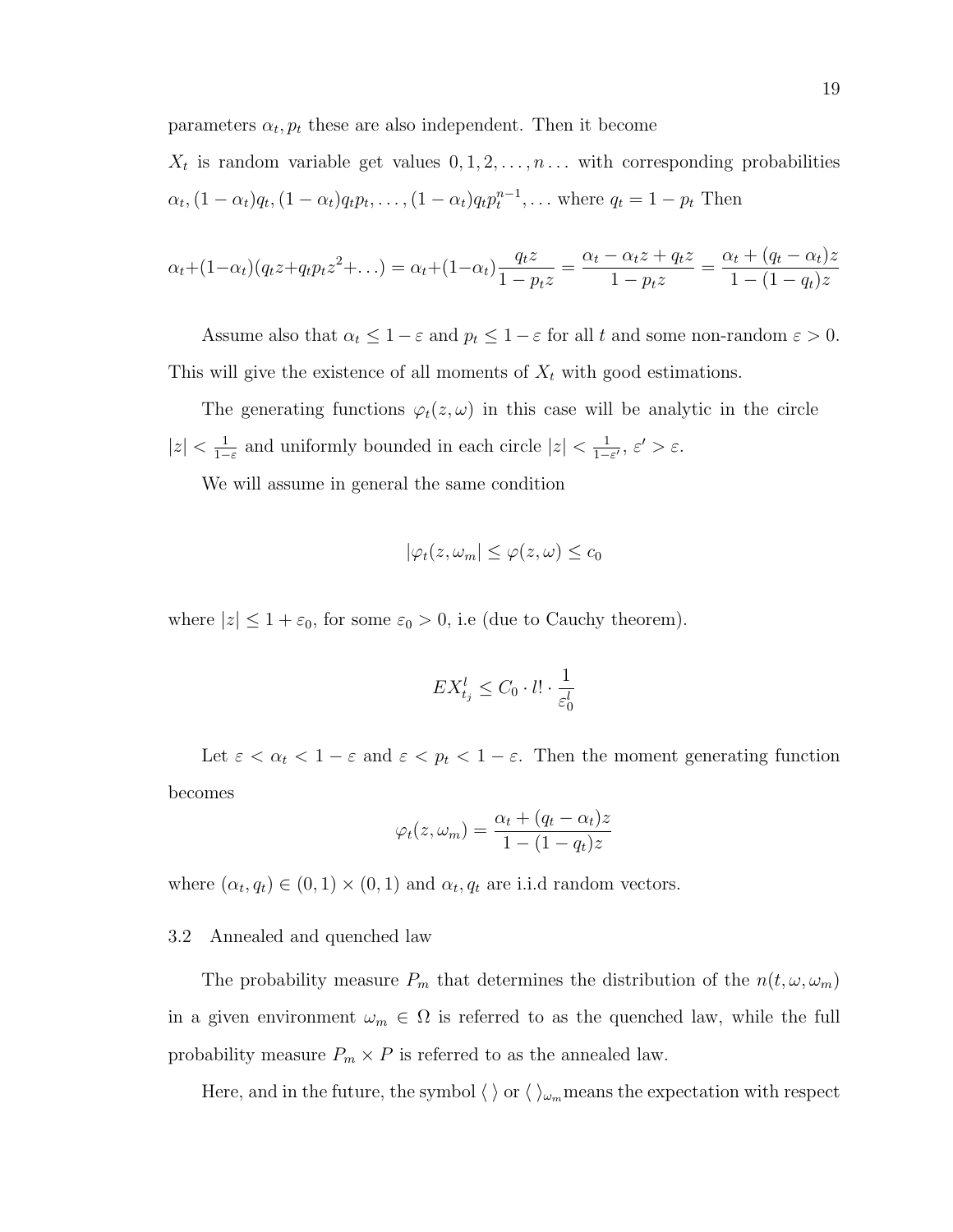to the probability measure  $P_m$  of the random medium. The notation E or  $E_x$  will be used for the expectation over the quenched probability measure P for the random walk starting from x and the fixed environment  $\omega$ .

3.3 Moments and quenched classification of of Galton-Watson process in random environment

*Recall.* Let  $n(t, \omega, \omega_m)$  be the number of the particles at the moment  $t = 0, 1, \ldots$ Then

$$
n(t+1,\omega,\omega_m) = \sum_{i=1}^{n(t,\omega,\omega_m)} X_{t,i}(\omega_m) \quad (3.1)
$$

where  $X_{t,i}(\omega_m)$  is an i.i.d random variable whose distribution depends on t and selected independently for different generations.

### Proposition 3.1.

$$
E z^{n(t,\omega,\omega_m)} = \sum_{\rho=0}^{\infty} z^{\rho} P\{n(t,\omega,\omega_m) = \rho |\omega_m\} = \varphi_1(\varphi_2(\dots \varphi_t(z,\omega_m) \dots)) =
$$
  
=  $\varphi_1 \circ \dots \circ \varphi_t(z,\omega_m) := \varphi_{[t]}(z,\omega_m)$  (3.2)

where

$$
\varphi_{t,\cdot}(z,\omega_m) = Ez^{X_t} = \sum_{\rho=0}^{\infty} P(X_t = \rho, \omega_m) z^l = \sum_{\rho=0}^{\infty} P_t(\rho, \omega_m) z^{\rho}
$$
(3.3)

Moment generating function of  $n(t, \omega, \omega_m)$  is

$$
Ez^{n(t,\omega,\omega_m)} = \psi_t(z) = \psi_{t-1}(\varphi_t(z))
$$
\n(3.4)

Let us differentiate the above moment generating function (3.13) with respect to z, at  $z = 1$ . This will give

$$
N_t(\omega_m) = E[n(t, \omega, \omega_m)|\omega_m] = a_1(\omega_m) \cdot \ldots \cdot a_t(\omega_m)
$$
\n(3.5)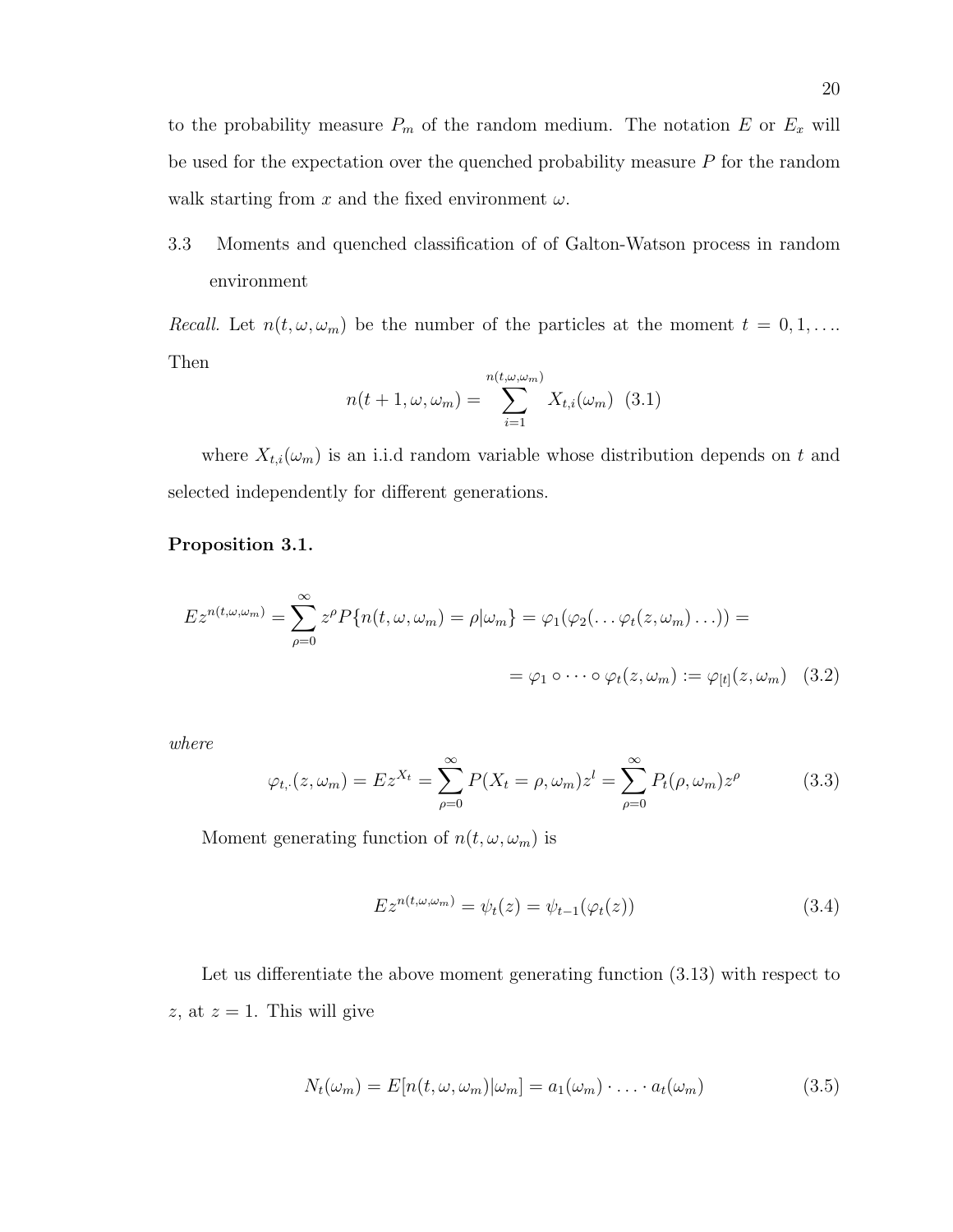where

$$
a_t(\omega_m) = \frac{d \varphi_t}{dz}(z, \omega_m)|_{z=1} = \sum_{\rho=0}^{\infty} \rho P_t(\rho, \omega_m)
$$
(3.6)

Mean number, first moment of the offspring in the  $t<sup>th</sup>$  generation:

$$
N_t(\omega) = e^{\rho = 1} \ln a_\rho(\omega_m)
$$
\n(3.7)

where  $a_t(\omega_m) = \sum_{n=0}^{\infty}$  $\rho=0$  $\rho P_t(\rho, \omega_m)$ 

There are three cases of quenched classification:

1. Supercritical case

$$
\langle \ln a(\omega_m) \rangle > 0
$$

then by Strong Law of Large Numbers it satisfies:

$$
\frac{\ln N_t(\omega_m)}{t} \to \langle \ln a \rangle
$$

2. Critical case

$$
\langle \ln a(\omega_m) \rangle = 0
$$

3. Subcrictical case

$$
\langle \ln a(\omega_m) \rangle < 0
$$

In the last case  $P_{w_m}$  is almost surely.  $N_t(\omega) \to 0$  if  $t \to \infty$  fast and  $P_{w_m}$  is a.s

$$
P\{n_t \ge 1, \omega_m\} \le \frac{1}{\langle n_t \rangle} \le e^{-\delta t}
$$

for some  $\delta>0$  and  $t\geq t_0(\omega_m)$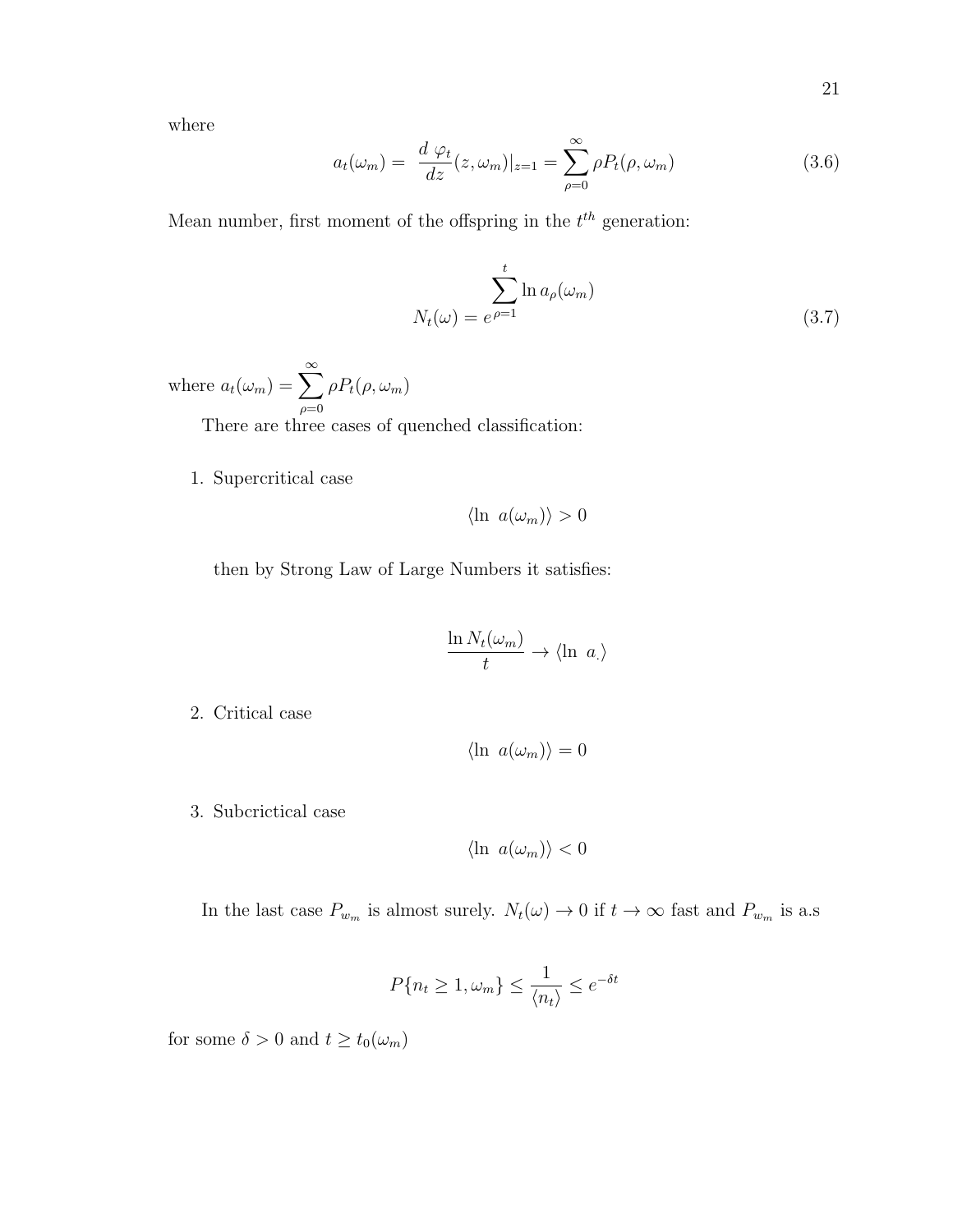The Borel-Cantelli lemma gives for fixed  $\omega_m$  and  $P_{w_m}$  is almost surely.

$$
n(t, \omega, \omega_m) \equiv 0 , \quad n \ge n \ (\omega_m)
$$

In this case the branching process is degenerated.

**Theorem 3.2.** Assume that  $\langle a_{\mu}(w_m) \rangle = \gamma > 0$ , then  $P_{w_m}$  almost surely for fixed  $\omega_m$ the law of the random variable

$$
\frac{n_t(\omega, \omega_m)}{E[n(t, \omega, \omega_m)|\omega_m]} = \frac{n_t(\omega, \omega_m)}{\prod_{s=1}^t a_s(\omega_m)} \to n^*(\omega_m)
$$

The random variable  $n^*$  has non-trivial distribution and exponentially decreasing tails.

This is main theorem of Chapter 3. We will prove it by two different way. First prove is using martingale approach but this method cannot give any information about  $n^*$ .

Proof. Consider

$$
\zeta(t,\omega,\omega_m)=\frac{n_t(\omega,\omega_m)}{a_1(\omega_m)\cdot a_2(\omega_m)\cdot\ldots\cdot a_t(\omega_m)}
$$

and  $F_{\leq t} = \sigma(n_1(\omega_m), \ldots n_t(\omega_m))$ 

 $E(n(t+1,\omega,\omega_m)|F_{\leq t}(\omega_m)) = n(t,\omega) \cdot a_{t+1}(\omega)$ 

$$
E(\zeta(t+1,\omega,\omega_m)|F_{\leq t}(\omega_m)) = \frac{n(t,\omega) \cdot a_{t+1}(\omega)}{a_1(\omega_m) \cdot a_2(\omega_m) \cdot \ldots \cdot a_{t+1}(\omega_m)} = \zeta(t,\omega)
$$

So  $\left(\frac{n(t,\omega,\omega_m)}{\Pi^t} \right)$  $\frac{n(t,\omega,\omega_m)}{\prod_{s=1}^t a_s(\omega_m)}$ ,  $F_{\leq t}(\omega_m)\right)$  is martingale. Due to Doob martingale convergence theorem  $p(\omega_m)$  almost surely there exist

$$
\lim_{t \to \infty} \zeta(t, \omega, \omega_m) \to \zeta(\infty, \omega_m) \tag{3.8}
$$

 $Q.E.D.$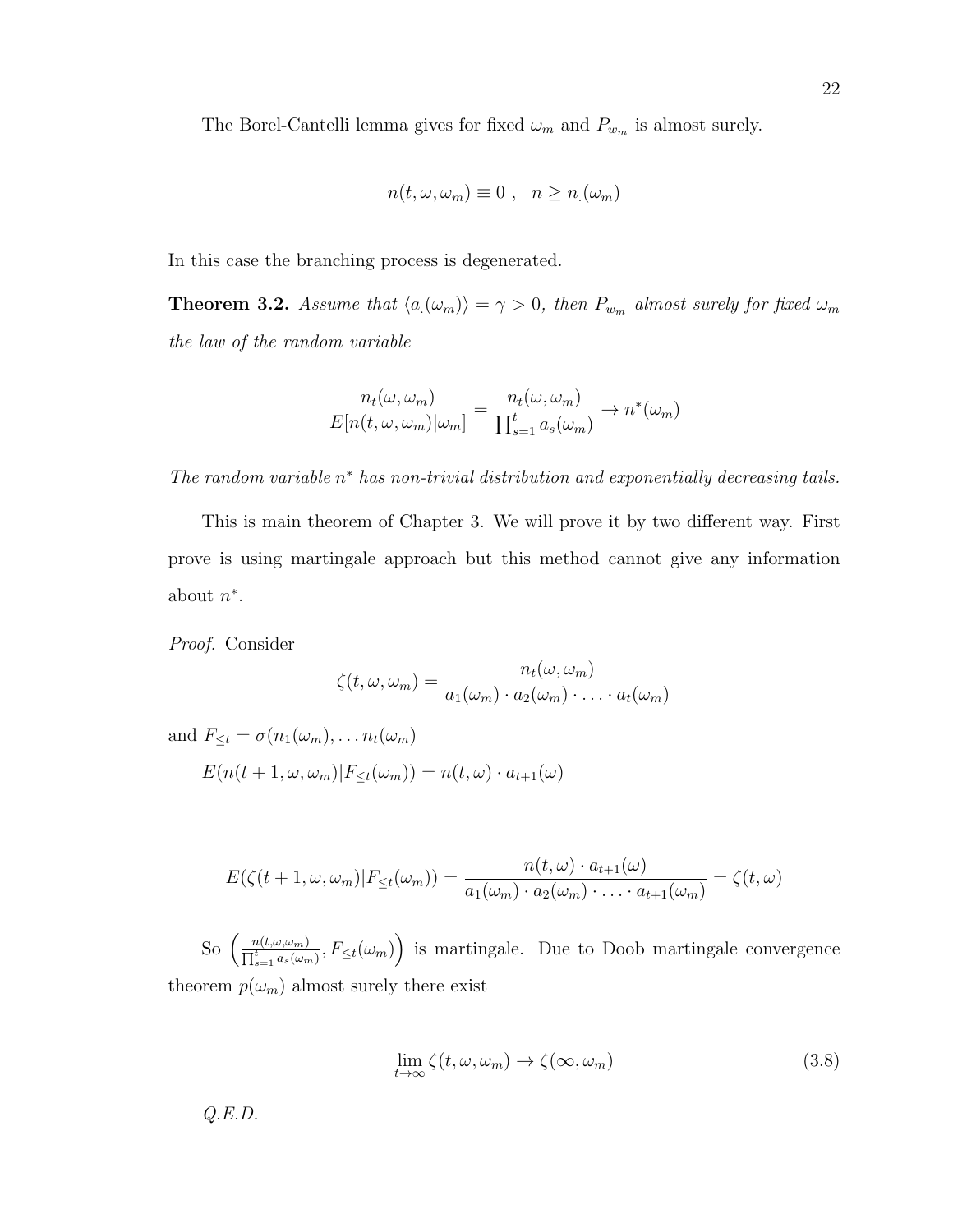Let us find asymptotic formulas for the quenched moments

$$
A^{(n)}(t,\omega_m) = E\{n(t,\omega_m)(n(t,\omega_m)-1)\dots(n(t,\omega_m)-n+1)\}
$$
 (3.9)

$$
a^{[n]}(t,\omega_m) = EX_t(\omega_m)(X_t(\omega_m) - 1)\dots(X_t(\omega_m) - n + 1) \tag{3.10}
$$

$$
\nu_k(t,\omega_m) = \frac{E\{n(t,\omega_m)(n(t,\omega_m)-1)\dots(n(t,\omega_m)-k+1)}{\prod_{s=1}^t a_s^k(\omega_m)} \tag{3.11}
$$

where

$$
E\{X_t(\omega_m)(X_t(\omega_m)-1)\dots(X_t(\omega_m)-n+1)\}\
$$

and

$$
E\{n(t,\omega_m)(n(t,\omega_m)-1)\dots(n(t,\omega_m)-n+1)\}\
$$

are the factorial moment of the random variable  $X_t(\omega_m)$  and  $n(t, \omega_m)$ . For simplicity of notation, let us denote the first moment as  $a^{[1]}(t, \omega_m) = a_t(\omega_m) = EX_t(\omega_m) > 1$ .

## Theorem 3.3.

$$
\nu_k(t,\omega_m) = \frac{E\{n(t,\omega_m)(n(t,\omega_m) - 1)\dots(n(t,\omega_m) - k + 1)}{t} \to \nu_k(\omega_m)}{\prod_{s=1}^t a_s^k(\omega_m)}
$$
(3.12)

and  $\nu_k(\omega_m) \leq C_1(\omega_m)k!C^k(\omega_m)$  for appropriate  $C_1, C > 0$ . Calculation of the limiting moments can be done recursively.

Proof. Let us proof Theorem  $(3.3)$ .

$$
E z^{n(t,\omega,\omega_m)} = \psi_t(z) = \psi_{t-1}(\varphi_t(z)) = \varphi_1 \circ \cdots \circ \varphi_t(z,\omega_m)
$$
(3.13)

Let us find the second moment of  $n(t,\omega,\omega_m)$  random variable.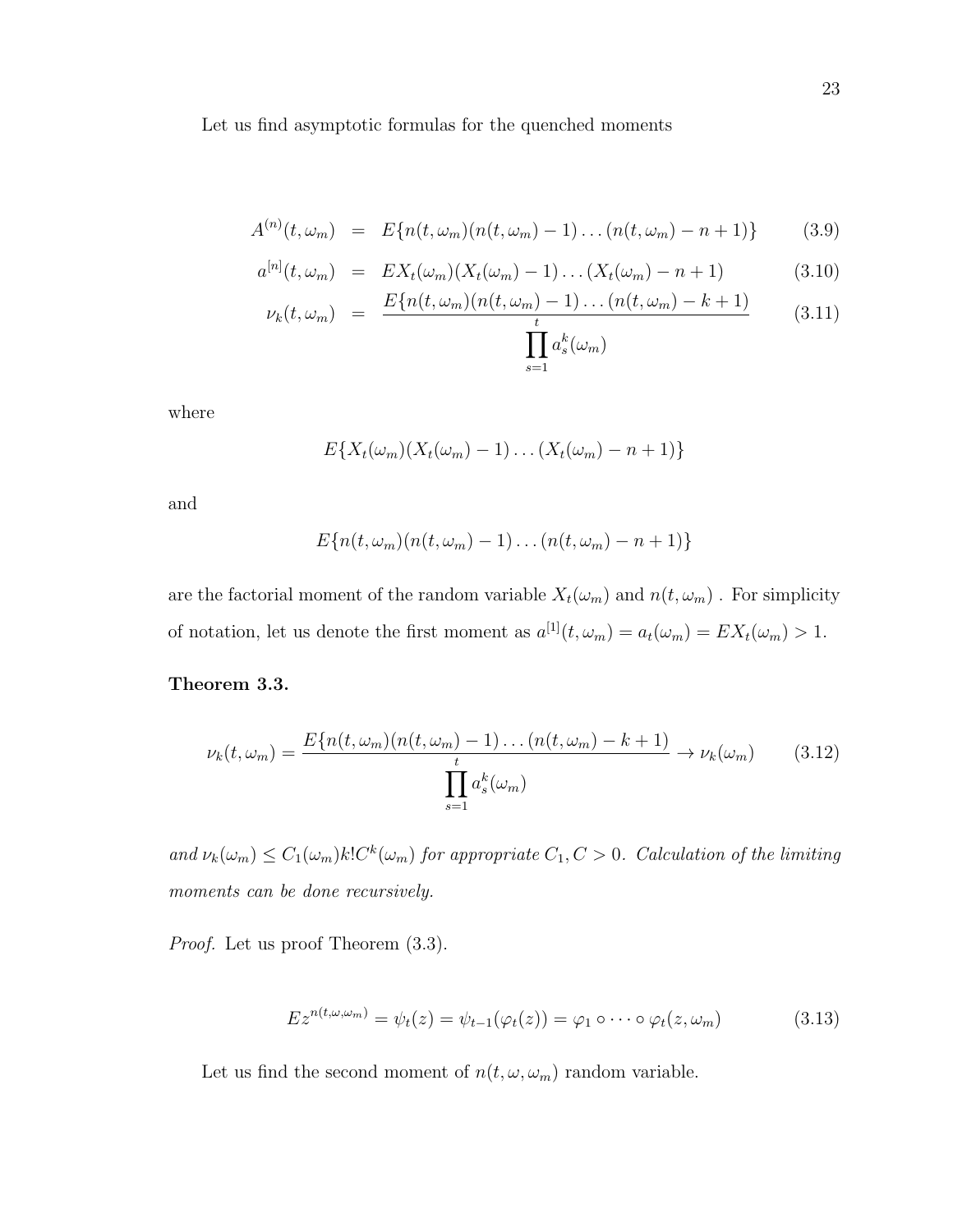Differentiating two times of (3.13) gives us

$$
E\{n(t,\omega_m)[n(t,\omega_m) - 1]z^{n(t,\omega_m)-2}\} = \psi_{t-1}''(\varphi(z,\omega_m)) \cdot (\varphi_t'(z,\omega_m))^2 + \psi_{t-1}'(\varphi(z,\omega_m))\varphi_t''(z,\omega_m)
$$
(3.14)

When  $z = 1$  in (3.14) it gives us second order factorial moment

$$
E\{n(t,\omega_m)[n(t,\omega_m)-1]\} = \psi''_{t-1} \cdot (\varphi'_t)^2 + \psi'_{t-1}\varphi''_t
$$
  
= 
$$
E\{n(t-1,\omega_m)[n(t-1,\omega_m)-1]\} \cdot a_t^2(\omega_m)
$$
  
+
$$
E[n(t-1,\omega_m)]E[X_t(\omega_m)(X_t(\omega_m)-1)]
$$

Let's divide second factorial moment to  $\prod$  $t-1$  $s=1$  $a_s^2(\omega_m)$  then we will get

$$
\frac{E\{n(t, (\omega_m)[n(t, (\omega_m) - 1])\}}{\prod_{s=1}^t a_s^2(\omega_m)} = \frac{E\{n(t - 1, \omega_m)[n(t - 1, \omega_m) - 1]\}}{\prod_{s=1}^{t-1} a_s^2(\omega_m)} + \frac{a^{[2]}(t, \omega_m)}{a_1(\omega_m) \cdot \ldots \cdot a_{t-1}(\omega_m)a_t^2(\omega_m)}
$$

By induction we will get

$$
\frac{E\{n(t,\omega_m)[n(t,\omega_m)-1]\}}{\prod_{s=1}^t a_s^2(\omega_m)} = \frac{a^{[2]}(t,\omega_m)}{a_1(\omega_m)\cdot\ldots\cdot a_{t-1}(\omega_m)a_t^2(\omega_m)} + \frac{a^{[2]}(t-1,\omega_m)}{a_1(\omega_m)\cdot\ldots\cdot a_{t-2}(\omega_m)a_{t-1}^2(\omega_m)} + \ldots + \frac{a^{[2]}(1,\omega_m)}{a_1^2(\omega_m)}
$$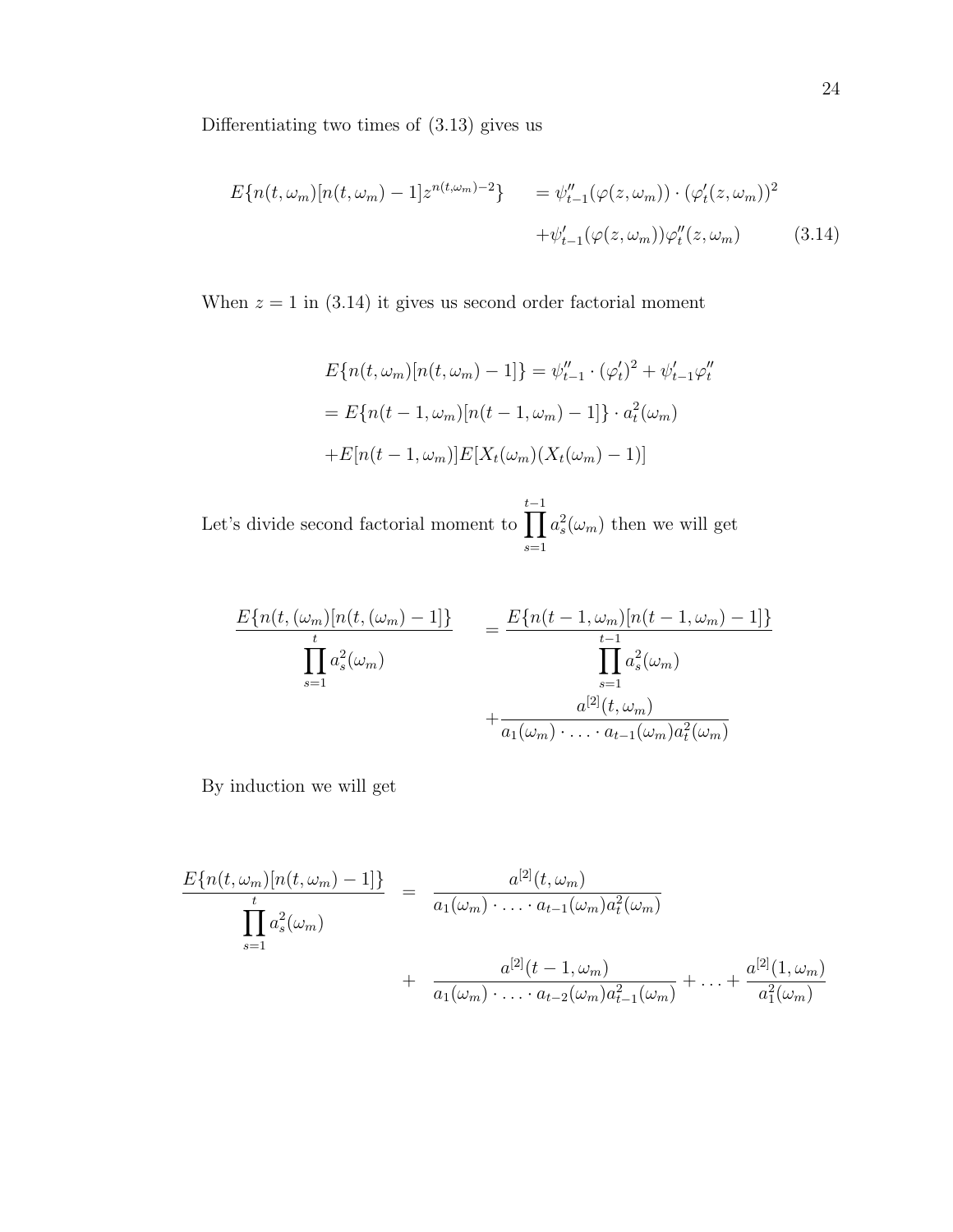Let us write it different way

$$
\frac{E\{n(t,\omega_m)[n(t,\omega_m)-1]\}}{\prod_{s=1}^t a_s^2(\omega_m)} = \sum_{k=1}^t \frac{a^{[2]}(k,\omega_m)}{\left(\prod_{l=1}^k a_l(\omega_m)\right) a_k(\omega_m)}
$$
(3.15)

Lemma 3.4. The(3.16) last series converges and has non-random estimation from above.

And second factorial moment becomes

$$
E\{n(t,\omega_m)[n(t,\omega_m)-1]\} = \sum_{k=1}^{t} \frac{a^{[2]}(k,\omega_m)}{\left(\prod_{l=1}^{k} a_l(\omega_m)\right) a_k(\omega_m)} \cdot \prod_{s=1}^{t} a_s^2(\omega_m)
$$
(3.16)

Let us now find the equation of third moment. In order to do that we need to differentiate three times and we will get

$$
E\{n(t,\omega_m)[n(t,\omega_m) - 1][n(t,\omega_m) - 2]z^{n(t,\omega_m)-2}\} = \psi_{t-1}'''(\varphi(z)) \cdot (\varphi_t'(z))^3
$$

$$
+3\psi_{t-1}''(\varphi(z))\varphi_t'(z)\varphi_t''(z) + \psi_{t-1}'(\varphi(z))\varphi_t'''(z)
$$
(3.17)

When  $z = 1$  in  $(3.17)$  becomes

$$
E\{n(t,\omega_m)[n(t,\omega_m)-1][n(t,\omega_m)-2]\} = \psi_{t-1}''' \cdot (\varphi_t')^3 + 3\psi_{t-1}''\varphi_t'\varphi_t'' + \psi_{t-1}'\varphi_t'''
$$
  
= 
$$
E\{n(t-1,\omega_m)[n(t-1,\omega_m)-1][n(t-1,\omega_m)-2]\} \cdot a_t^3(\omega_m)
$$
  
+
$$
3E\{n(t-1,\omega_m)[n(t-1,\omega_m)-1]\}a_t(\omega_m)E[X_t(\omega_m)(X_t(\omega_m)-1)]
$$
  
+
$$
E[n(t-1,\omega_m)]E[X_t(\omega_m)(X_t(\omega_m)-1)(X_t(\omega_m)-2)]
$$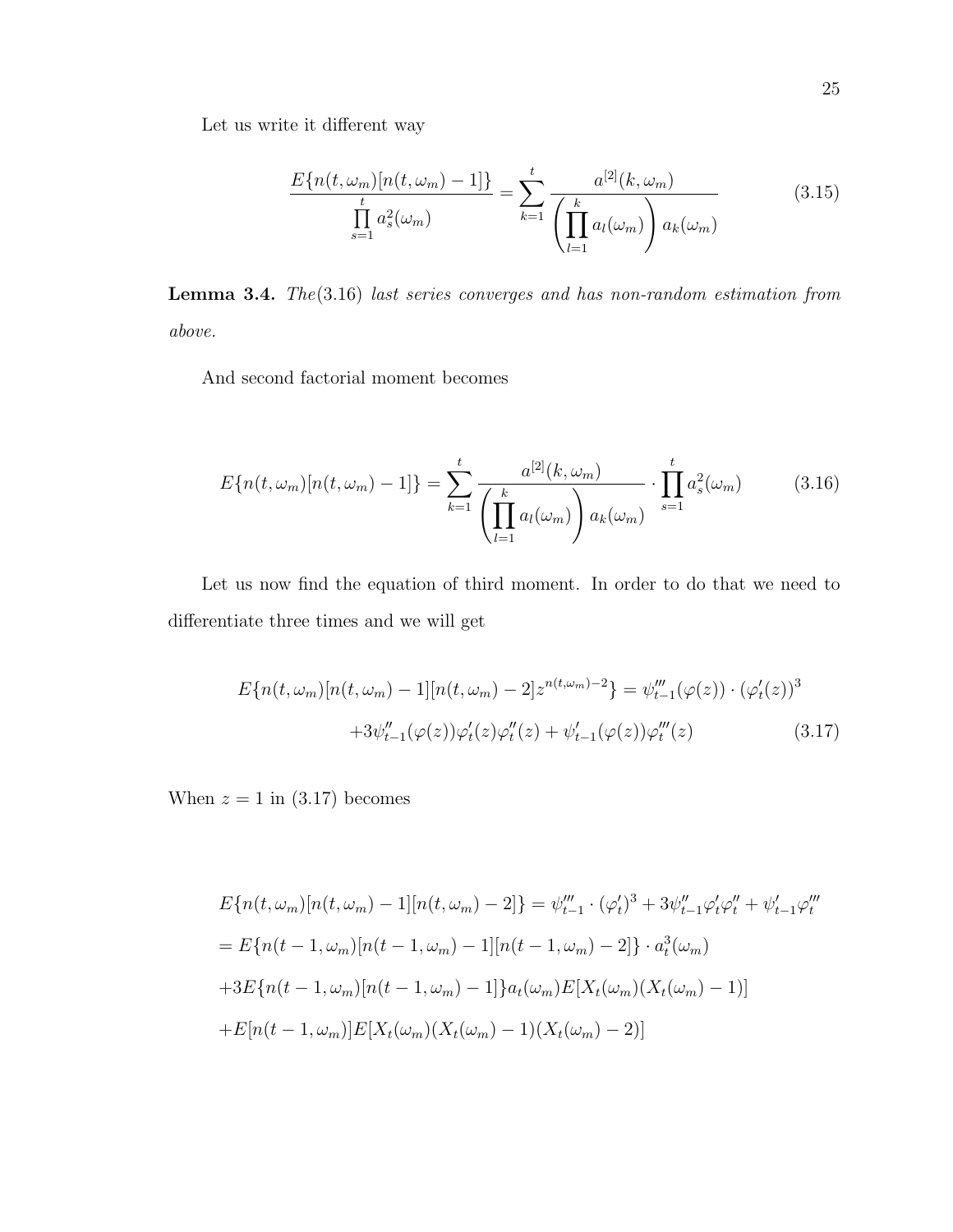$$
= E\{n(t-1,\omega_m)[n(t-1,\omega_m) - 1][n(t-1,\omega_m) - 2]\} \cdot a_t^3(\omega_m)
$$
  
+3E\{n(t-1,\omega\_m)[n(t-1,\omega\_m) - 1]\}a\_t(\omega\_m)a^{[2]}(t,\omega\_m)  
+E[n(t-1,\omega\_m)]a^{[3]}(t,\omega\_m)

i.e

$$
\frac{E\{n(t, \omega_m)[n(t, \omega_m) - 1][n(t, \omega_m) - 2]\}}{\prod_{s=1}^{t} a_s^3(\omega_m)} = \nu_3(t - 1, \omega_m) + 3\frac{\nu_2(t - 1, \omega_m)a^{[2]}(t, \omega_m)}{\prod_{s=1}^{t} a_s(\omega_m))a_t(\omega_m)} + \frac{a^{[3]}(t, \omega_m)}{\prod_{s=1}^{t} a_s^2(\omega_m))a_t(\omega_m)} + \frac{a^{[3]}(t, \omega_m)}{\prod_{s=1}^{t} a_s^2(\omega_m))a_t(\omega_m)}
$$
\n
$$
= \nu_3(t - 1, \omega_m) + 3\frac{\prod_{s=1}^{t-1} \frac{a^{[2]}(k, \omega_m)}{\prod_{s=1}^{t} a_s(\omega_m))a_t(\omega_m)} + \frac{a^{[3]}(t, \omega_m)}{\prod_{s=1}^{t} a_s^2(\omega_m))a_t(\omega_m)} + \frac{a^{[3]}(t, \omega_m)}{\prod_{s=1}^{t-1} a_s^2(\omega_m))a_t(\omega_m)}
$$
\n
$$
= \nu_3(t - 1, \omega_m) + 3\frac{a^{[2]}(t, \omega_m)\sum_{k=1}^{t-1} \frac{a^{[2]}(k, \omega_m)}{a_{[t,1]}(u_m)a_k(\omega_m)} + \frac{a^{[3]}(t, \omega_m)}{a_{[t,2]}(\omega_m)a_t(\omega_m)}
$$

where

$$
a_{[t,k]}(\omega_m) = \prod_{s=1}^t a_s^k(\omega_m)
$$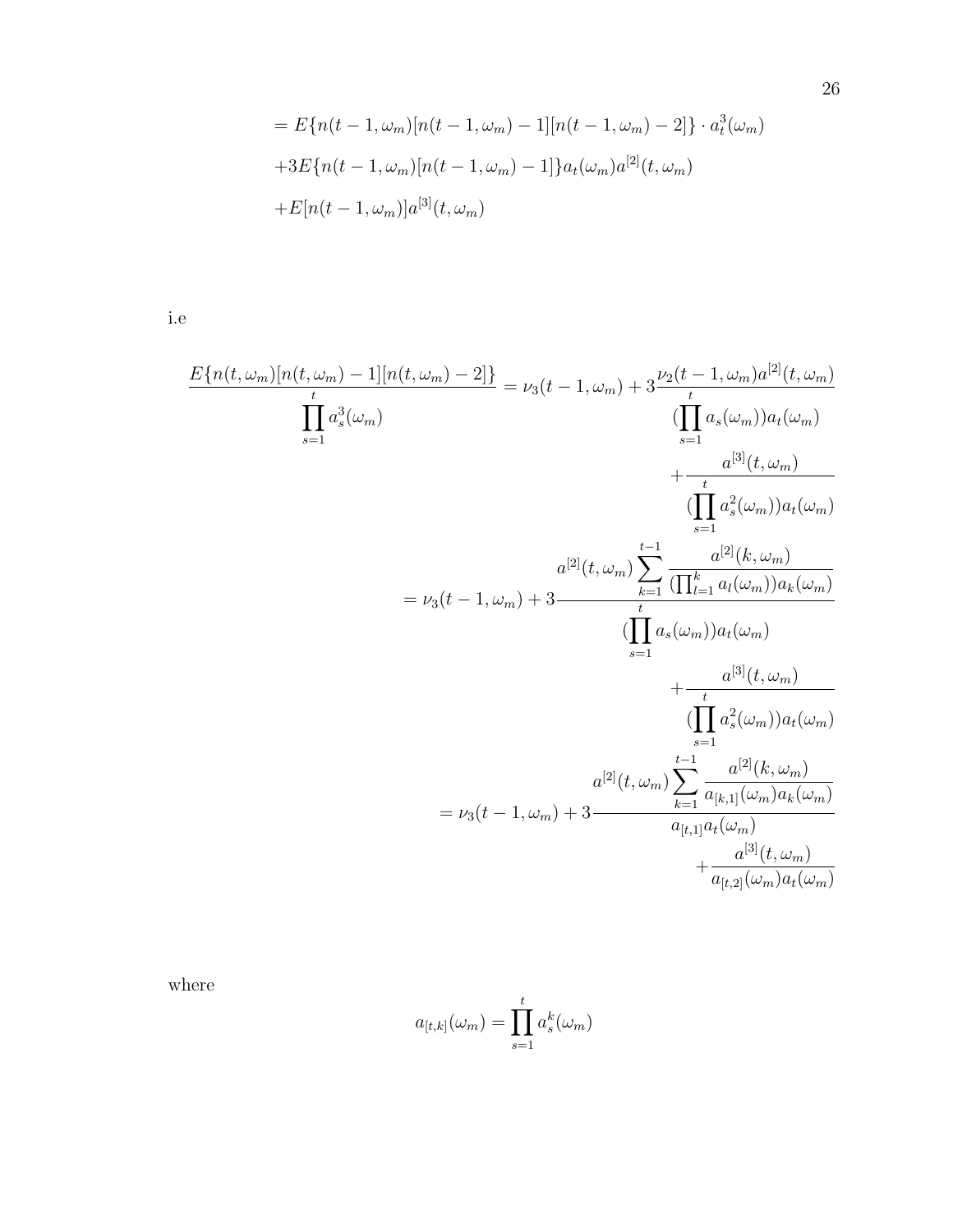By induction

$$
\nu_{3}(t, \omega_{m}) = 3 \frac{a^{[2]}(t, \omega_{m}) \sum_{k=1}^{t-1} \frac{a^{[2]}(k, \omega_{m})}{(\prod_{l=1}^{k} a_{l}(\omega_{m}))a_{k}(\omega_{m})}}{\prod_{s=1}^{t} a_{s}(\omega_{m}))a_{t}(\omega_{m})} \n a^{[2]}(t-1, \omega_{m}) \sum_{k=1}^{t-2} \frac{a^{[2]}(k, \omega_{m})}{(\prod_{l=1}^{k} a_{l}(\omega_{m}))a_{k}(\omega_{m})} + \cdots + 3 \frac{\frac{a^{[2]}(2, \omega_{m})a^{[2]}(1, \omega_{m})}{a_{1}(\omega_{m})a_{1}(\omega_{m})}}{\prod_{s=1}^{t-1} a_{s}(\omega_{m}))a_{t-1}(\omega_{m})} + \cdots + \frac{a^{[3]}(t, \omega_{m})a_{1}(\omega_{m})a_{2}(\omega_{m})}{a_{1}(\omega_{m})a_{2}(\omega_{m})a_{2}(\omega_{m})} + \frac{a^{[3]}(t, \omega_{m})}{(\prod_{s=1}^{t} a_{s}^{2}(\omega_{m}))a_{t-1}(\omega_{m})} + \cdots + \frac{a^{[3]}(1, \omega_{m})}{a_{1}^{3}(\omega_{m})} + \cdots + \frac{a^{[3]}(1, \omega_{m})}{a_{1}^{3}(\omega_{m})} + \cdots + \frac{a^{[3]}(1, \omega_{m})}{a_{1}^{3}(\omega_{m})}}{a^{[2]}(t, \omega_{m}) \sum_{k=1}^{t-1} \frac{a^{[2]}(k, \omega_{m})}{a_{[k,1]}(\omega_{m})a_{k}(\omega_{m})} + 3 \frac{a^{[2]}(t-1, \omega_{m}) \sum_{k=1}^{t-2} \frac{a^{[2]}(k, \omega_{m})}{a_{[k,1]}(\omega_{m})a_{k}(\omega_{m})}}{a_{1}(\omega_{m})a_{1}(\omega_{m})} + \cdots + 3 \frac{\frac{a^{[2]}(2, \omega_{m})a^{[2]}(1, \omega_{m})}{a_{1}(\omega_{m})a_{2}(\omega_{m})a_{2}(\omega_{m})} + \frac{a^{[3]}(t, \omega_{m})}{a_{[t-1,
$$

$$
\nu_3(t,\omega_m) = 3 \sum_{j=1}^t \left( \frac{a^{[2]}(j,\omega_m) \sum_{k=1}^{j-1} \frac{a^{[2]}(k,\omega_m)}{a_{[k,1]}(\omega_m)a_k(\omega_m)}}{a_{[j,1]}(\omega_m)a_j(\omega_m)} + \sum_{j=1}^t \frac{a^{[3]}(j,\omega_m)}{a_{[j,2]}(\omega_m)a_j(\omega_m)} \right)
$$
(3.18)

Lemma 3.5.  $(3.18)$  is converges and bounded above.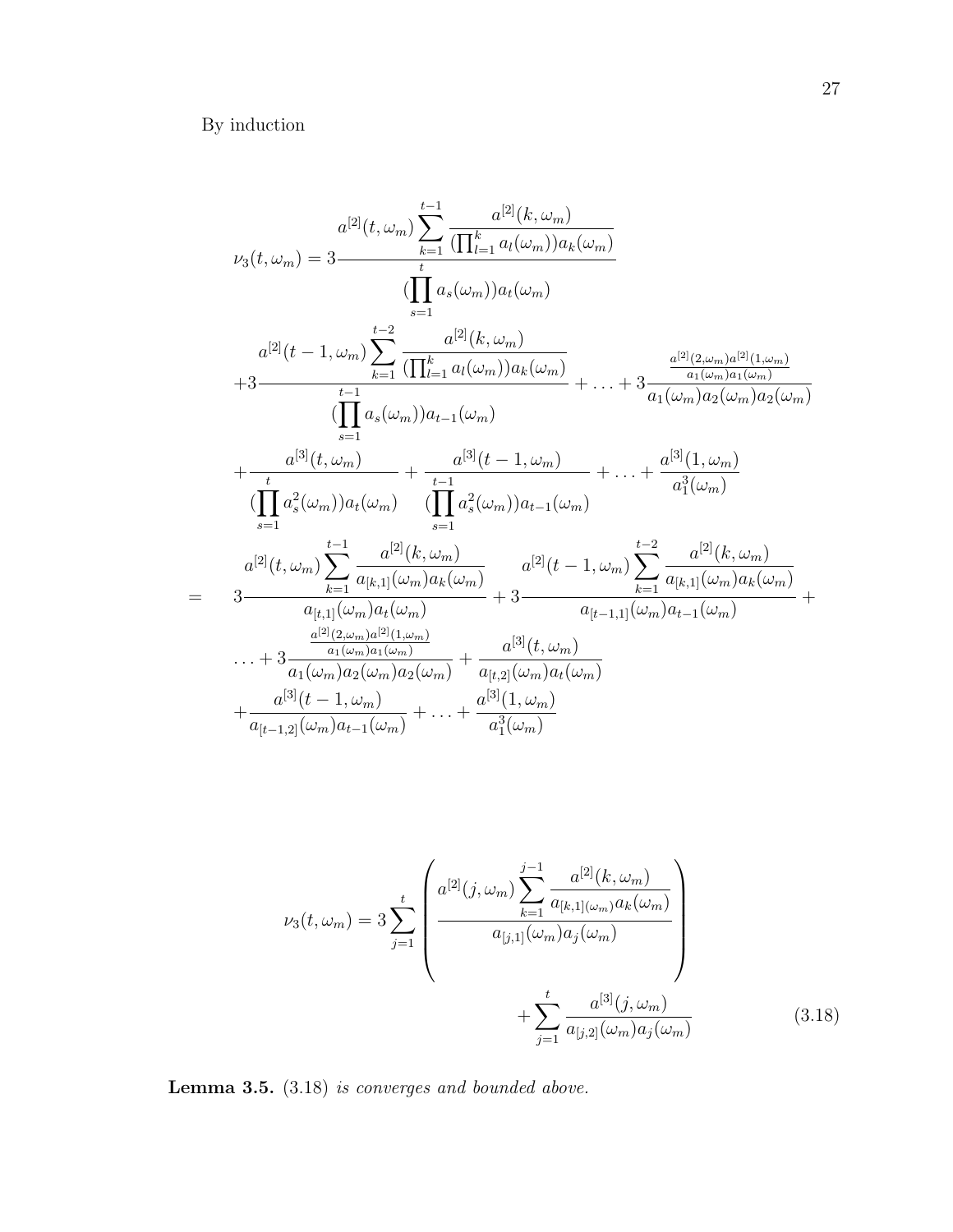The third factorial moment of  $n(t, \omega, \omega_m)$  becomes

$$
A^{(3)}(t,\omega_m) = E(n(t,\omega_m)n(t-1,\omega_m)n(t-2,\omega_m)) = \nu_3(t,\omega_m) \cdot a_{[t,3]}(\omega_m) \quad (3.19)
$$

Assume that we already proved that for  $l\leq k-1$ 

$$
\nu_l(t,\omega_m) = \frac{A^{(l)}}{a_{[t,l]}} = \frac{E\{n(t,\omega_m)(n(t,\omega_m) - 1)\dots(n(t,\omega_m) - l + 1)}{t}}{\prod_{s=1}^t a_s^l(\omega_m)} \le C_1(\omega_m)l!C^l(\omega_m)
$$
\n(3.20)

and select such  $C_1, C > 0$  that recursively we can reconstruct the same estimate for  $l = k$ 

Meanwhile, a higher order version of the chain rule (see e.g. [11] p. 33) states that

$$
f^{(s)}(g) = \sum_{m_1, m_2, \dots, m_s} \frac{s!}{m_1! m_2! \cdots m_s!} [f^{(m_1+m_2+\cdots+m_s)} \prod_{j=1}^s \left(\frac{g^{(j)}}{j!}\right)^{m_j}]
$$

where  $1 \cdot m_1 + \ldots + s \cdot m_s = s$  Let us find the  $k^{th}$  derivative. In order to do this, we need to differentiate  $k$  times and we will get

$$
\psi_t^{(k)} = \sum_{m_1, m_2, \dots, m_k} \frac{k!}{m_1! m_2! \cdots m_k!} [\psi_{t-1}^{(m_1 + m_2 + \cdots + m_k)} \prod_{j=1}^k \left( \frac{\varphi_t^{(j)}}{j!} \right)^{m_j} ]
$$
  
\n
$$
= \psi_{t-1}^{(k)} (\varphi_t')^k + \sum_{m_1, m_2, \dots, m_k} \frac{k!}{m_1! m_2! \cdots m_k!} [\psi_{t-1}^{(m_1 + m_2 + \cdots + m_k)} \prod_{j=1}^k \left( \frac{\varphi_t^{(j)}}{j!} \right)^{m_j} ]
$$
  
\n
$$
m_1, m_2, \dots, m_k
$$
  
\n
$$
m_1 \neq k
$$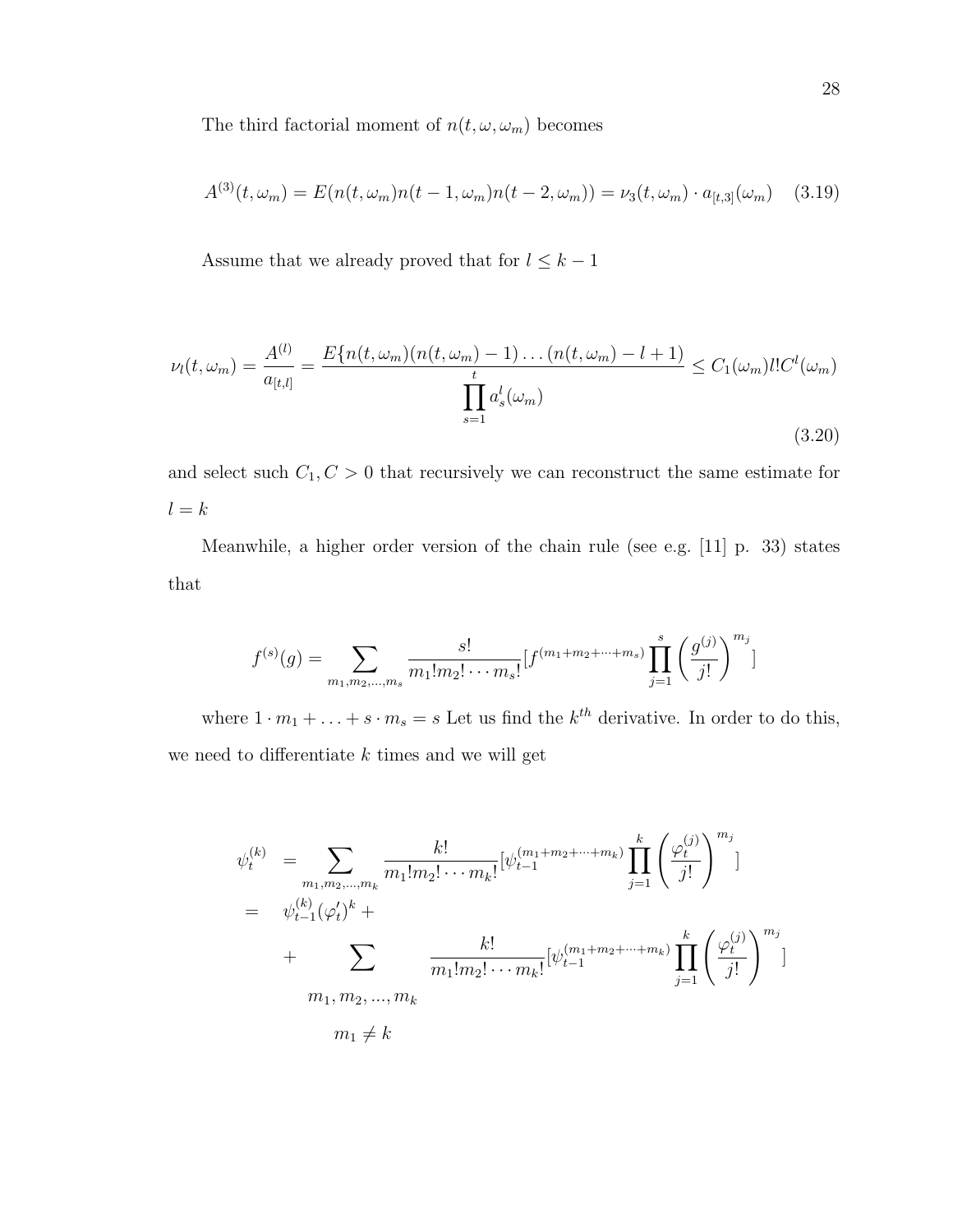where  $1\cdot m_1+\ldots+k\cdot m_k=k$ 

$$
A^{(k)}(t, \omega_m) = A^{(k)}(t - 1, \omega_m)a_t^k + \sum_{m_1, m_2, \dots, m_k} \frac{k!}{m_1! m_2! \cdots m_k!} \left[ (A^{(m_1 + m_2 + \cdots + m_k)}(t - 1, \omega_m) \prod_{j=1}^k \left( \frac{a^{(j)}(t, \omega_m)}{j!} \right)^{m_j} \right]
$$
  

$$
m_1, m_2, \dots, m_k
$$
  

$$
m_1 \neq k
$$

where  $1 \cdot m_1 + \ldots + n \cdot m_k = k$  and highest order derivative in the last sum is  $k-1$  and  $\varphi^{(j)}(1) \leq M_1(\omega_m) j! q_1^j$  $j(\omega_m)$  and by inductive assumption

$$
\psi_t^{(l)}(1) \le C_1(\omega_m) l! C^l(\omega_m) \prod_{s=1}^t a_s^l(\omega_m)
$$
\n(3.21)

 $Q.E.D.$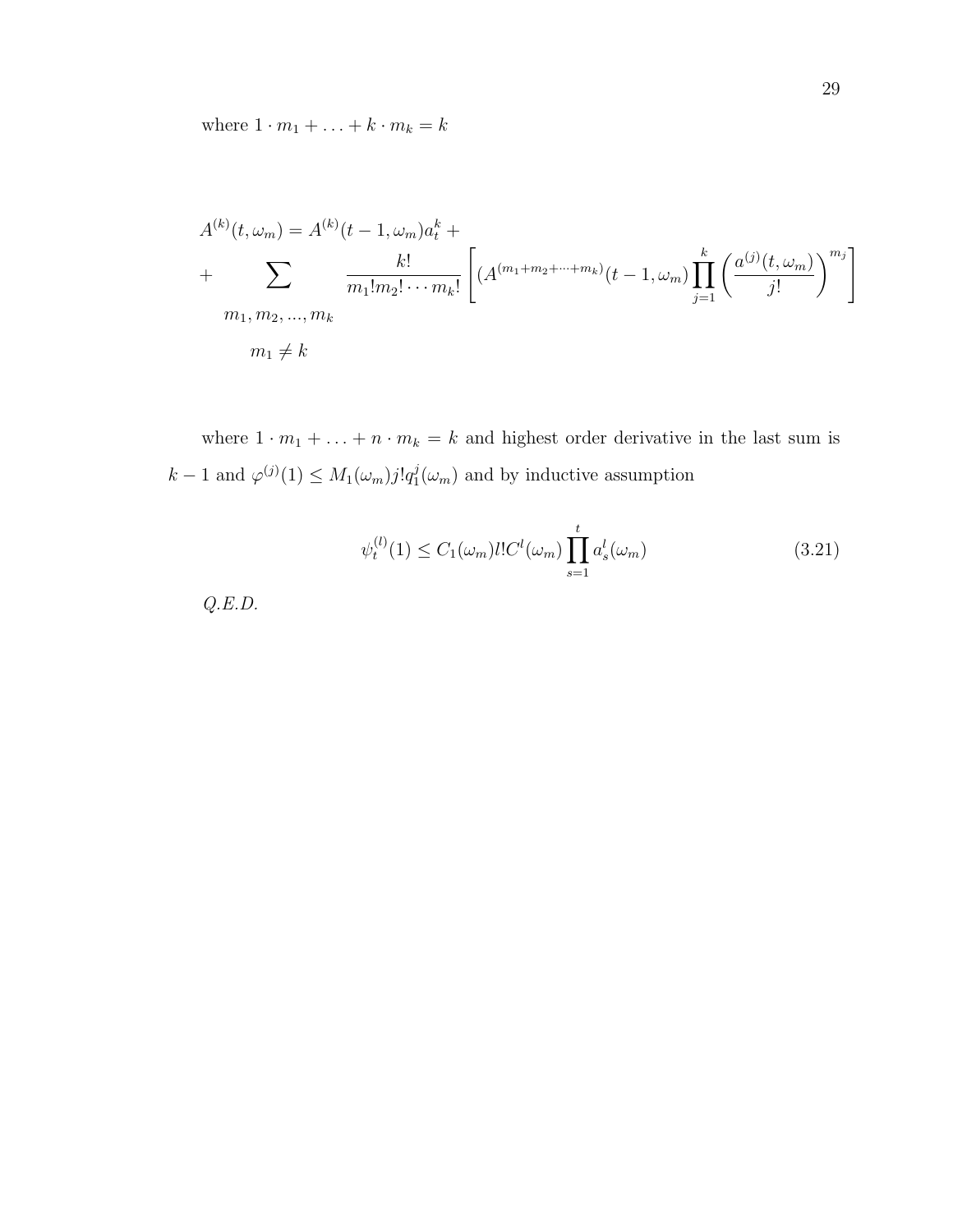## CHAPTER 4: PERCOLATION ON THE RANDOM TREE

#### 4.1 Introduction and notation

Suppose we immerse a large porous stone in a bucket of water. What is the probability that the centre of the stone is wetted? In formulating a simple stochastic model for such a situation Broadbent and Hammerslye (1957) gave birth to the "percolation model" [12] In this section we shall establish the basic definitions and notation of bond percolation on tree graphs. A graph is a pair  $G = (V, E)$ , where V is a set of vertices and B is called the edge or the bond set. If this is finite for each vertex, we call the graph locally finite.

A path in a graph is a sequence of vertices where each successive pair of vertices is an edge in the graph; it is said to join its first and last vertices. A finite path with at least one edge and whose first and last vertices are the same is called a cycle. A graph is connected for each pair of different vertices there exist path. A graph with no cycles is called a forest; a connected forest is a tree. Our trees will usually be rooted, meaning that some vertex is designated as the root, denoted o. We imagine the tree as growing (upwards) away from its root. Each vertex then has branches leading to its children, which are its neighbors that are further from the root [16].

Suppose that we close or remove edges at random from a tree with probability  $p$ be a number satisfying  $0 \le p \le 1$ . We declare this edge to be open with probability p and closed otherwise, independent of all other edges. A principal quantity of interest is the percolation probability  $\theta(p)$  being the probability that a given vertex belongs to an infinite open cluster. By the translation invariance of tree lattice and probability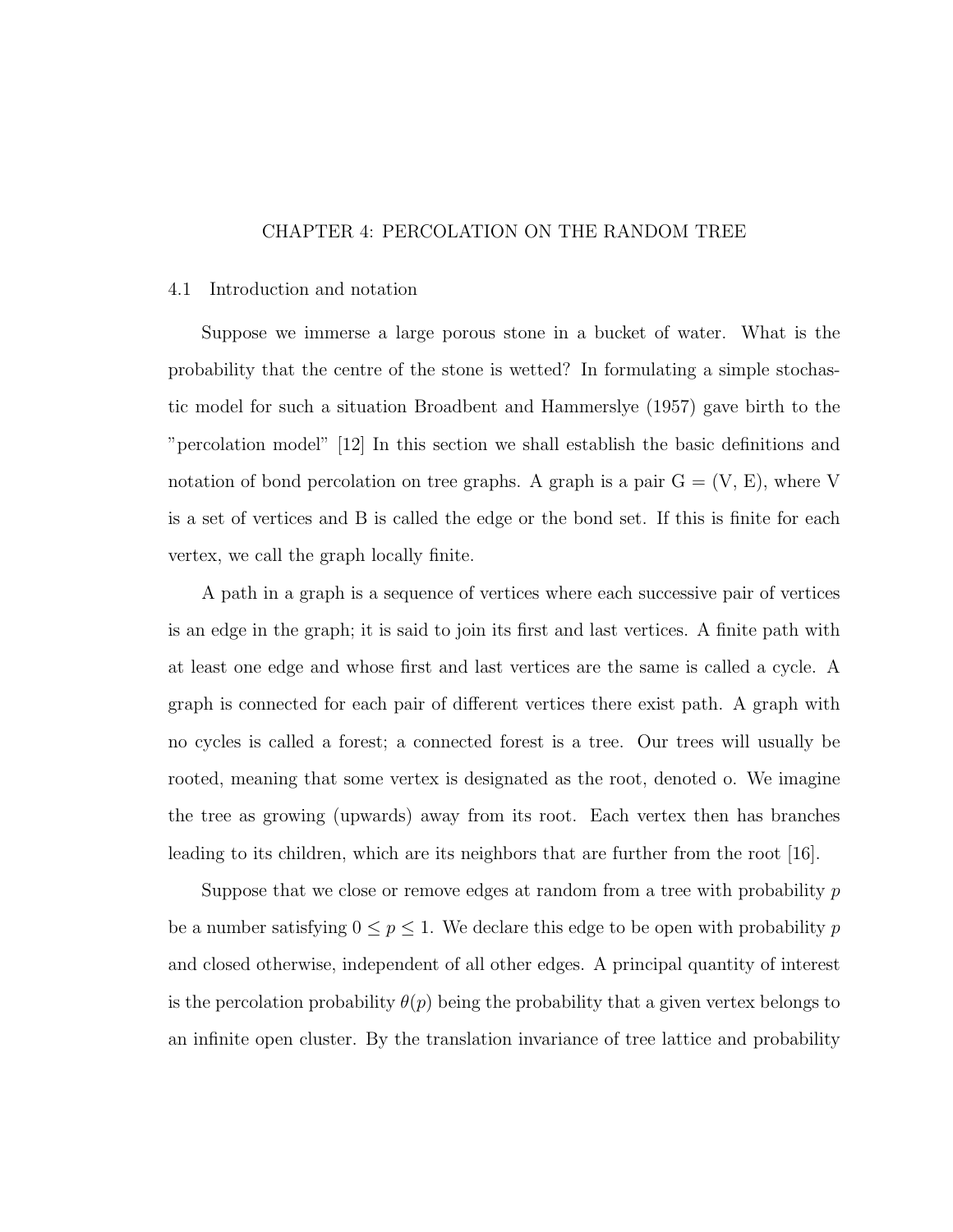

Figure 4.1: The percolation probability  $\theta(p)$  behaves roughly as indicated



Figure 4.2: Homogeneous binary tree

measure, we lose no generality by taking this vertex to be the origin, thus we define

$$
\theta(p) = P_o(|C| = \infty) = 1 - \sum_{n=1}^{\infty} P_o(|C| = n). \tag{4.1}
$$

Clearly  $\theta$  is a non-decreasing function of p with  $\theta(0) = 0$  and  $\theta(1) = 1$ . It is fundamental to percolation theory that there exists a critical value  $p_c$  of p such that [12]

$$
\theta(p) = \begin{cases}\n= 0 & \text{if } p \le p_c; \\
> 0 & \text{if } p > p_c.\n\end{cases}
$$

See figure 4.1 for a sketch of function  $\theta$ .

For example if a tree binary and and every edge is either open or closed with probability p; then probability of percolation will be  $\frac{1}{2}$ .

$$
\theta(p) = \begin{cases}\n= 0 & \text{if } p < \frac{1}{2}; \\
1 - \left(\frac{q}{p}\right)^2 & \text{if } p \ge \frac{1}{2}.\n\end{cases}
$$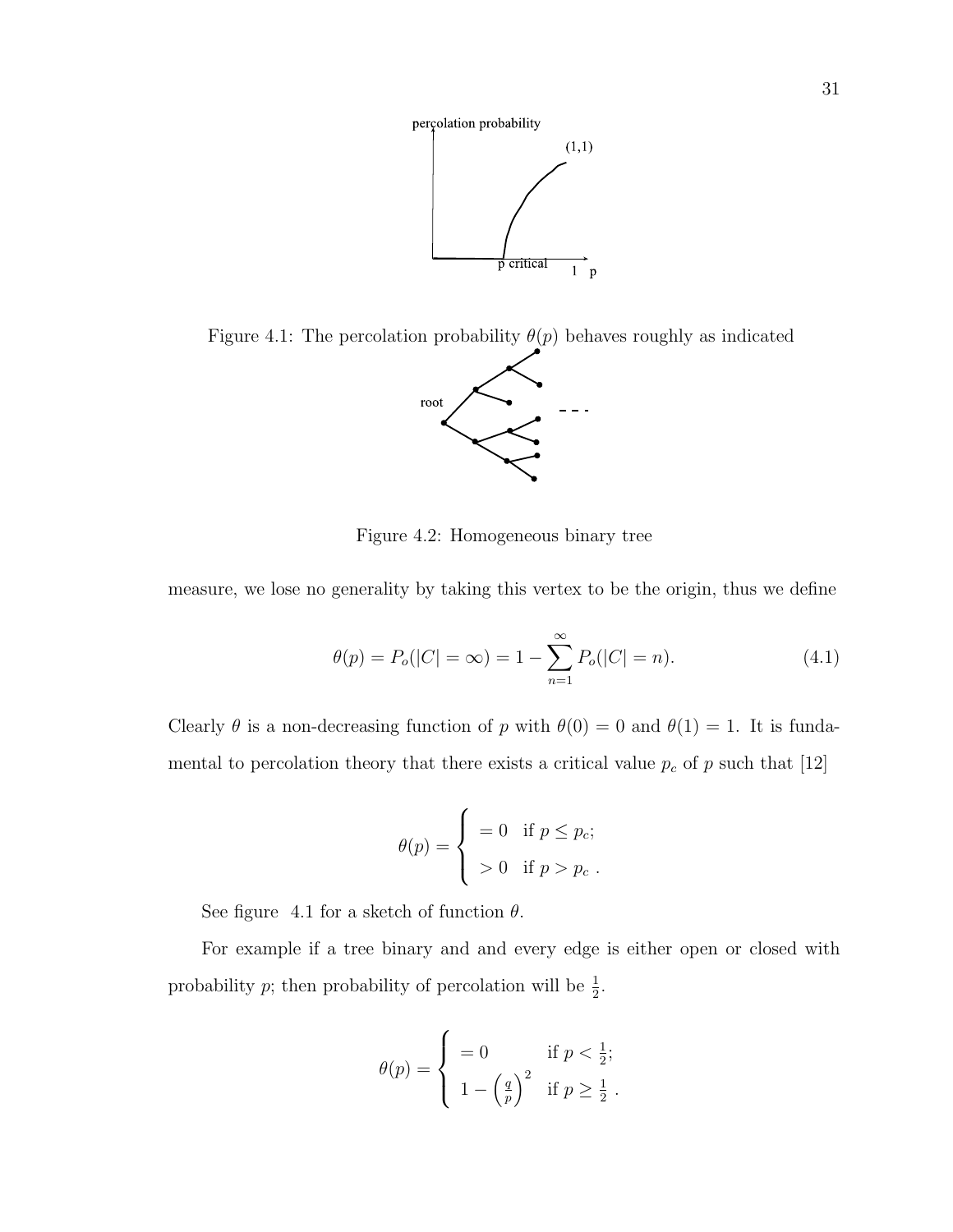

Figure 4.3: Percolation on the binary tree and the binary tree

- a) Binary tree with random environment
- b) Bond percolation on the binary tree

As we see, by Kolmogorovs 0-1 law, the probability that an infinite connected component remains in the tree is either 0 or 1. On the other hand, well see that this probability is monotonic in p, whence there is a critical value  $p_c(T)$  where it changes from 0 to 1. It is also intuitively clear that the bigger the tree, the more likely it is that there will be an infinite component for a given  $p$ .

## Theorem 4.1.  $\langle 16 \rangle$

For any tree,  $p_c(T) = \frac{1}{b_TT}$ . Where  $b_TT$  is index of branching of T.

# 4.2 Binary Random tree percolation

Let us consider instead of fixed p we change into  $p_{\omega,\omega_m}$ . What will happen to percolation? We consider an infinite directed connected binary tree and it is growing away from the root, see Figure 4.2.

We may consider a binary tree and every edge is either open or closed with probability  $p_{\omega_m}(n, i, \omega) = p_{n,i}^{(\omega_m)}(\omega)$  and  $q_{\omega_m}(n, i, \omega) = q_{n,i}^{\omega_m}(\omega) = 1 - p_{\omega_m}(n, i, \omega)$  and this happens independently of the other edges. We may say that our random environment depends on time, space and medium  $\omega_m$ . At the nth level of the tree we have  $2^n$  vertexes and edges and so  $p_{n,i}^{\omega_m}(\omega)$  where  $i \in [1, 2..., 2^n], n = 1, 2....$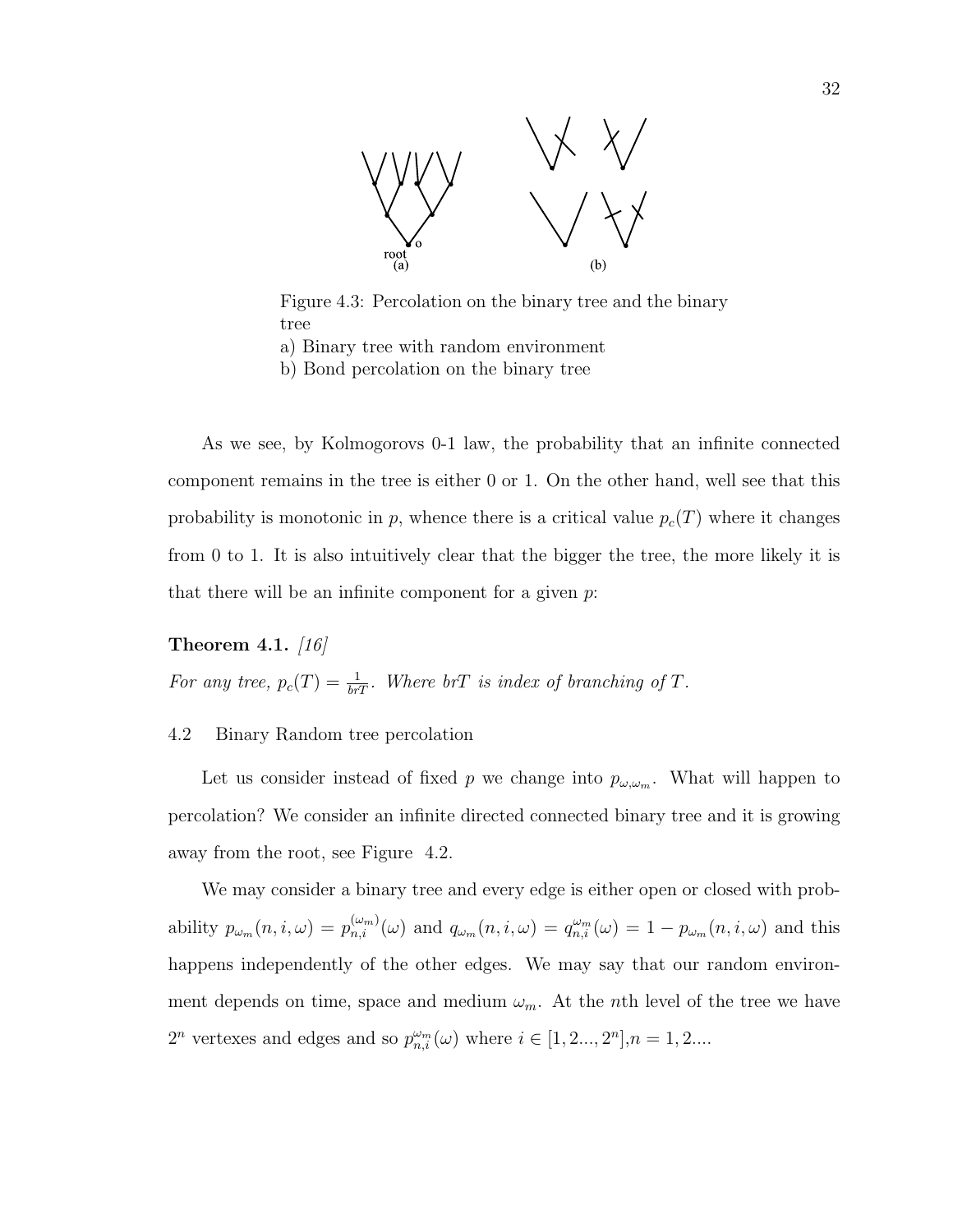

Figure 4.4: Binary tree with random environment Where  $Q_{i,j}^{\omega_m}(\omega) = P(C(i,j,\omega) = \infty)$ is probability that infinite cluster contains root  $(i, j)$ 

**Theorem 4.2.** Let  $\langle \ \rangle$  or  $\langle \ \rangle_{\omega_m}$  be the total expectation on  $\omega_n$  and  $C_0(\omega, \omega_m)$  is cluster contains root o.

$$
P_{\omega_m}\left\{|C_0(\omega,\omega_m)|<\infty\right\}=\left\{\begin{array}{ll}1 & \text{if } \langle p_{ij}\rangle_{\omega_m}\leq\frac{1}{2}; \\ \rho(\omega,\omega_m) & \text{if } \langle p_{ij}\rangle_{\omega_m}>\frac{1}{2}.\end{array}\right.
$$

and  $\rho(\omega_m)$  is random variable and it is less than 1,  $\rho(w_m)$  < 1.

*Proof.* Let's fix  $\omega_m$  then you can define new random variable

 $Q_{i,j}^{\omega_m}(\omega) = P(\text{There exist infinite cluster containing root } i, j)$ where  $i = 1, 2...n, j = 1, ..., 2<sup>n</sup>$ 

 $Q_{i,j}^{\omega_m}(\omega)$ ,  $\theta_{\omega_m}(\omega)$  is random variable and it is equal to probability that is infinite cluster contains the root 0. This can be written

$$
\theta_{\omega_m}(\omega) = P_{\omega_m}(|C_0(\omega, \omega_m)| = \infty) = Q_0^{\omega_m}(\omega)
$$

$$
Q_0^{\omega_m}(\omega) = q_{1,1}(\omega)q_{1,2}(\omega)0 + p_{1,1}(\omega)q_{1,2}(\omega)Q_{11}(\omega) + p_{1,2}(\omega)q_{1,2}(\omega)Q_{1,2}(\omega) + p_{1,1}(\omega)p_{1,2}(\omega)[1 - (1 - Q_{1,1}^{\omega_m}(\omega))(1 - Q_{1,2}^{\omega_m}(\omega))]
$$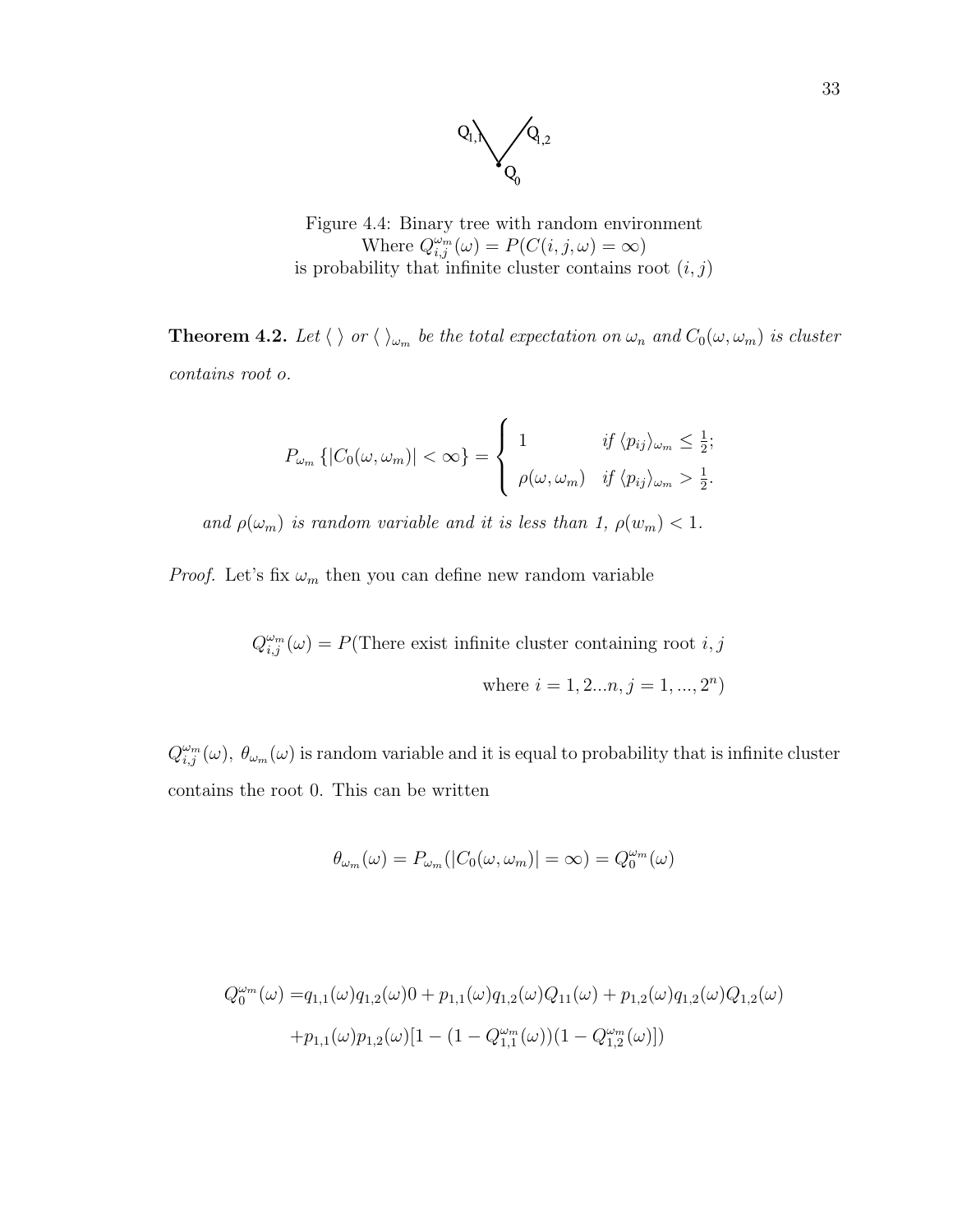where

$$
Q_0^{\omega_m} \stackrel{law}{=} Q_{1,1}^{\omega_m} \stackrel{law}{=} Q_{1,2}^{\omega_m}
$$

and  $\langle Q_0 \rangle^{\omega_m} = m_1$ Also  $\langle p_0 \rangle_{\omega_m} = \langle p_{1,1} \rangle_{\omega_m} = \langle p_{1,2} \rangle_{\omega_m} = 1 - \langle q_{1,1} \rangle_{\omega_m} = 1 - \langle q_{1,2} \rangle_{\omega_m} = 1 - \langle q_0 \rangle_{\omega_m}$ Let us take total expectation

$$
m_1 = 2\langle p_0 \rangle_{\omega_m} \langle q_0 \rangle_{\omega_m} m_1 + \langle p_0^2 \rangle_{\omega_m} (2m_1 - m_1^2) \tag{4.2}
$$

In general

$$
Q_{i,j}^{\omega_m}(\omega) = q_{i+1,2^{j}-1}(\omega)q_{i+1,2^{j}-1}(\omega)0 + p_{i+1,2^{j}-1}(\omega)q_{i+1,2^{j}}(\omega)Q_{i+1,2^{j}-1}(\omega) + p_{i+1,2^{j}}(\omega)q_{i+1,2^{j}}(\omega)Q_{i+1,2^{j}}(\omega) \qquad (4.3)
$$

$$
+ p_{i+1,2^{j}-1}(\omega)p_{i+1,2^{j}}(\omega)[1 - (1 - Q_{i+1,2^{j}-1}(\omega))(1 - Q_{i+1,2^{j}}(\omega))]
$$

where

$$
Q^{\omega_m}_{i,j}\stackrel{law}=Q^{\omega_m}_{i+1,2^j-1}\stackrel{law}=Q^{\omega_m}_{i+1,2^j}
$$

and  $\langle Q_{i,j}^{\omega_m} \rangle = m_1$ 

Also

$$
\langle p_{i,j} \rangle_{\omega_m} = \langle p_{i+1,2^j-1} \rangle_{\omega_m} = \langle p_{i+1,2^j} \rangle_{\omega_m} = 1 - \langle q_{i+1,2^j-1} \rangle_{\omega_m}
$$

$$
= 1 - \langle q_{i+1,2^j} \rangle_{\omega_m} = 1 - \langle q_{i,j} \rangle_{\omega_m}
$$

Let us now take total expectation

$$
m_1 = 2\langle p_{i,j} \rangle_{\omega_m} \langle q_{ij} \rangle_{\omega_m} m_1 + \langle p_{i,j}^2 \rangle_{\omega_m} (2m_1 - m_1^2)
$$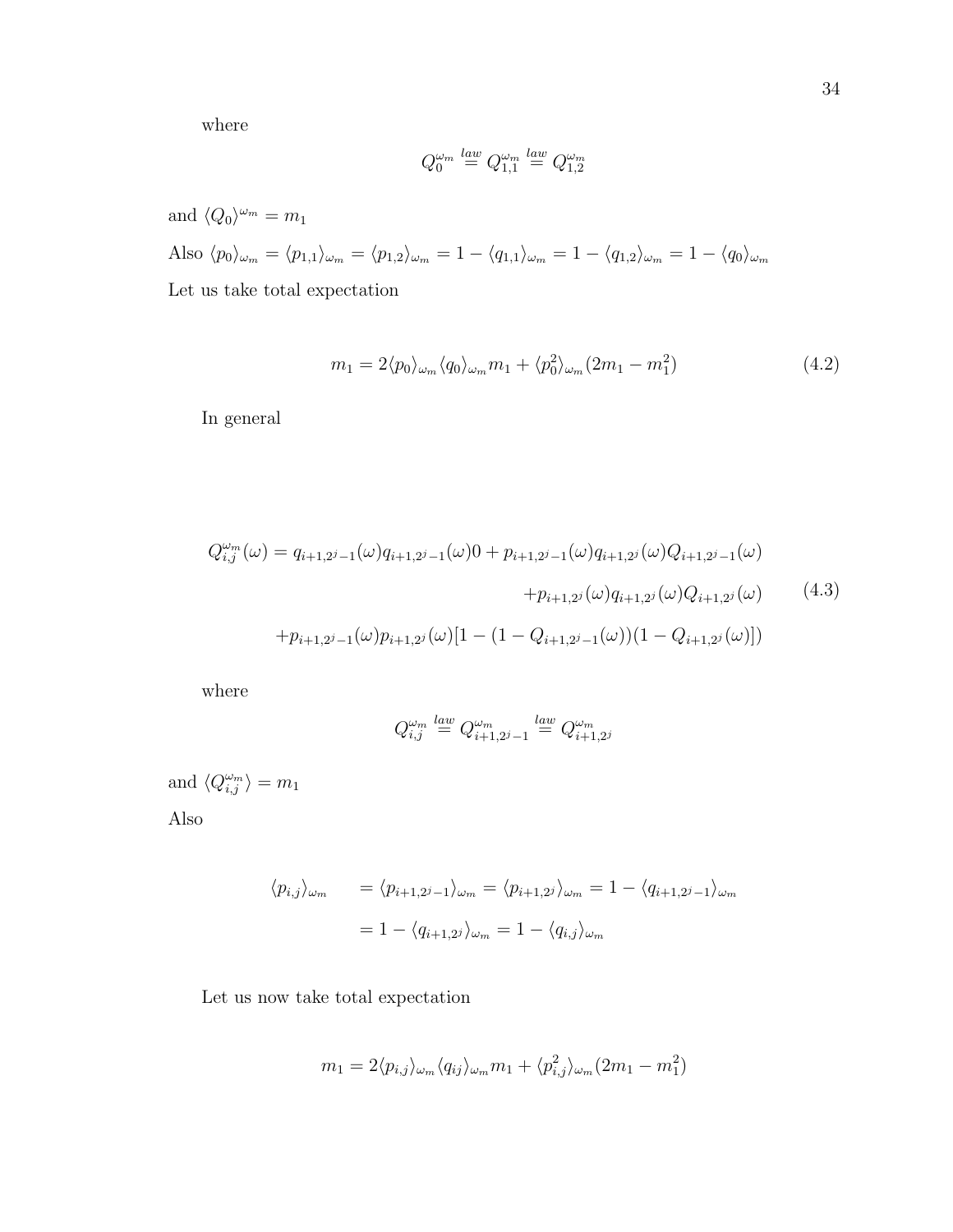$$
m_1 = 2\langle p_{i,j} \rangle_{\omega_m} m_1 - \langle p_{i,j} \rangle_{\omega_m}^2 m_1^2
$$

Hence

$$
m_1 = \frac{2\langle p_{i,j} \rangle_{\omega_m} - 1}{\langle p_{i,j} \rangle_{\omega_m}^2}
$$

Q.E.D.

**Theorem 4.3.**  $|C_0(\omega, \omega_m)|$  is a volume of cluster containing a root.

$$
\langle E_{\omega_m} | C(0, w_m) | \rangle = \begin{cases} \langle \infty & \text{if } \langle p_{ij} \rangle \langle \frac{1}{2}; \\ \infty & \text{if } \langle p_{ij} \rangle \geq \frac{1}{2}. \end{cases}
$$

V is event root 0 belongs to infinite cluster.  $V'$  event that vertex  $(1,1)$  belongs to infinite cluster  $V''$  event that vertex  $(1,2)$  belongs to infinite cluster

Let's define function  $\phi^{\omega_m}(z,\omega) = E_{\omega_m} Z^V$ 

It is started from zero. Let  $Z<sup>V</sup>$  is generating function

$$
Z^{V} = \begin{cases} (1 - p_{1,1})(1 - p_{1,2})Z^{1} & \text{if both edges are closed} \\ p_{1,1}(1 - p_{1,2})Z^{1+V'} + (1 - p_{1,1})p_{1,2}Z^{1+V''} & \text{if one of the edges is closed} \\ p_{1,1}p_{1,2}Z^{1+V'+V''} & \text{if both edges are open} \end{cases}
$$



Then,

$$
E(Z^{V}) = E[(1 - p_{1,1})(1 - p_{1,2})Z] + E[p_{1,1}(1 - p_{1,2})]zE(Z^{V'})
$$
  
+
$$
E[(1 - p_{1,1})p_{1,2}]zEZ^{V''} + E[p_{1,1}p_{1,2}]z^{1}EZ^{V'+V''}
$$
\n(4.4)

Let  $\phi_{\omega_m}(z, w) = EZ^V = EZ^{V'} = EZ^{V''}$  because V,V' and V" have same law.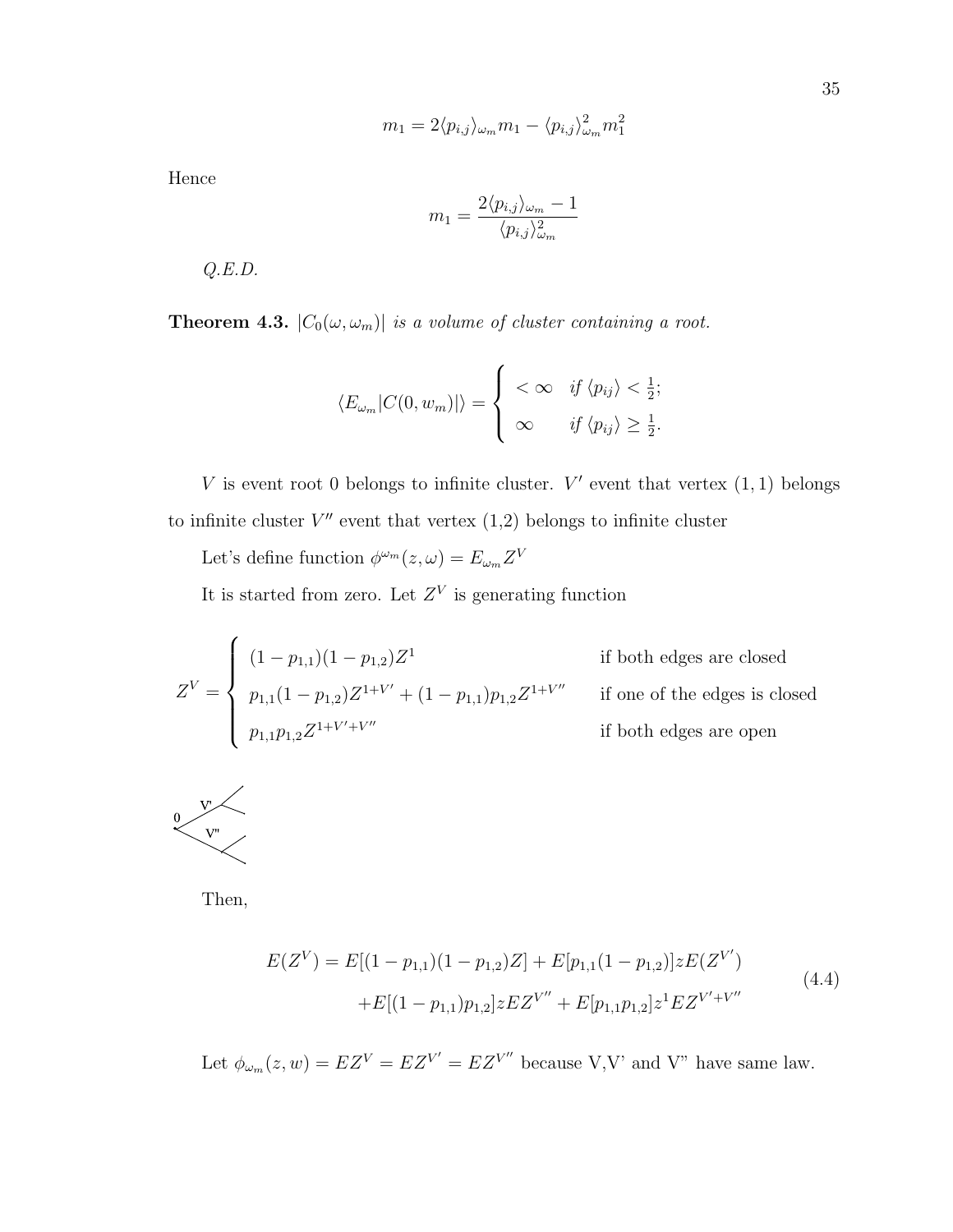So we have the quadratic equation

$$
\phi_{\omega_m}(z,\omega) = (1 - 2\langle p_{i,j} \rangle + \langle p_{i,j} \rangle^2)z + 2z\langle p_{i,j} \rangle \phi_{\omega_m}(z,w) - 2z\langle p_{i,j}^2 \rangle \phi_{\omega_m}(z,w) + z\langle p_{i,j}^2 \rangle \phi_{\omega_m}(z,w)^2
$$

Let us take the derivative with respect to  $\boldsymbol{z},$ 

$$
\phi'_{\omega_m}(z,\omega) = 1 - 2\langle p_{i,j} \rangle + \langle p_{i,j} \rangle^2 + 2\langle p_{i,j} \rangle \phi_{\omega_m}(z,\omega) - 2\langle p_{i,j}^2 \rangle \phi_{\omega_m}(z,\omega)
$$

$$
+ 2z \langle p_{i,j} \rangle \phi'_{\omega_m}(z,\omega) - 2z \langle p_{i,j}^2 \rangle \phi'_{\omega_m}(z,\omega) + \langle p_{i,j}^2 \rangle \phi_{\omega_m}(z,\omega)^2
$$

$$
+ 2z \langle p_{i,j}^2 \rangle \phi_{\omega_m}(z,\omega) \phi'_{\omega_m}(z,\omega)
$$

When  $z = 1$  then

$$
\phi_{\omega_m}(1,\omega) = 1
$$

$$
m_1 = 1 + 2\langle p \rangle m_1
$$

$$
m_1 = \frac{1}{1 - 2\langle p \rangle}
$$

Let us take the second derivative

$$
\phi''_{\omega_m}(z,\omega) = 4\langle p_{i,j} \rangle \phi'_{\omega_m}(z,\omega) - 4\langle p_{i,j}^2 \rangle \phi'_{\omega_m}(z,\omega) + 2z \langle p_{i,j} \rangle \phi''_{\omega_m}(z,\omega) - 2z \langle p_{i,j}^2 \rangle \phi''_{\omega_m}(z,\omega) + 4\langle p_{i,j}^2 \rangle \phi_{\omega_m}(z,\omega) \phi'_{\omega_m}(z\omega) + 2z \langle p_{i,j}^2 \rangle \phi'_{\omega_m}(z,\omega) \phi'_{\omega_m}(z,\omega) + 2z \langle p_{i,j}^2 \rangle \phi_{\omega_m}(z,\omega) \phi''_{\omega_m}(z,\omega)
$$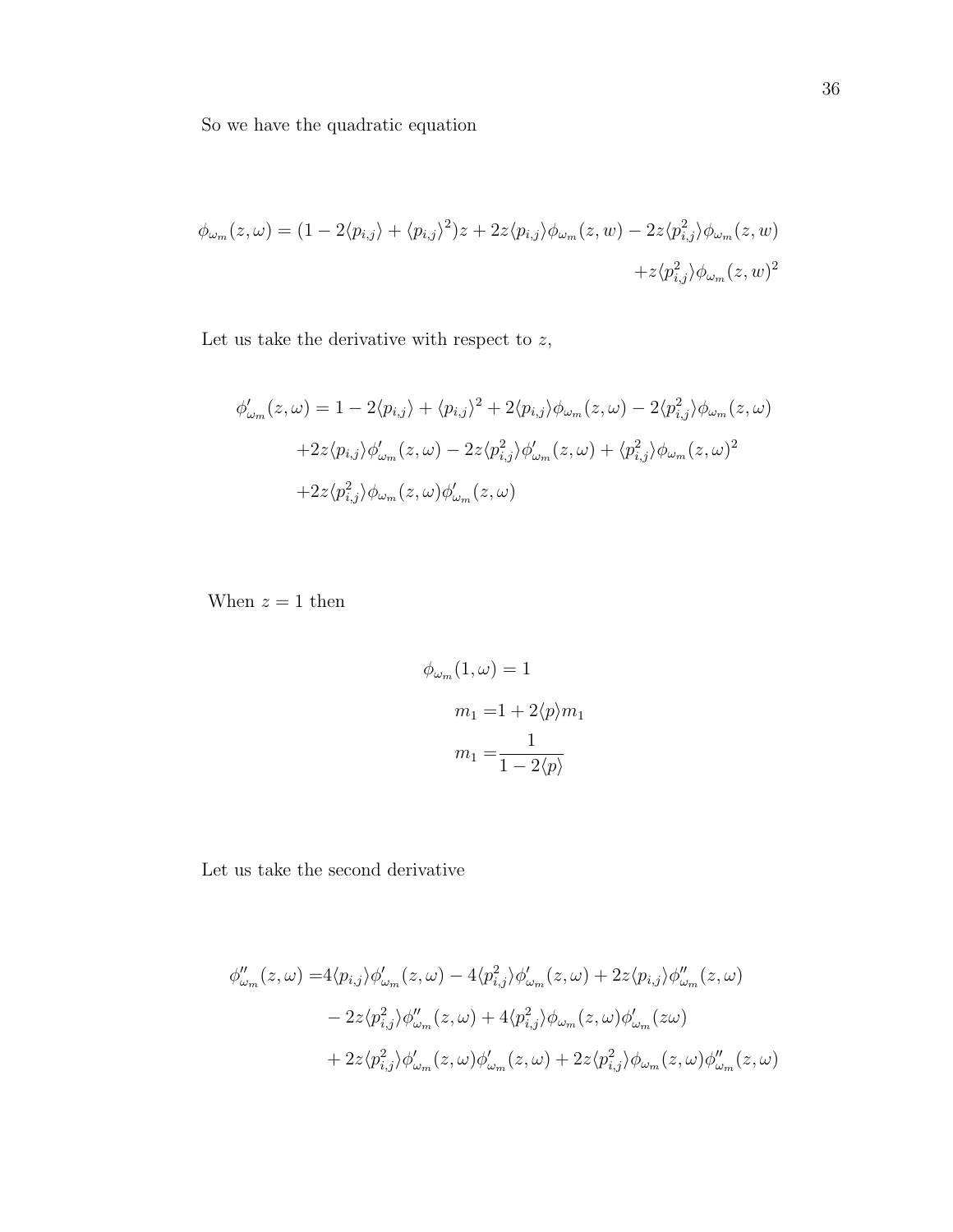Let us take z equal to 1. We denote  $m_2 = E(V(V-1))$ . Then

$$
m_2 = 4\langle p \rangle m_1 + 2\langle p^2 \rangle m_1^2 + 2\langle p \rangle m_2
$$

$$
m_2 = \frac{4\langle p \rangle m_1 + 2\langle p^2 \rangle m_1^2}{1 - 2\langle p \rangle}
$$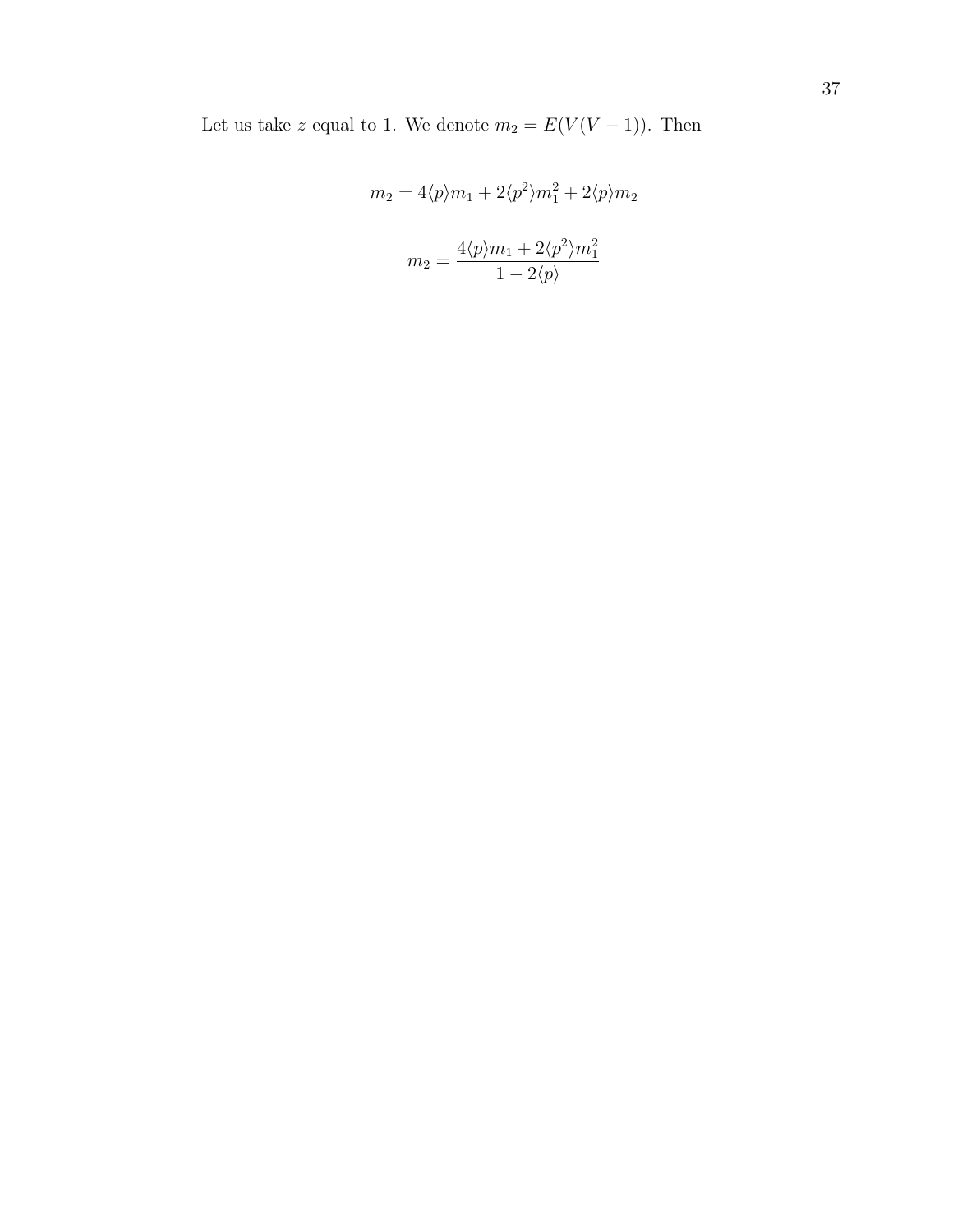#### REFERENCES

- [1] S. Albeverio, L.V. Bogachev, S.A. Molchanov, E.B. Yarovaya, Annealed moment Lyapunov exponents for a branching random walk in a homogeneous random branching environment. Markov Process. Relat. Fields, 6,4, 473-516 (2000).
- [2] E. Bolthausen, A.V. D.Vaart, E. Perkins, Lectures on probability theory and statistics. Saint-Flour XXIX (1999).
- [3] E. Bolthausen, A.S. Sznitman, O. Zeitouni, Cut points and diffusive random walks in random environment. Ann. I.H. Poincar,  $PR\ 39, 527-555$  (2003).
- [4] E. Bolthausen , O. Zeitouni, Multiscale analysis of exit distributions for random walks in random environments. Probab. Theory Relat. Fields 138,581-645, (2007).
- [5] F. Comets, M.V. Menshikov, S.Yu. Popov, One-dimensional branching random walk in random environmental classification Markov Processes. Relat. Fields, 4 (4), 465-477, (1998).
- [6] F. Comets, O. Zeitouni, A law of large numbers for random walks in random mixing environments. Ann. Probab.,  $32$ , 880-914,  $(2004)$ .
- [7] A. N. Kolmogorov, N. A. Dmitriev. Branching stochastic processes. Dokl. Akad. Nauk U.S.S.R., 56, 58, (1947).
- [8] K. Fleischmann. and S. A. Molchanov, Exact asymptotics in a mean field model with random potential. Probab. Theory. Relat. Fields.  $86, 239-251, (1990)$ .
- [9] H. Kesten, *Percolation Theory for Mathematicians*, Birkhäuser, Boston,  $(1982)$ .
- [10] N. Gantert, W. König, Z. Shi, Annealed deviations for random walk in random scenery Annales de l'Institut Henri Poincar (B) Prob. Stat., 43:1 , 47-76, (2007).
- [11] I. S. Gradshteyn an I. M. Ryznik, Tables of integrals, Series, and Products. Academic press, New York, MR, 81g, 33001, (1980).
- [12] G. Grimmett. *Percolation*. Springer, Berlin, **2nd ed.** (1999).
- [13] T. E. Harris The theory of Branching Processes. Springer-Verlag, Berlin (1963).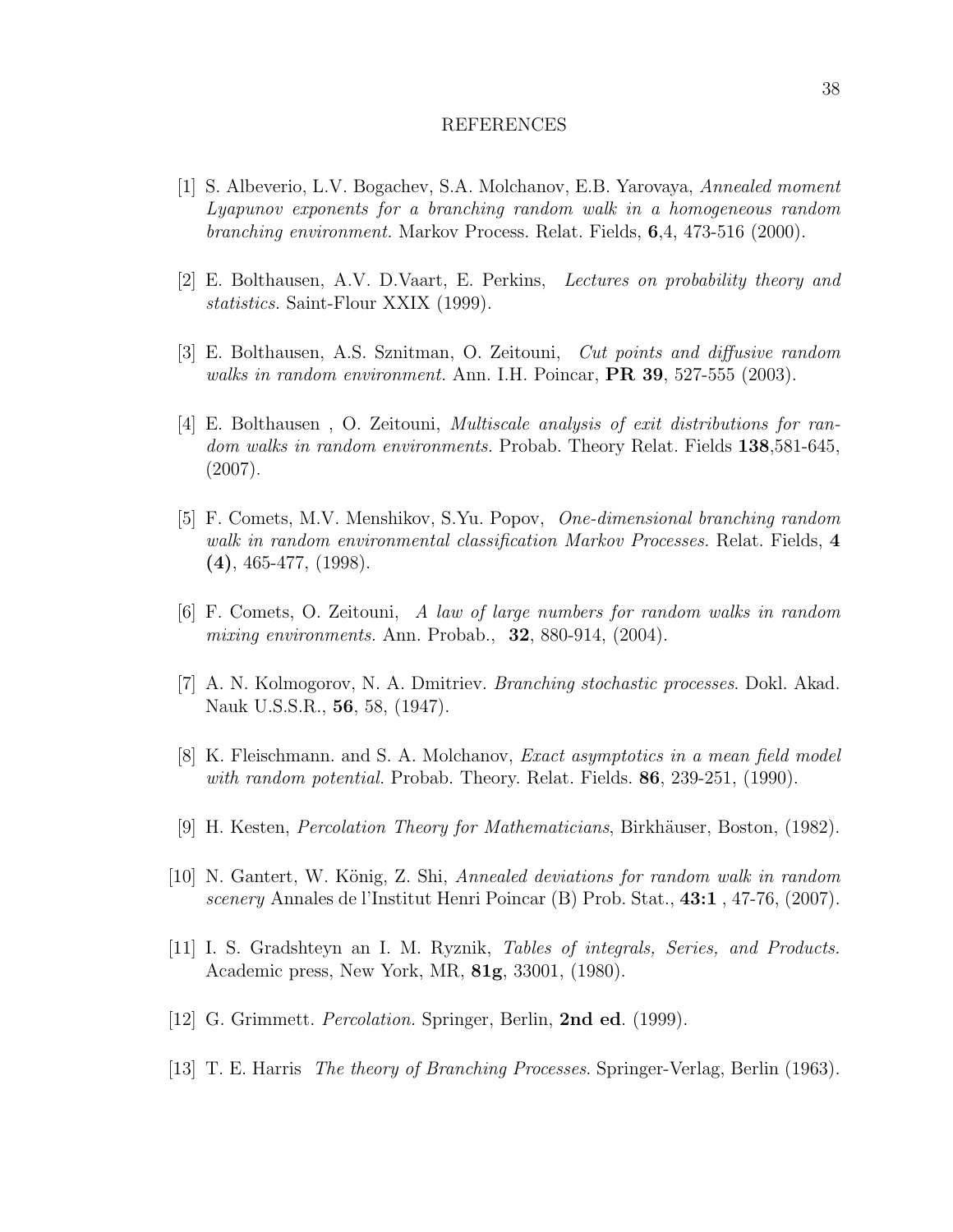- [14] F. D. Hollander, M.V. Menshikov, S.Yu. Popov, A note on transience versus recurrence for branching random walk in random environment. J. Statist. Phys., **95** (3/4), 587-614, (1999).
- [15] B. D. Hughes, Random Walks and Random Environments Clarendon Press, Oxford., 2, (1996).
- [16] R. Lyons, Random walks and percolation on trees, Ann. Probab. 18, 931958, (1990).
- [17] R. Lyons, R. Pemantle, Random walk in a random environment and first-passage percolation on trees. Ann. Probab., 20, 125-136, (1992).
- [18] F. P. Machado, S.Yu. Popov, Branching random walk in random environment on trees. Stochastic Processes and their Applications Volume 106, 1, 95-106, (2003).
- [19] M. V. Menshikov, S. A. Molchanov, A. F. Sidorenko, Percolation theory and some applications. Probability theory. Mathematical statistics. Theoretical cybernetics, 24 (Russian), 53-110, (1986).
- [20] A. Mezhlumian and S. A. Molchanov Infinite-scale percolation in a new type of branching diffusion process, Statistical Physics,  $71, 3-4, 799-816, (1993)$ .
- [21] S. A. Molchanov, Lectures on random media. Saint-Flour XXII-1992, LNM 1581, Berlin, Springer , 242-411 (1994).
- [22] S. A. Molchanov and A. K. Stepanov, Percolation in random fields Teoret. Mat. Fiz., 55(2), 246-256, (1983).
- [23] B. A. Sevastianov, Branching Processes. Nauka, Moscow, (1971).
- [24] A. S. Sznitman, Topics in random walk in random environment. Notes of course at School and Conference on Probability Theory, May 2002, ICTP Lecture Series, Trieste, 203-266, (2004).
- [25] A. S. Sznitman. Vacant set of random interlacements and percolation. Ann. Math. 171, 2039-2087, (2010).
- [26] A. S. Sznitman On new examples of ballistic random walks in random environment. Ann. Probab. **31**, 285-322, (2003).
- [27] O. Zeitouni, Random walks in random environment. ICM, 3,1-3, (2002).